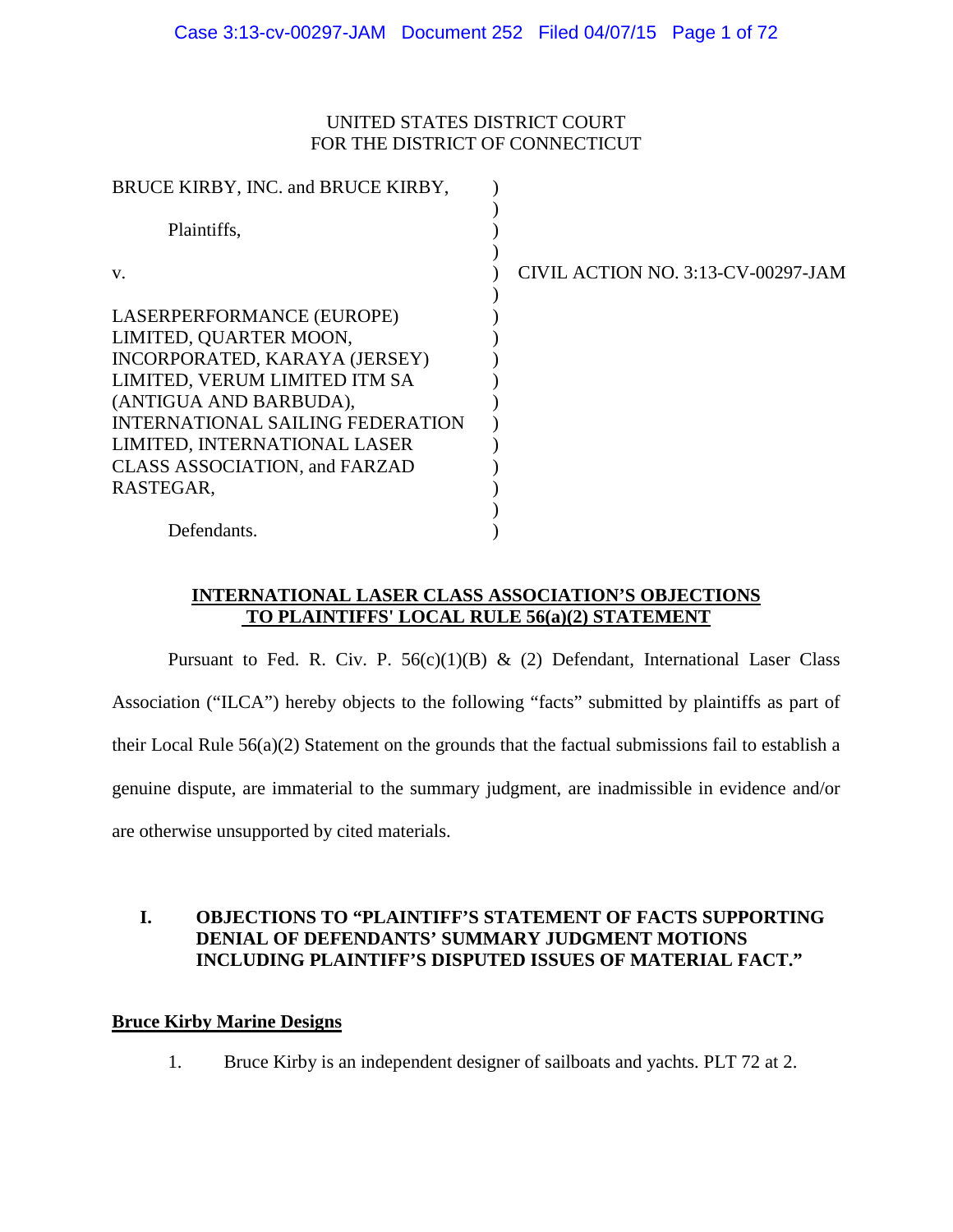**OBJECTION: ILCA objects pursuant to Fed. R. Civ. P. 56(c)(1)(B) insofar as the materials cited do not establish the presence of a genuine dispute.** 

2. In his career, Kirby has designed sixty five boats. Mr. Kirby intended about half of those boats for mass production. PLT 076 at 9; Kirby Decl., ¶ 3.

**OBJECTION: ILCA objects pursuant to Fed. R. Civ. P. 56(c)(1)(B) insofar as the materials cited do not establish the presence of a genuine dispute.** 

3. Kirby is best known for his boat designs that have been sold under the brand names LASER, SONAR, IDEAL 18, KIRBY 25, KIRBY 30, SAN JUAN 24, and SAN JUAN 30. PLT 076 at 10.

# **OBJECTION: ILCA objects pursuant to Fed. R. Civ. P. 56(c)(1)(B) insofar as the materials cited do not establish the presence of a genuine dispute.**

4. Four of Kirby's designs are currently being produced. PLT 076 at 10.

### **OBJECTION: ILCA objects pursuant to Fed. R. Civ. P. 56(c)(1)(B) insofar as the materials cited do not establish the presence of a genuine dispute.**

5. As a result of Kirby's extensive work in the field of boat design, Kirby has developed a reputation for high quality boat designs. The public has come to recognize the boats that bear his name are manufactured according to the most exacting standards. This means the boats can be manufactured with a high degree of repeatability making them very desirable as "one-design" boats suitable for racing at the highest levels of the sport. Not surprisingly, three different sailing medal events in the Olympics are sailed in boats designed by Bruce Kirby. No other boat designer can boast more than one medal event. Kirby Decl., ¶ 4.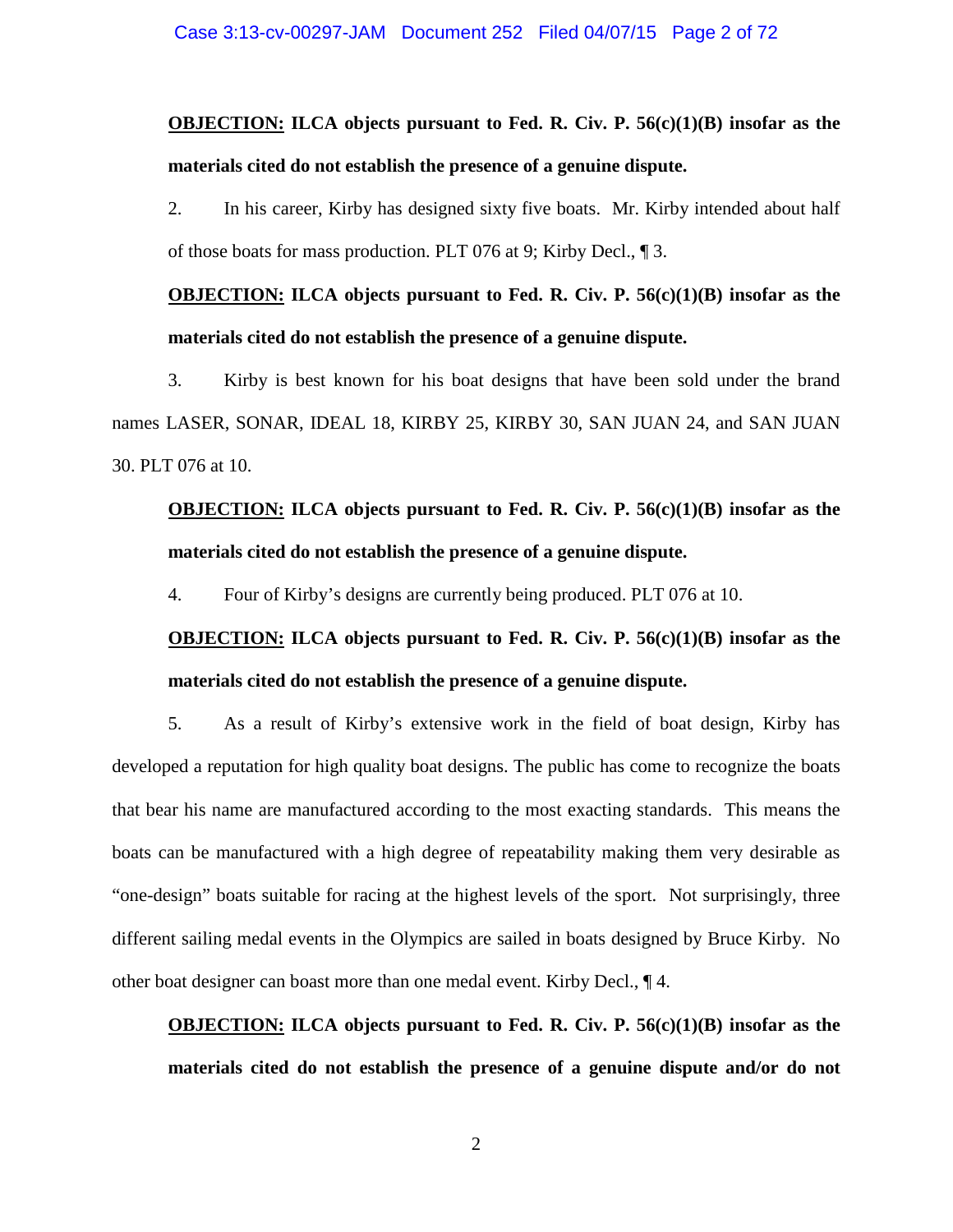#### Case 3:13-cv-00297-JAM Document 252 Filed 04/07/15 Page 3 of 72

# **support by admissible evidence the facts alleged insofar as the statement includes inadmissible hearsay regarding "public" recognition or perceptions.**

6. As a matter of standard practice, Kirby ensures that any boat authorized in accordance with one of his designs prominently features his name BRUCE KIRBY, which he has trademarked. This is important not only as an indicia of quality and one-design manufacture making the boats suitable for racing at the highest levels of the sport, but is also extra important vis-à-vis the Laser because the owners of the Laser trademark sell many other boats (over a dozen) using the Laser name but NOT designed by Bruce Kirby, and Bruce Kirby does not want to be responsible for the quality of their design or construction. This is the reason the agreements have always required manufacturers of Bruce Kirby designed Laser sailboats to mark and market them with Bruce Kirby's name. Kirby Decl., ¶ 5.

**OBJECTION: ILCA objects pursuant to Fed. R. Civ. P. 56(c)(1)(B) insofar as the materials cited do not establish the presence of a genuine dispute and/or do not support by admissible evidence the facts alleged insofar as the statement includes inadmissible hearsay regarding the contents of the "agreements" and fails to cite to the best evidence, the agreements themselves. The failure to cite to the agreements is intentionally misleading because the agreements do not include the requirement for Bruce Kirby's name to appear on the Laser sailboat.** 

7. Use of the BRUCE KIRBY name in direct association with his design, signifies to the consumer that the boat was designed by Kirby and is of the highest quality, a "one-design" sailboat suitable for racing at the highest levels of the sport. Kirby Decl., ¶ 6.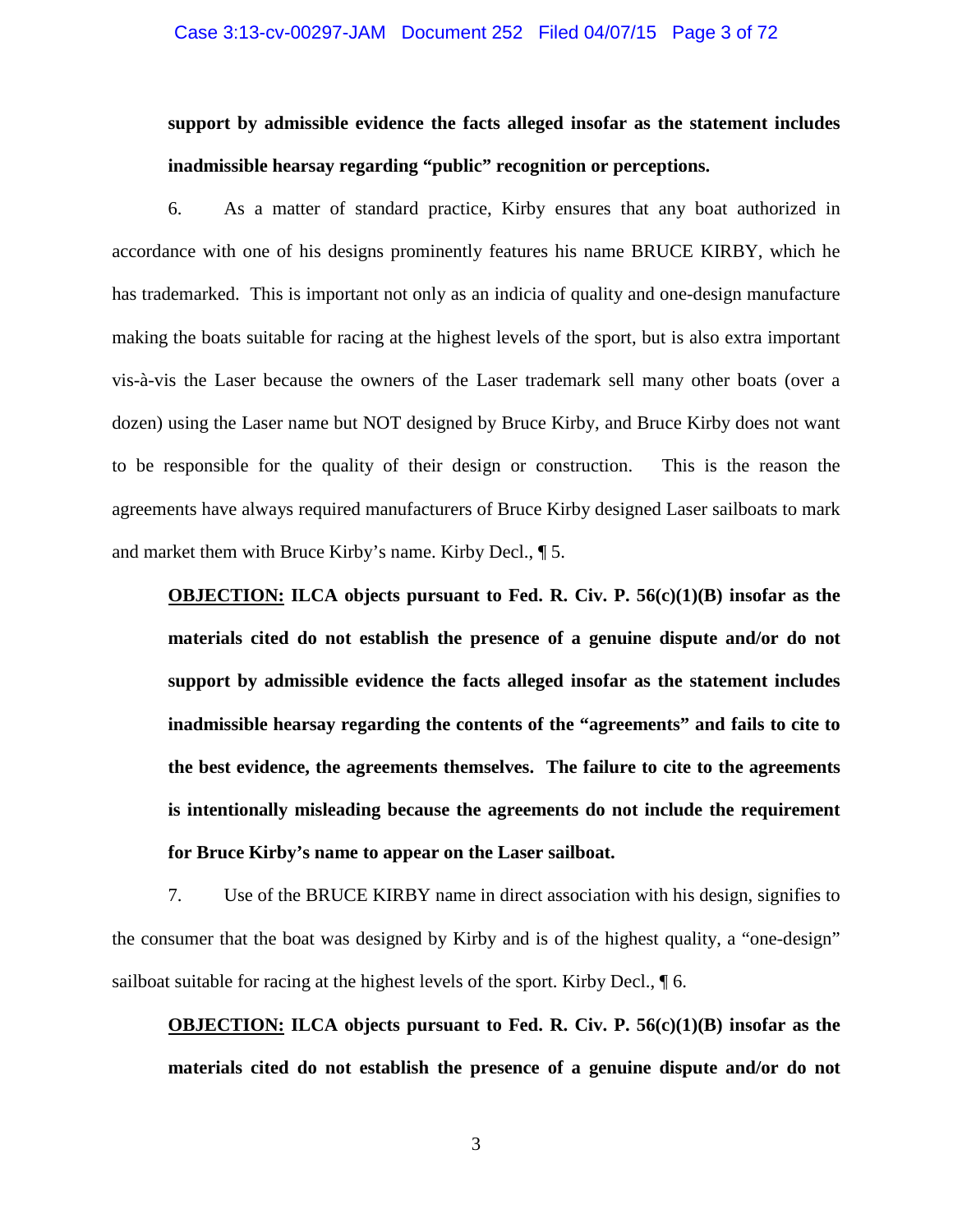#### Case 3:13-cv-00297-JAM Document 252 Filed 04/07/15 Page 4 of 72

**support by admissible evidence the facts alleged insofar as the support for this statement is inadmissible hearsay regarding the hypothetical "consumer's" recognition or perceptions.** 

8. As a matter practice, Mr. Kirby ensures that trademark BRUCE KIRBY is only associated with boats manufactured in accordance with his designs by builders having his authorization. Kirby Decl., ¶ 5.

**OBJECTION: ILCA objects pursuant to Fed. R. Civ. P. 56(c)(1)(B) insofar as the materials cited do not establish the presence of a genuine dispute and/or do not support by admissible evidence the facts alleged insofar as the statement includes inadmissible hearsay regarding the contents of the "agreements" and fails to cite to the best evidence, the agreements themselves. The failure to cite to the agreements is intentionally misleading because the agreements do not include the requirement for Bruce Kirby's name to appear on the Laser sailboat.** 

9. As a result of Kirby's exclusive and continuous use of the name BRUCE KIRBY, the BRUCE KIRBY mark has acquired strong common law trademark rights.

### **OBJECTION: ILCA** objects pursuant to Fed. R. Civ. P.  $56(c)(1)(A) \& (B)$  insofar as **the statement is unsupported by any materials.**

10. The BRUCE KIRBY trademark is registered with the United States Trademark Office, Registration No. 3,532,451 and was used in commerce at least as early as July 1983. Kirby Decl.,  $\P$  5.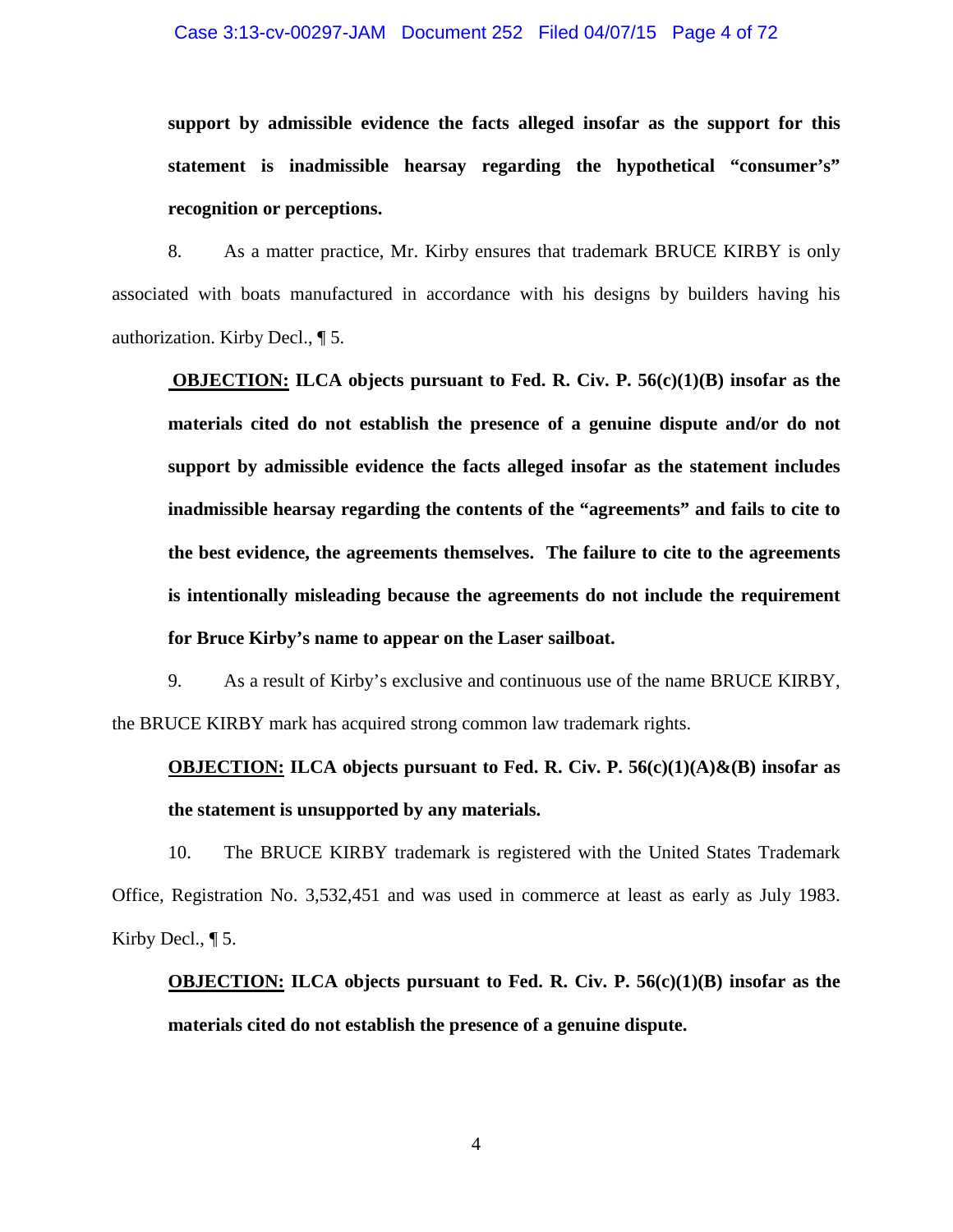### **The Kirby Sailboat**

11. The Kirby Sailboat is the 13 foot 10 ½ inch sailboat illustrated by the figure below. This is design defined as the "Kirby Sailboat" in the 1983 and 1989 Builder Agreements, the Head Agreement, and the ISAF Agreement.



PLT 072, at Schedule 2; PLT 030; PLT 031; PLT 032.

**OBJECTION: ILCA objects pursuant to Fed. R. Civ. P. 56(c)(1)(B) insofar as the materials cited do not establish the presence of a genuine dispute.** 

12. Bruce Kirby designed the Kirby Sailboat. PLT 076 at 11; Kirby Decl.,  $\P$ 7.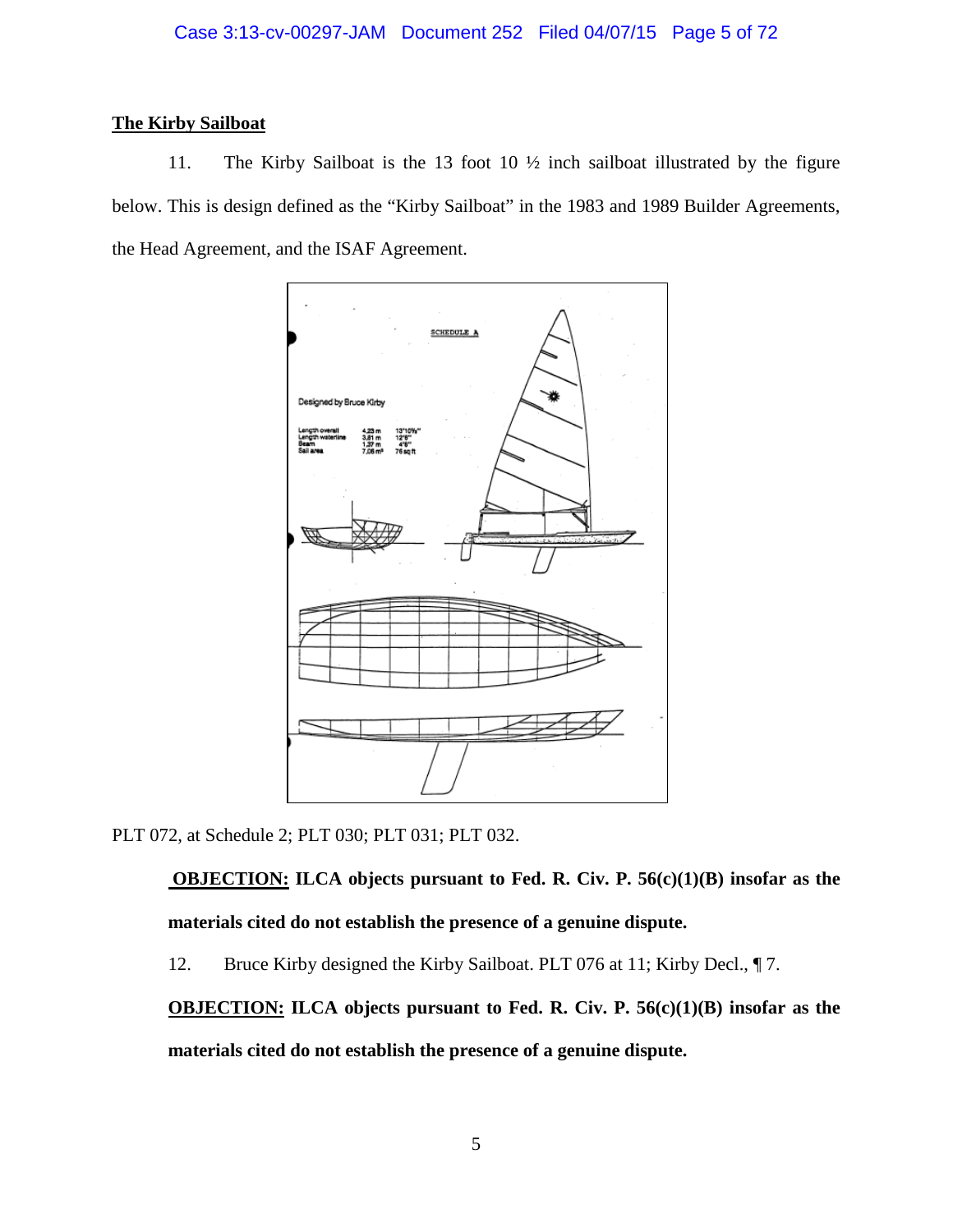### Case 3:13-cv-00297-JAM Document 252 Filed 04/07/15 Page 6 of 72

13. The idea for the Kirby Sailboat originated in 1969 when Kirby sought to design a sailboat that could easily be transported on the top of a car. PLT 076 at 11-12.

# **OBJECTION: ILCA objects pursuant to Fed. R. Civ. P. 56(c)(1)(B) insofar as the materials cited to not establish the presence of a genuine dispute.**

14. Kirby prepared an initial sketch of the Kirby Sailboat (shown below), which would form the basis for his final design. PLT 076 at 12-13.



PLT 076 at 11-12; PLT 83.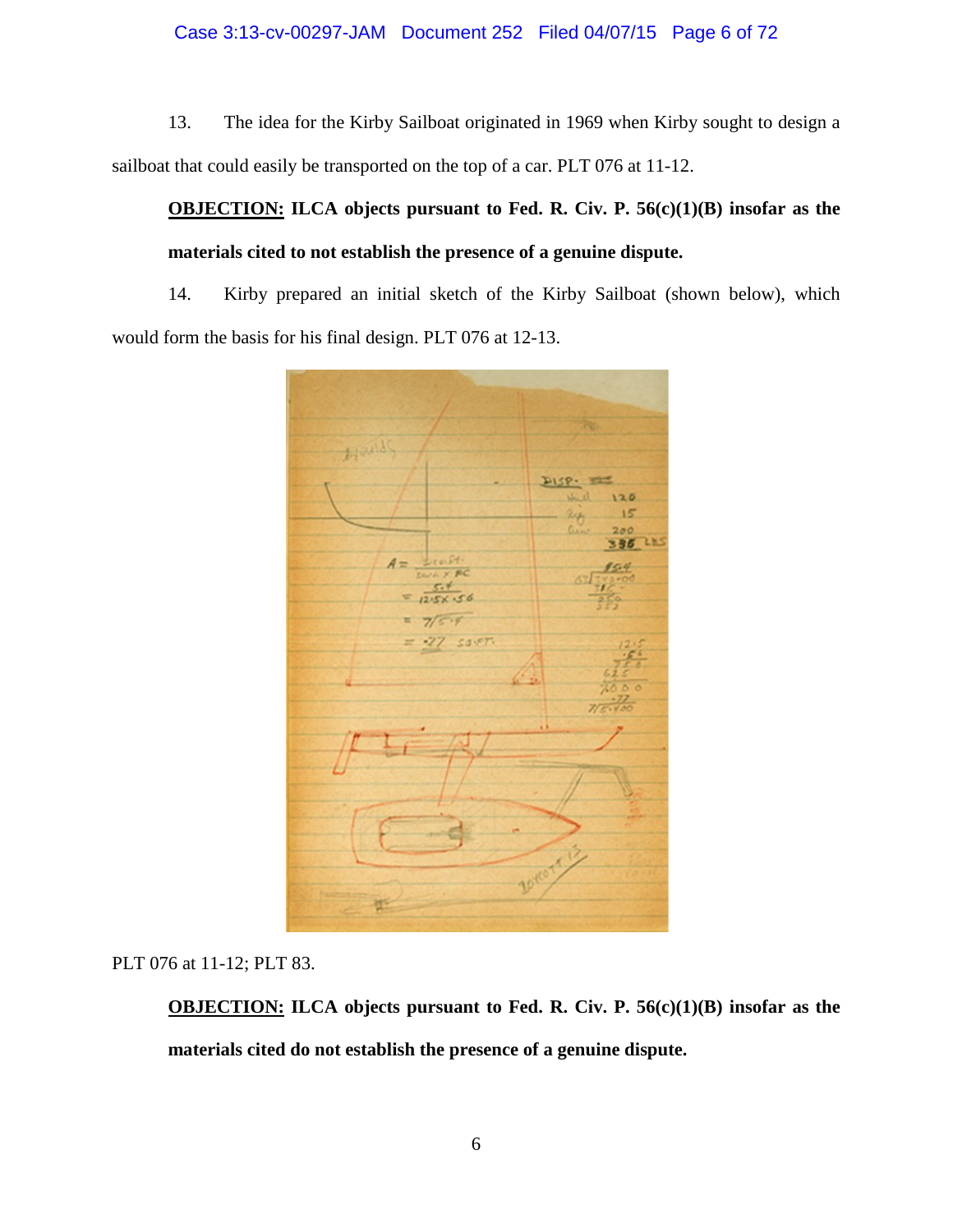#### Case 3:13-cv-00297-JAM Document 252 Filed 04/07/15 Page 7 of 72

15. Several days after authoring the initial sketch, Kirby prepared formals plans, including a complete set of lines, plans, offsets, centerboard, rudder, mast, and sail. PLT 076 at 13.

# **OBJECTION: ILCA objects pursuant to Fed. R. Civ. P. 56(c)(1)(B) insofar as the materials cited do not establish the presence of a genuine dispute.**

16. Ian Bruce built the first Kirby Sailboats in accordance with Kirby's design and instruction. PLT 076 at 11.

### **OBJECTION: ILCA objects pursuant to Fed. R. Civ. P. 56(c)(1)(B) insofar as the materials cited do not establish the presence of a genuine dispute.**

17. Ian Bruce was the builder and had no role in designing the Kirby Sailboat. PLT 076 at 11; Kirby Decl., ¶ 9.

### **OBJECTION: ILCA objects pursuant to Fed. R. Civ. P. 56(c)(1)(B) insofar as the materials cited do not establish the presence of a genuine dispute.**

18. In November of 1970, Kirby and Ian Bruce decided to sell the boat under the name LASER. PLT 076 at 17-18.

# **OBJECTION: ILCA objects pursuant to Fed. R. Civ. P. 56(c)(1)(B) insofar as the materials cited do not establish the presence of a genuine dispute.**

19. The Kirby Sailboat went on sale to the public in January 1971 at the New York Boat Show. PLT 076 at 19. The boat was an immediate success, selling more than 144 units on the show floor. PLT 076 at 29; Kirby Decl., ¶ 10.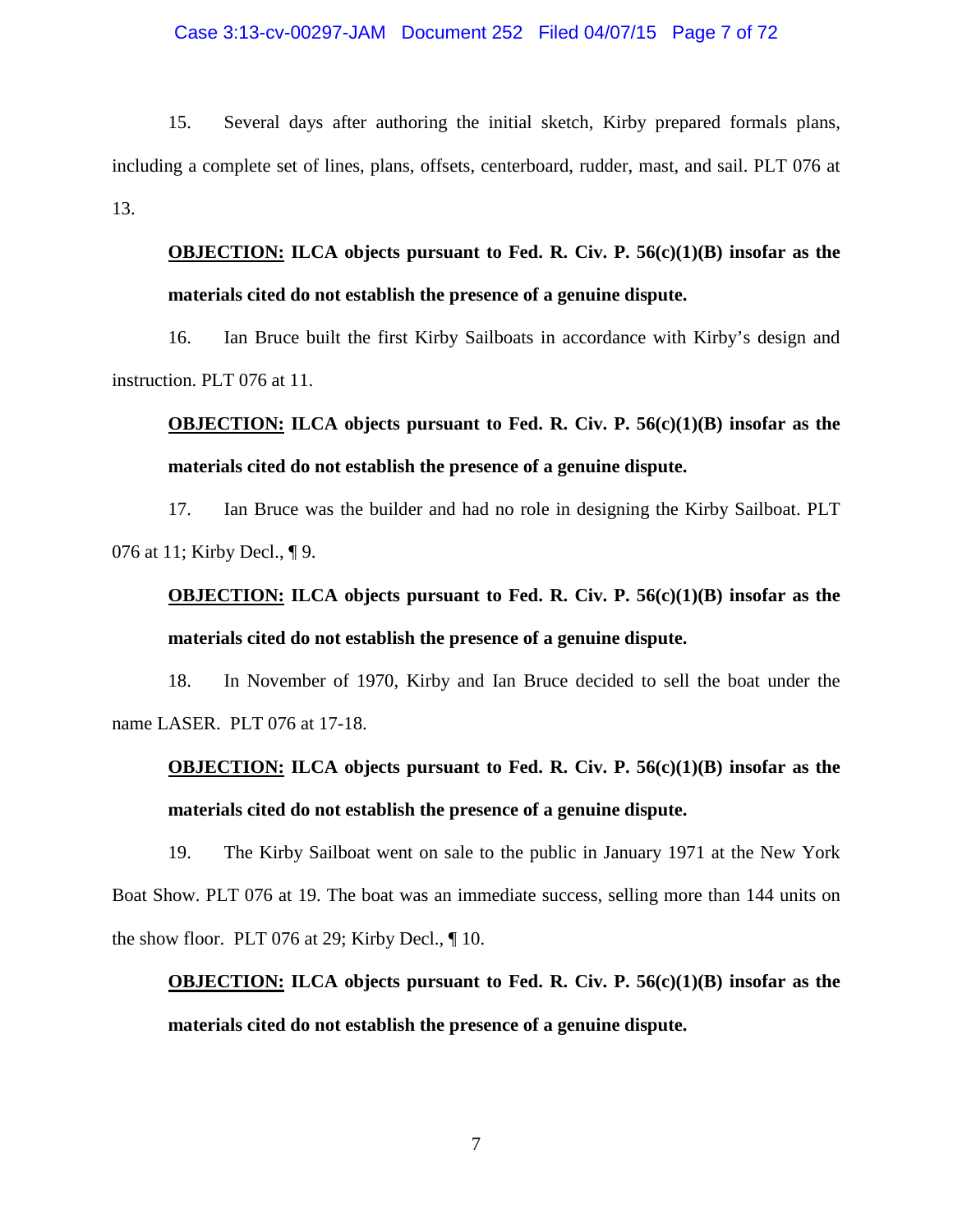#### Case 3:13-cv-00297-JAM Document 252 Filed 04/07/15 Page 8 of 72

20. Shortly thereafter, a laser class association was formed to administer the sport of sailing Kirby Sailboats. PLT 032 at 2; PLT 076 at 30; Kirby Decl., 112.

### **OBJECTION: ILCA objects pursuant to Fed. R. Civ. P. 56(c)(1)(B) insofar as the materials cited do not establish the presence of a genuine dispute.**

21. Kirby, on behalf of this association, petitioned the International Yacht Racing Union ("IYRU"), the predecessor of the International Sailing Federation ("ISAF"), for international status as a further guarantee of one-design status making the boat suitable for equal high-level racing throughout the world. PLT 076 at 30-31; Kirby Decl., 13.

### **OBJECTION: ILCA objects pursuant to Fed. R. Civ. P. 56(c)(1)(B) insofar as the materials cited do not establish the presence of a genuine dispute.**

22. The IYRU granted provisional International Status to the laser class on November 9, 1973 and final approval by agreement dated July 8, 1974. PLT 32; Kirby Decl., ¶ 13.

**OBJECTION: ILCA objects pursuant to Fed. R. Civ. P. 56(c)(1)(B) insofar as the materials cited do not establish the presence of a genuine dispute.** 

#### **The Kirby Sailboat Agreements**

23. The Kirby Sailboat quickly became an international success, being sailed and raced by enthusiasts all over the world. Since its introduction, more than 200,000 Kirby Sailboats have sold around the world. Kirby Decl.,  $\P$  11.

# **OBJECTION: ILCA objects pursuant to Fed. R. Civ. P. 56(c)(1)(B) insofar as the materials cited do not establish the presence of a genuine dispute.**

24. In the early 1980s, however, the continued success of the Kirby Sailboat and the Laser Class faced significant obstacles. . Kirby Decl., ¶¶ 14-15.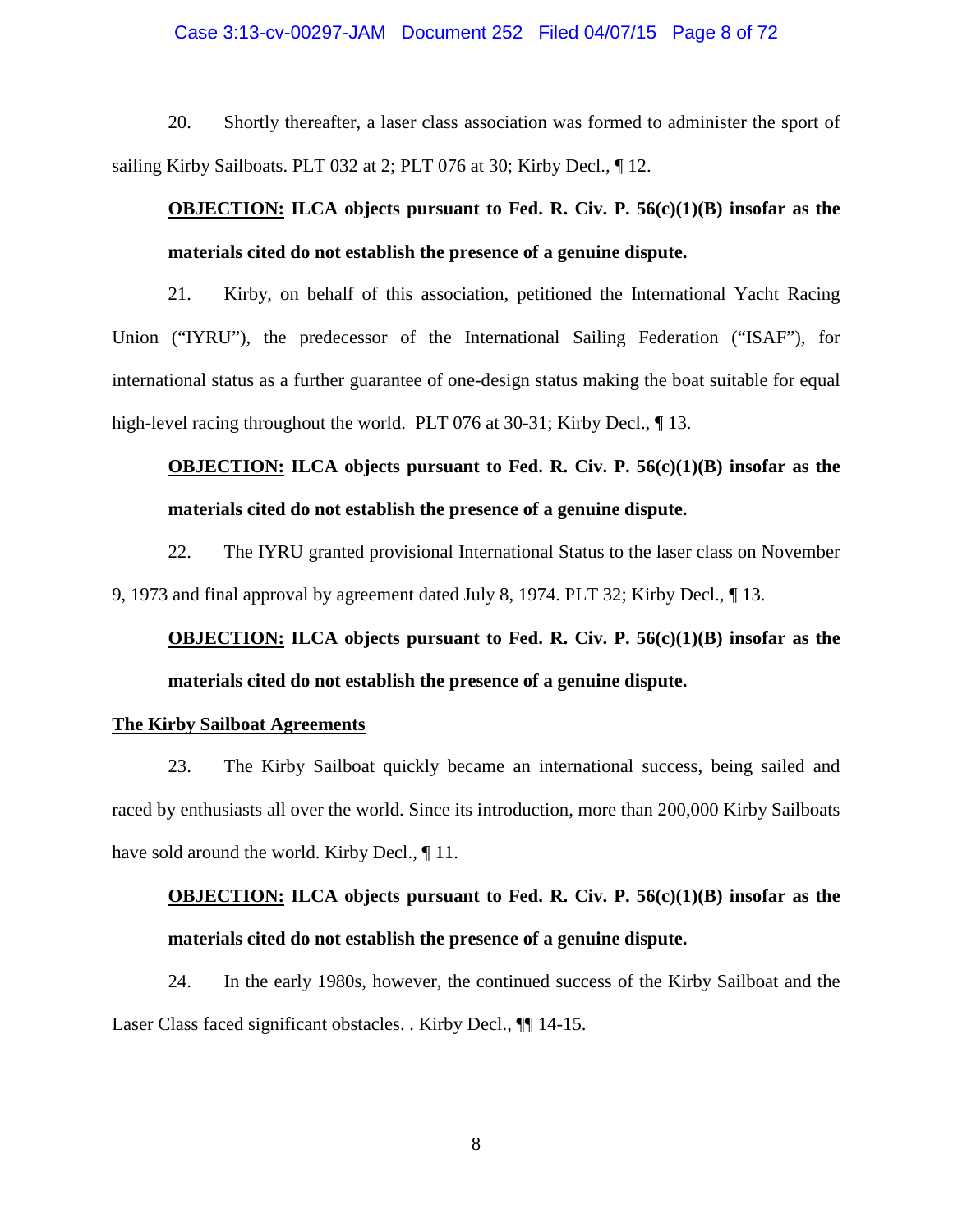# **OBJECTION: ILCA objects pursuant to Fed. R. Civ. P. 56(c)(1)(B) insofar as the materials cited do not establish the presence of a genuine dispute.**

25. At that time, Performance Sailcraft Inc. ("PSI") of Quebec, Canada owned the LASER trademark in the United States and in many other important jurisdictions around the World. *See* PLT 72, Schedule B.

### **OBJECTION: ILCA objects pursuant to Fed. R. Civ. P. 56(c)(1)(B) insofar as the materials cited do not establish the presence of a genuine dispute.**

26. PSI was also licensed to manufacture and sell the Kirby Sailboat. PLT 72; Kirby Decl., ¶ 14.

# **OBJECTION: ILCA objects pursuant to Fed. R. Civ. P. 56(c)(1)(B) insofar as the materials cited do not establish the presence of a genuine dispute.**

27. PSI declared bankruptcy and its assets, including the trademark rights, were placed in receivership, putting the future of the Laser Class and the Kirby Sailboat in danger. PLT 72; Kirby Decl., ¶ 15.

### **OBJECTION: ILCA objects pursuant to Fed. R. Civ. P. 56(c)(1)(B) insofar as the materials cited do not establish the presence of a genuine dispute.**

28. To ensure the continued existence and success of the Kirby Sailboat and the Laser Class, the three stakeholders came together to reach a series of agreements controlling the continued manufacture and sale of the Kirby Sailboat throughout the world under the LASER trademark. PLT 72, "Head Agreement"; PLT 32, "ISAF Agreement"; PLT 30, "1983 Builder Agreement"; and "PLT 31, "1989 Builder Agreement"; Kirby Decl., ¶16.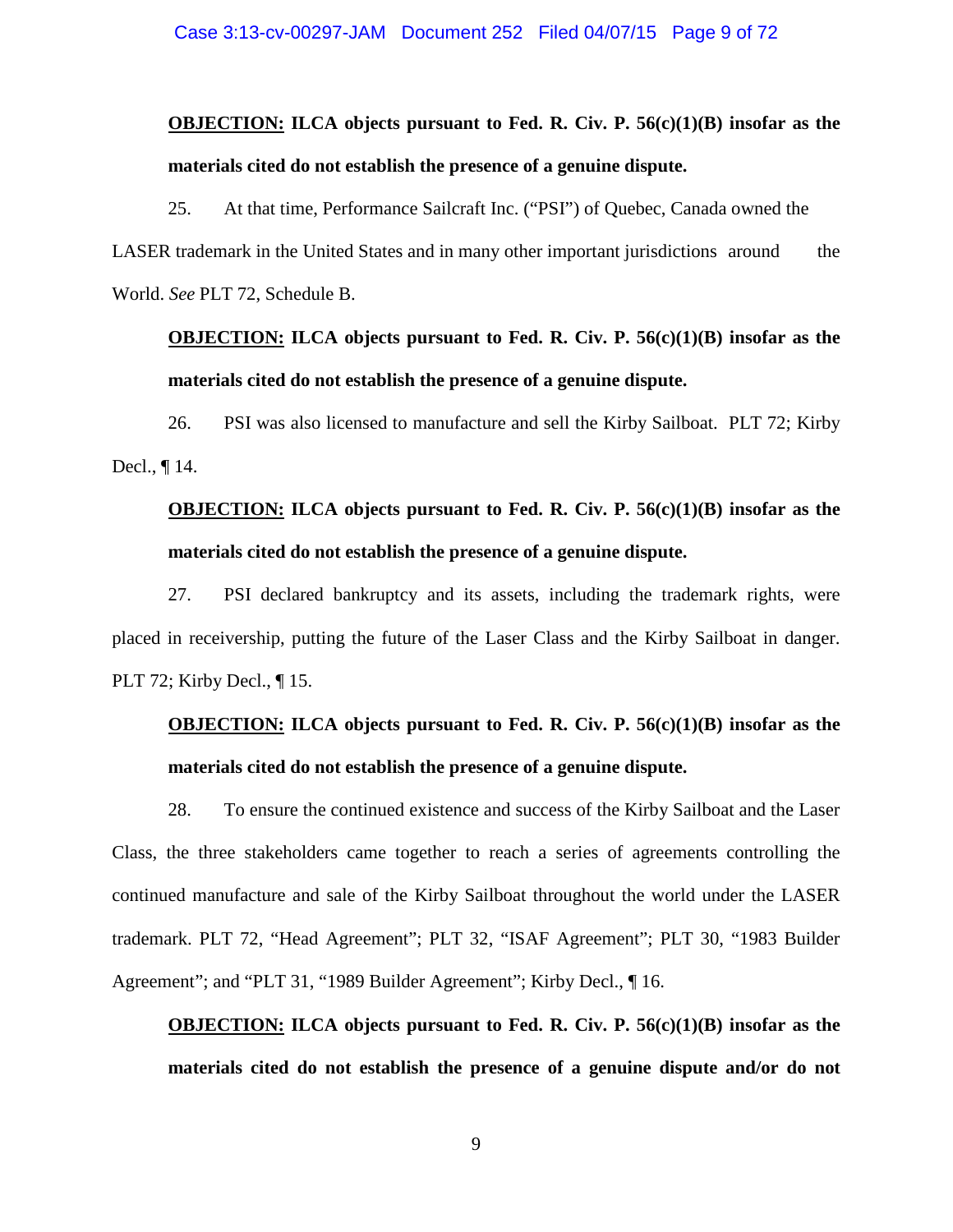**support by admissible evidence the facts alleged insofar as the Kirby Declaration contains inadmissible hearsay regarding the contents and purpose of the "agreements" which speak for themselves.** 

29. These stakeholders included: (1) Bruce Kirby, the designer of the Kirby Sailboat, (2) 124561 Canada Inc., the Trademark Owner, and (3) the governing bodies: ISAF and ILCA.

# **OBJECTION: ILCA objects pursuant to Fed. R. Civ. P. 56(c)(1)(B) insofar as the materials cited do not establish the presence of a genuine dispute.**

#### **The Head Agreement**

30. First, on July 11, 1983, Kirby and the Trademark Owner entered into the Head Agreement. PLT 72; Kirby Decl., ¶ 16.

31. The Head Agreement ensures the existence of sufficient qualified builders that are both licensed by Kirby to build the Kirby Sailboat and licensed by the Trademark Owner to use the LASER trademark in association with the Kirby Sailboat, thereby assuring the strict onedesign qualities which make the boat suitable for high-level sailing competitions including the Olympics. PLT 72.

# **OBJECTION: ILCA objects pursuant to Fed. R. Civ. P. 56(c)(1)(B) insofar as the materials cited do not state the facts alleged.**

32. To meet this objective, Kirby agreed to license certain persons to build Kirby Sailboats and the Trademark Owner agreed to license those authorized builders to sell the Kirby Sailboats under the LASER name. PLT 72; Kirby Decl., ¶ 18.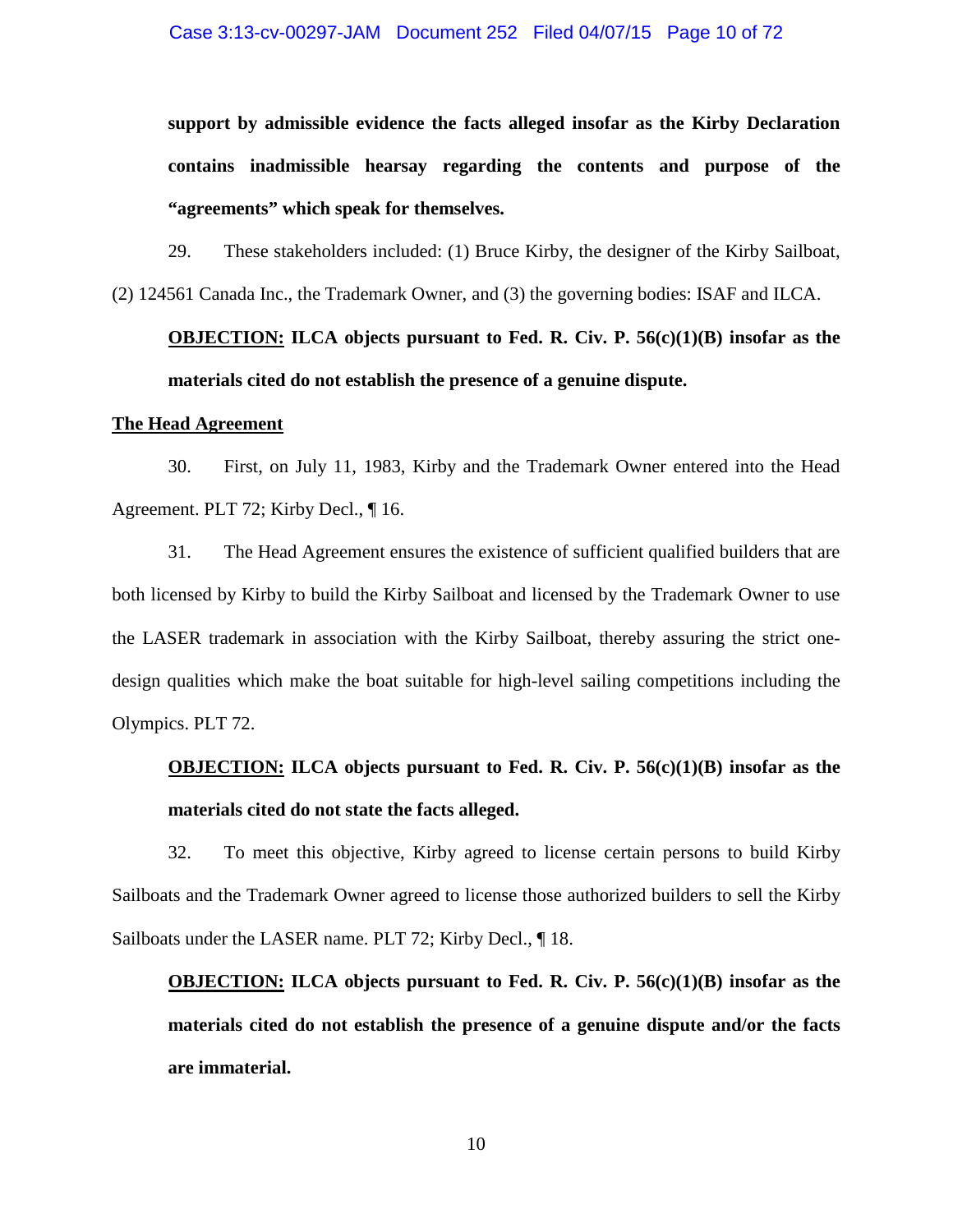#### Case 3:13-cv-00297-JAM Document 252 Filed 04/07/15 Page 11 of 72

33. The Head Agreement explicitly identified a number of exclusive builders around the world, and provided a mechanism for selecting and licensing new builders. PLT 72, ¶ 2.6.

### **OBJECTION: ILCA objects pursuant to Fed. R. Civ. P. 56(c)(1)(B) insofar as the materials cited do not state the facts alleged.**

34. The Head Agreement also requires ISAF approval of all authorized builders. PLT 72,  $\P$  2.6(d).

# **OBJECTION: ILCA objects pursuant to Fed. R. Civ. P. 56(c)(1)(B) insofar as the materials cited do not state the facts alleged.**

35. In consideration for the agreement, the Trademark Owner agreed that it would not at any time question or contest, directly or indirectly, the validity of Kirby's design rights and that it would not knowingly do any act, directly or indirectly, which would or is likely to invalidate the design rights in any country of the world nor assists others in doing so. PLT 72, ¶ 4.1. That portion of the agreement is shown below:

| ICLE 4 - PROPRIETORSHIP                                |
|--------------------------------------------------------|
| 4.1 Trade Mark Owner shall not at any time question or |
| contest directly or indirectly the validity of the     |
| Copyright or assist any other person so to do and      |
| shall not at any time knowingly do any act directly    |
| or indirectly which would or is likely to invalidate   |
| the Copyright in any country of the world nor assist   |
| any other person so to do.                             |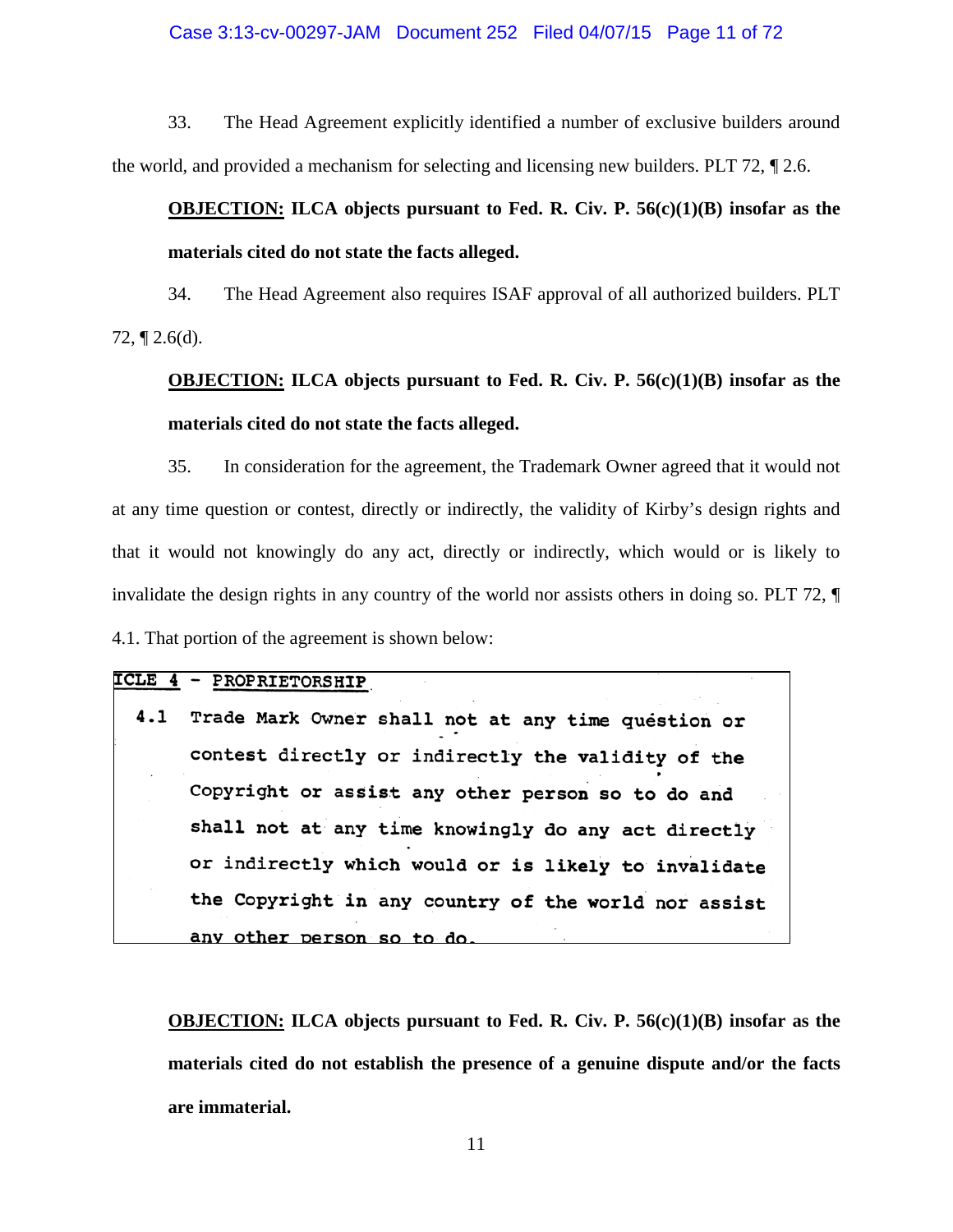#### Case 3:13-cv-00297-JAM Document 252 Filed 04/07/15 Page 12 of 72

36. As a result of this provision, LaserPerformance Defendants QMI (through its fully-owned subsidiary Laserperformance LLC) and LPE, successors in interest to the trademark rights from the Trademark Owner in the Head Agreement, are precluded from contesting Kirby's design rights as they do in this case to excuse their continuing breach of the Builder Agreements.

**OBJECTION: ILCA objects pursuant to Fed. R. Civ. P. 56(c)(1)(B) insofar as the materials cited do not establish the presence of a genuine dispute and/or the facts are immaterial. Furthermore, this is a conclusion of law and not a material fact of consequence to ILCA's Motion for Summary Judgment.** 

37. In the Head Agreement, the Trademark Owner and Kirby agreed that Kirby was responsible for issuing and assigning hull numbers to builders. PLT 72, ¶ 8. Hull numbers are also referred to as serial numbers, and comprise the unique sail number permitted to be used by the boat in high level sailing competitions, together with information particular to each manufacturer. Since the boats are "one-design" and identical, unique sail numbers are the only way results can be tabulated in sailing competitions. They also allow Kirby to audit royalty payments as builders manufacture new boats. Kirby Decl., ¶ 19.

**OBJECTION: ILCA objects pursuant to Fed. R. Civ. P. 56(c)(1)(B) insofar as the materials cited do not establish the presence of a genuine dispute and/or do not support by admissible evidence the facts alleged insofar as the Kirby Declaration contains inadmissible hearsay regarding the contents and purpose of the Head Agreement, which speak for itself.** 

38. The Head Agreement allows Kirby to designate an agent to issue and assign hull numbers on its behalf. PLT 72, ¶ 8.

12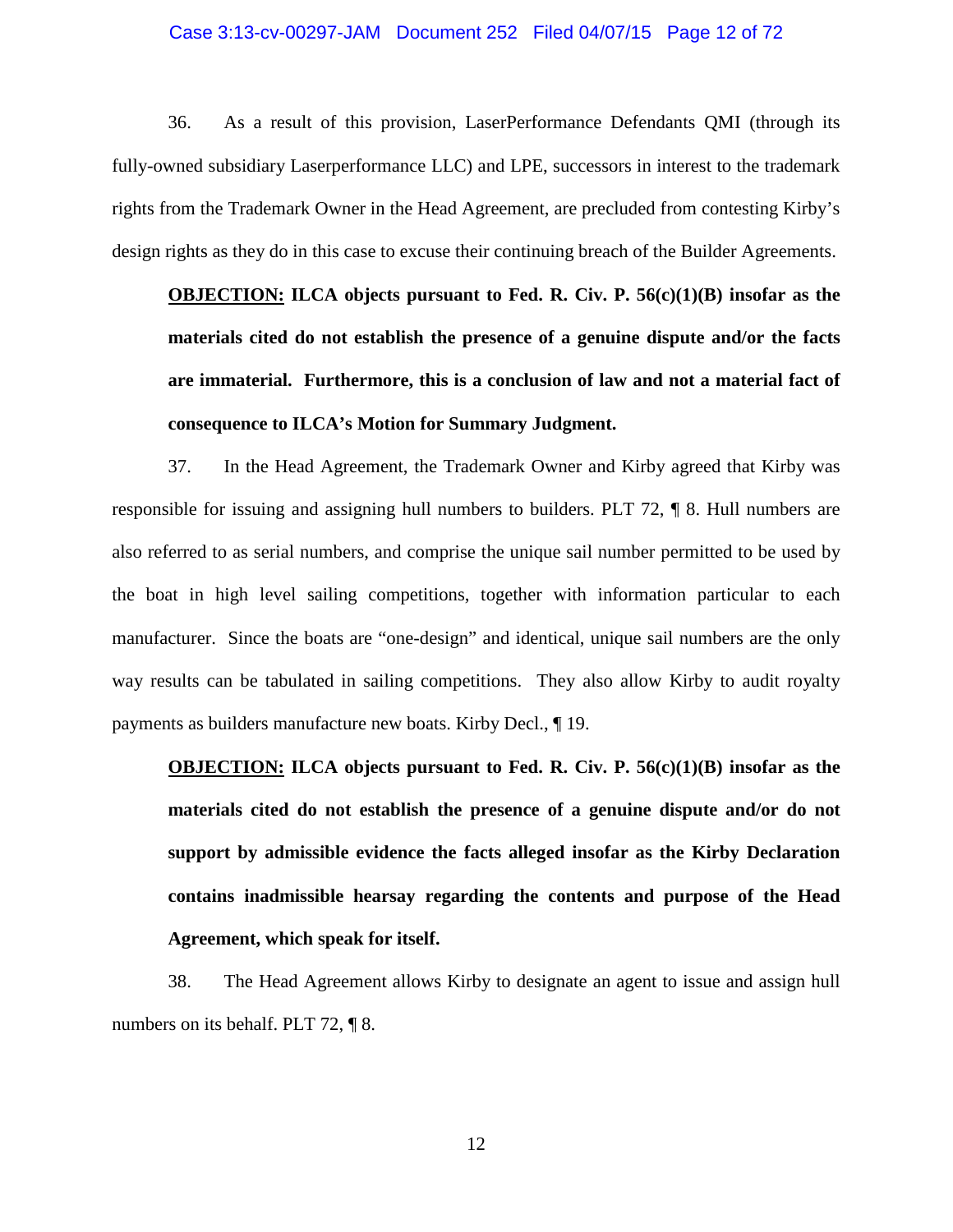### Case 3:13-cv-00297-JAM Document 252 Filed 04/07/15 Page 13 of 72

39. Kirby has designated ILCA as its agent for the issuance and assignment of hull numbers. PLT 72, ¶ 8.

**OBJECTION: ILCA objects pursuant to Fed. R. Civ. P. 56(c)(1)(B) insofar as the materials cited do not establish the presence of a genuine dispute and/or do not support by admissible evidence the facts alleged. The contents and purpose of the Head Agreement speaks for itself.** 

40. Under the Head Agreement, Kirby and the Trademark Owner agreed to negotiate with ISAF to amend and reconstitute the prior ISAF Agreement executed in 1974. PLT 72, \test 5.1.

41. The Head Agreement remains in force today. For example, LaserPerformance's offshore trademark holding companies, Karaya (Jersey) Limited and Velum Limited ITM SA, asserted the Head Agreement against Kirby this past year in two trademark cancellation proceedings pending before the United States Trademark Trial and Appeal Board. PLT 84; PLT 85.

**OBJECTION: ILCA objects pursuant to Fed. R. Civ. P. 56(c)(1)(B) insofar as the materials cited do not establish the presence of a genuine dispute and/or the facts are immaterial. Furthermore, this is a conclusion of law and not a material fact of consequence to ILCA's Motion for Summary Judgment.** 

#### **The ISAF Agreement**

42. On November 30, 1983, Kirby, the Trademark Owner, ISAF, and ILCA entered the ISAF Agreement. PLT 32; Kirby Decl., ¶ 21.

43. To this day, the ISAF Agreement governs the production, distribution, and management of Kirby Sailboats approved for officially sanctioned events worldwide.

13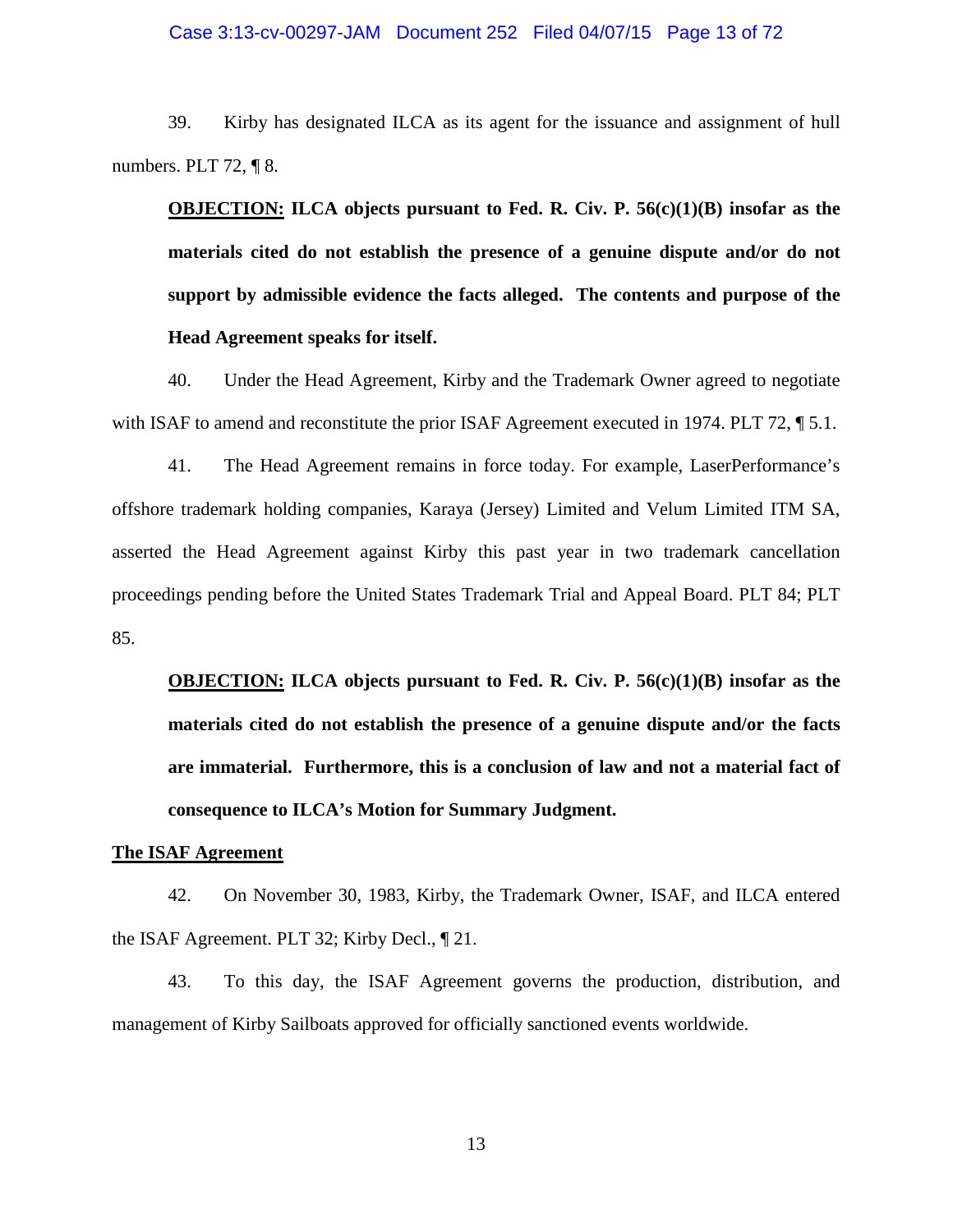**OBJECTION: ILCA objects pursuant to Fed. R. Civ. P. 56(c)(1)(B) insofar as the materials cited do not establish the presence of a genuine dispute and/or the facts are immaterial. Furthermore, this is a conclusion of law and not a material fact of consequence to ILCA's Motion for Summary Judgment.** 

44. The ISAF Agreement identifies three criteria to become an authorized Kirby Sailboat builder:

- (1) The builder must have a license from Kirby to use the design,
- (2) The builder must have a license from the Trademark Owner to use the Laser trademark in the relevant jurisdiction,
- (3) The Builder must be approved by ISAF.

PLT 32, Definition of Builder.

**OBJECTION: ILCA objects pursuant to Fed. R. Civ. P. 56(c)(1)(B) insofar as the materials cited do not state the facts alleged and fail to include that the definition of "builder" includes the "Trade mark Owner."** 

45. These requirements remained unchanged and allowed the Laser sailboat to thrive at all levels of the sport from junior sailing to the Olympics for nearly thirty years, until April of 2013 when ISAF approved the illegal rule change concocted by Defendants QMI, LPE, and ILCA. PLT 93; Kirby Decl., ¶ 24.

# **OBJECTION: ILCA objects pursuant to Fed. R. Civ. P. 56(c)(1)(B) insofar as the materials cited do not state the facts alleged.**

46. The authorized builder requirements are incorporated into the Laser Class Rules promulgated by ILCA and approved by ISAF. *See* PLT 87, Part One.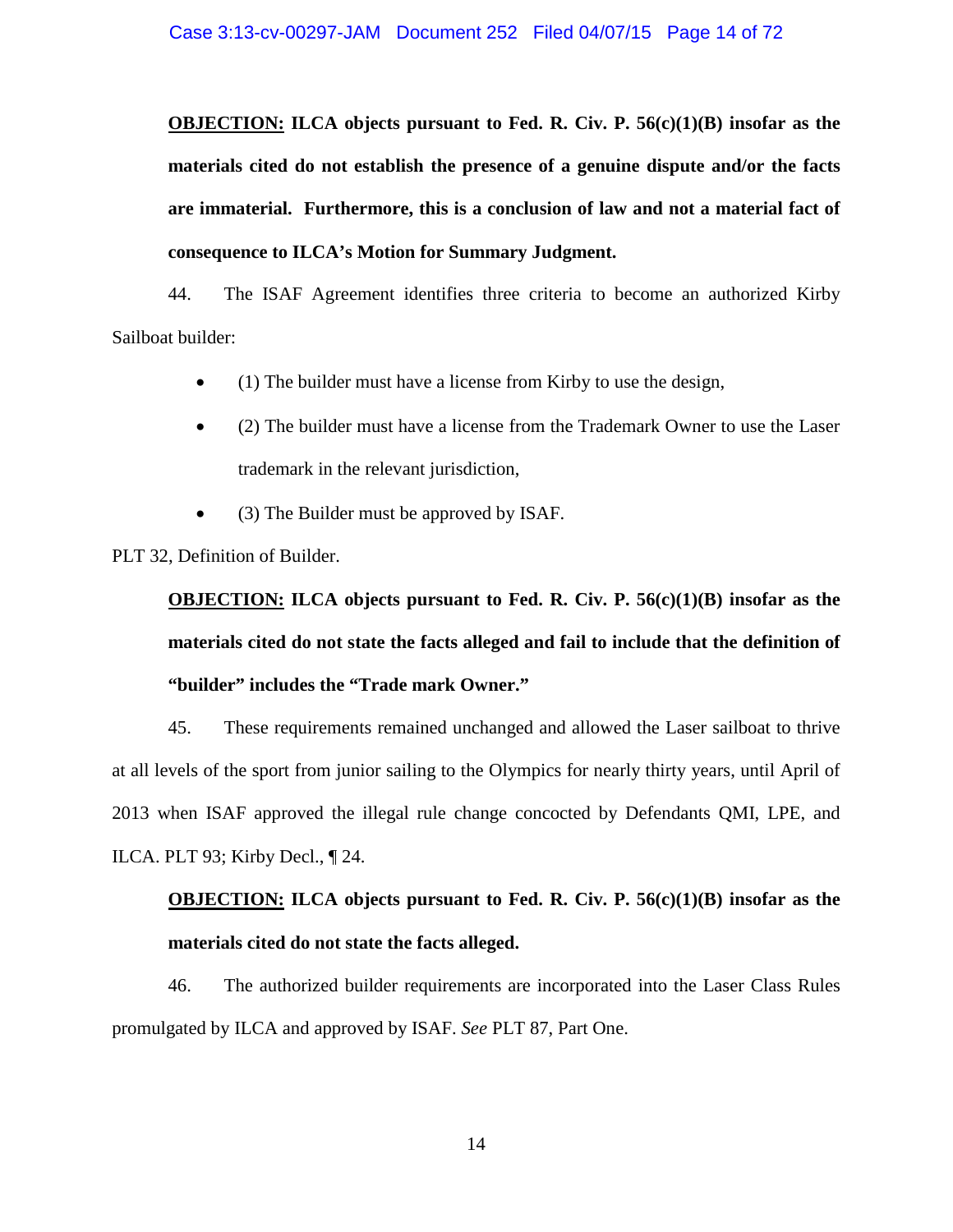### Case 3:13-cv-00297-JAM Document 252 Filed 04/07/15 Page 15 of 72

47. For example, ILCA's Fundamental Rule prior to April 2013 reflected this definition set forth by the ISAF Agreement, requiring that "the Laser shall be raced in accordance with these rules, with only the hull, equipment, fittings, spars, sail and battens manufactured by a licensed builder." PLT 87, Part One.

**OBJECTION: ILCA objects pursuant to Fed. R. Civ. P. 56(c)(1)(B) insofar as the materials cited do not state the facts alleged and other documents submitted by the plaintiff contradict this statement, including but not limited to the Rules attached to the ISAF Agreement at PLT 032.**

48. ILCA's Rules prior to April 2013 defined a licensed builder as a "manufacturer that has a building agreement from Bruce Kirby or Bruce Kirby, Inc. to build the Laser and has the rights to use a Laser trademark and has been approved as a Laser Builder by each of the international Sailing Federation and the International Laser Class Association." PLT 87, Part One.

**OBJECTION: ILCA objects pursuant to Fed. R. Civ. P. 56(c)(1)(B) insofar as the materials cited do not state the facts alleged and other documents submitted by the plaintiff contradict this statement, including but not limited to the Rules attached to the ISAF Agreement at PLT 032.**

49. Under the ISAF Agreement, ILCA is charged with the management and administration of the Laser Class, subject to the approval of ISAF in regard to certain fundamental matters, such as amendments to ILCA's rules, and amendment to Kirby Boat specifications. PLT 32.

**OBJECTION: ILCA objects pursuant to Fed. R. Civ. P. 56(c)(1)(B) insofar as the materials cited do not establish the presence of a genuine dispute and/or do not** 

15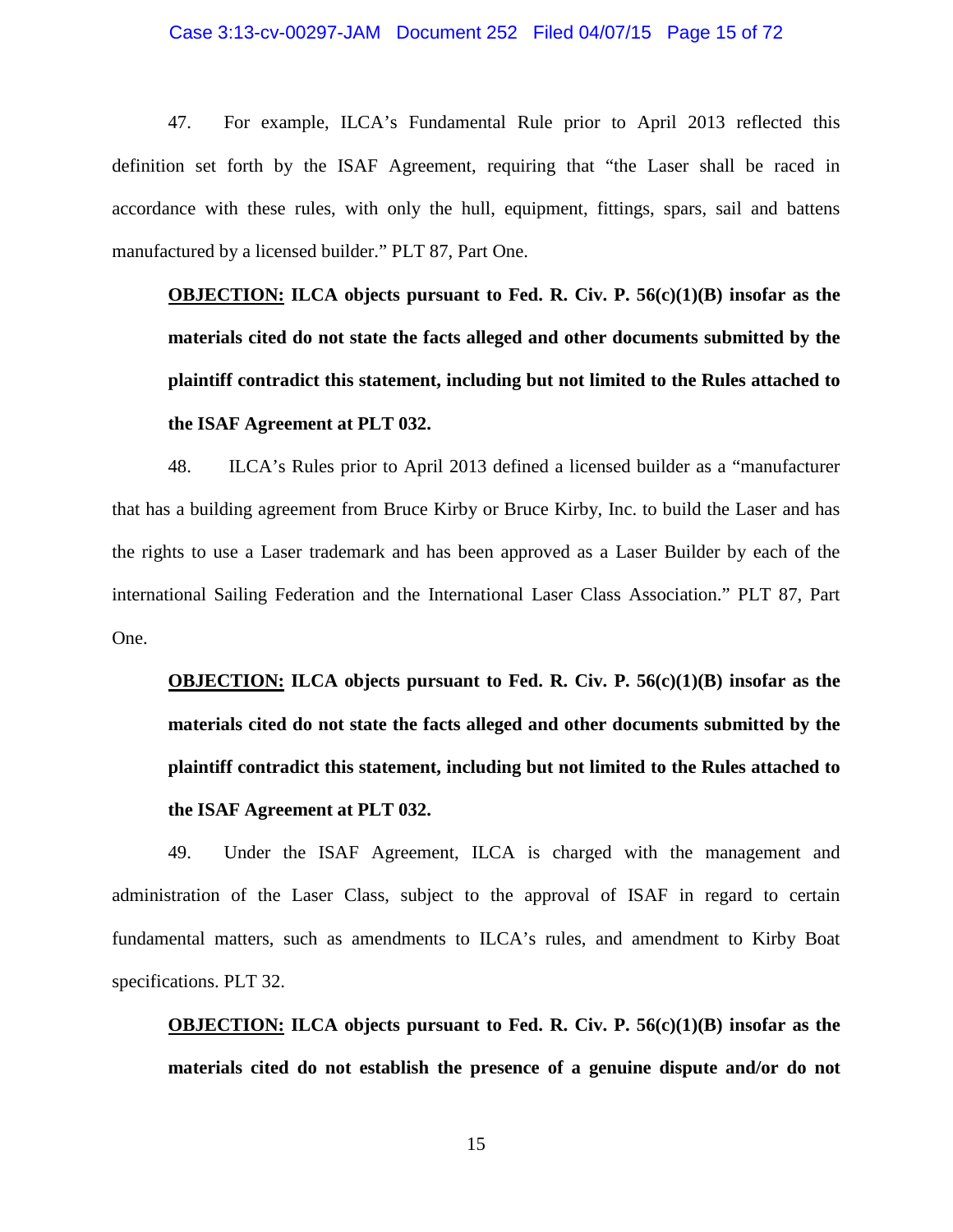### **support by admissible evidence the facts alleged. The contents and purpose of the**

### **ISAF Agreement speaks for itself.**

50. The ISAF Agreement specifies that it is to remain in force so long as International

Status shall be accredited to the Laser Class boat by the ISAF. PLT 32, ¶ 18.

51. The ISAF Agreement is still in force. PLT 32, ¶ 18.

52. Kirby may assign its rights and obligations under the ISAF Agreement, but only

with prior written approval of both ISAF and ILCA. PLT 32,  $\P$  17. Specifically, Paragraph 17 of

the ISAF Agreement states:

This Agreement shall continue to be to the benefit of and binding upon the parties hereto, their successors and assigns, provided that none of Kirby Inc., Trade Mark Owner or the Builders set forth in Schedule 2 as amended from time to time, may assign their rights and obligations under this Agreement without the prior written approval of the IYRU and the Association, which approval shall not be unreasonably withheld.

PLT 32, ¶ 17.

53. The ISAF Agreement entitles ILCA to receive a royalty for each Kirby Sailboat

sold by a builder in consideration of the services to be performed by ILCA. PLT 32,  $\P$  13.2.

**OBJECTION: ILCA objects pursuant to Fed. R. Civ. P. 56(c)(1)(B) insofar as the materials cited do not establish the presence of a genuine dispute and/or do not support by admissible evidence the facts alleged. The contents and purpose of the ISAF Agreement speaks for itself.** 

### **The 1983 Builder Agreement**

54. Kirby entered the 1983 Builder Agreement with Brook Shaw Motor Services Ltd. ("Brook Shaw") pursuant to Kirby's rights under the Head Agreement. PLT 030; Kirby Decl., ¶ 20.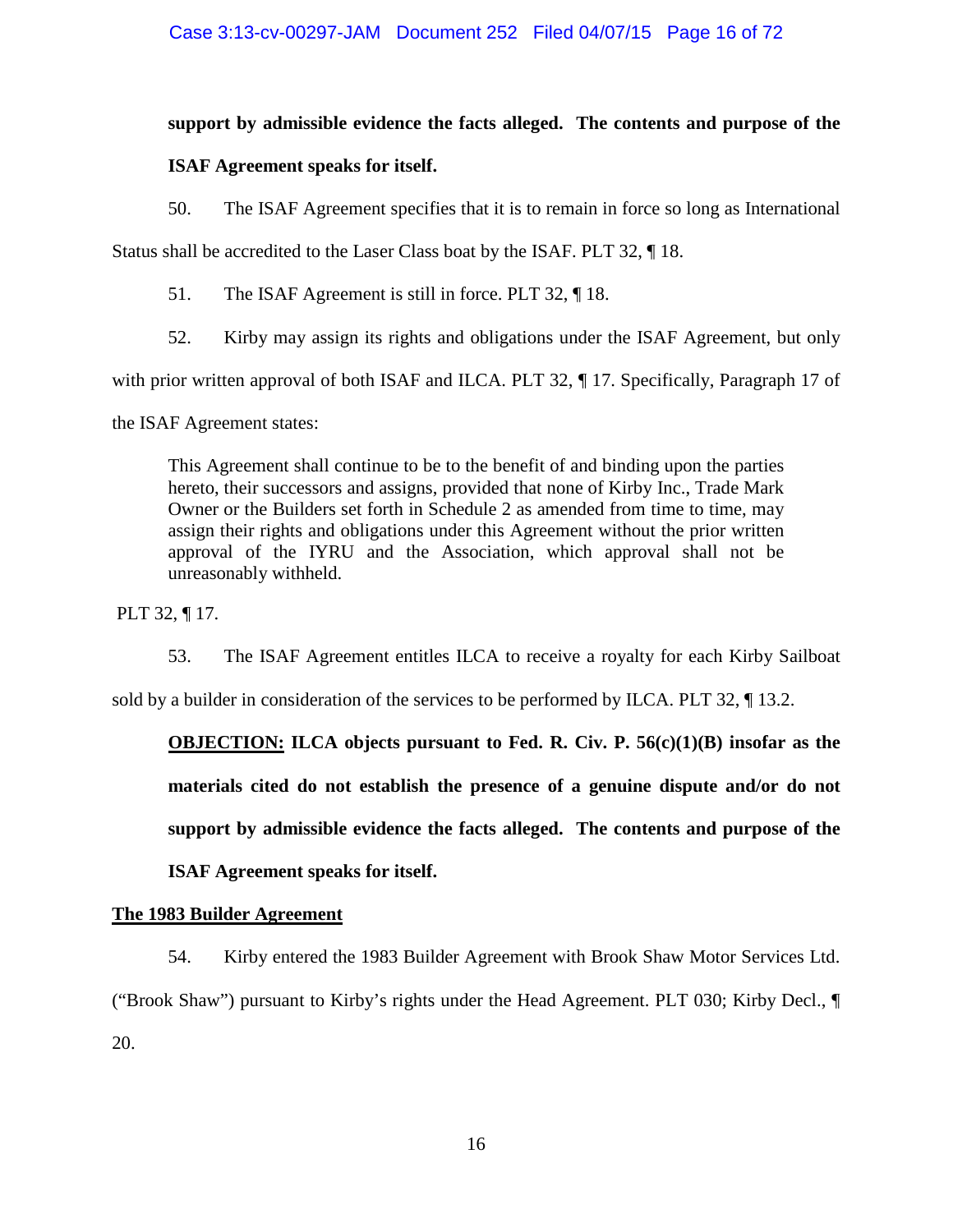**OBJECTION: ILCA objects pursuant to Fed. R. Civ. P. 56(c)(1)(B) insofar as the materials cited do not establish the presence of a genuine dispute and/or do not support by admissible evidence the facts alleged. The 1983 Builder Agreement speaks for itself.** 

55. In the 1983 Builder Agreement, Kirby authorized Brook Shaw to manufacture and sell Kirby Sailboats in Europe, the United Kingdom and the Middle East. PLT 30; PLT 11, Counterclaim, ¶ 12.

**OBJECTION: ILCA objects pursuant to Fed. R. Civ. P. 56(c)(1)(B) insofar as the materials cited do not establish the presence of a genuine dispute and/or do not support by admissible evidence the facts alleged. The 1983 Builder Agreement speaks for itself.** 

56. LPE is the successor to all of Brook Shaw's rights and obligations under the 1983 Builder Agreement. PLT 11, Counterclaim, ¶ 14.

**OBJECTION: ILCA objects pursuant to Fed. R. Civ. P. 56(c)(1)(B) insofar as the materials cited do not establish the presence of a genuine dispute and/or the facts are immaterial. Furthermore, this is a conclusion of law and not a material fact of consequence to ILCA's Motion for Summary Judgment.** 

57. Prior to Kirby's termination of the 1983 Builder Agreement, LPE and/or its related manufacturing arm sold boats under authority of the 1983 Builder Agreement. PLT 080 at 11.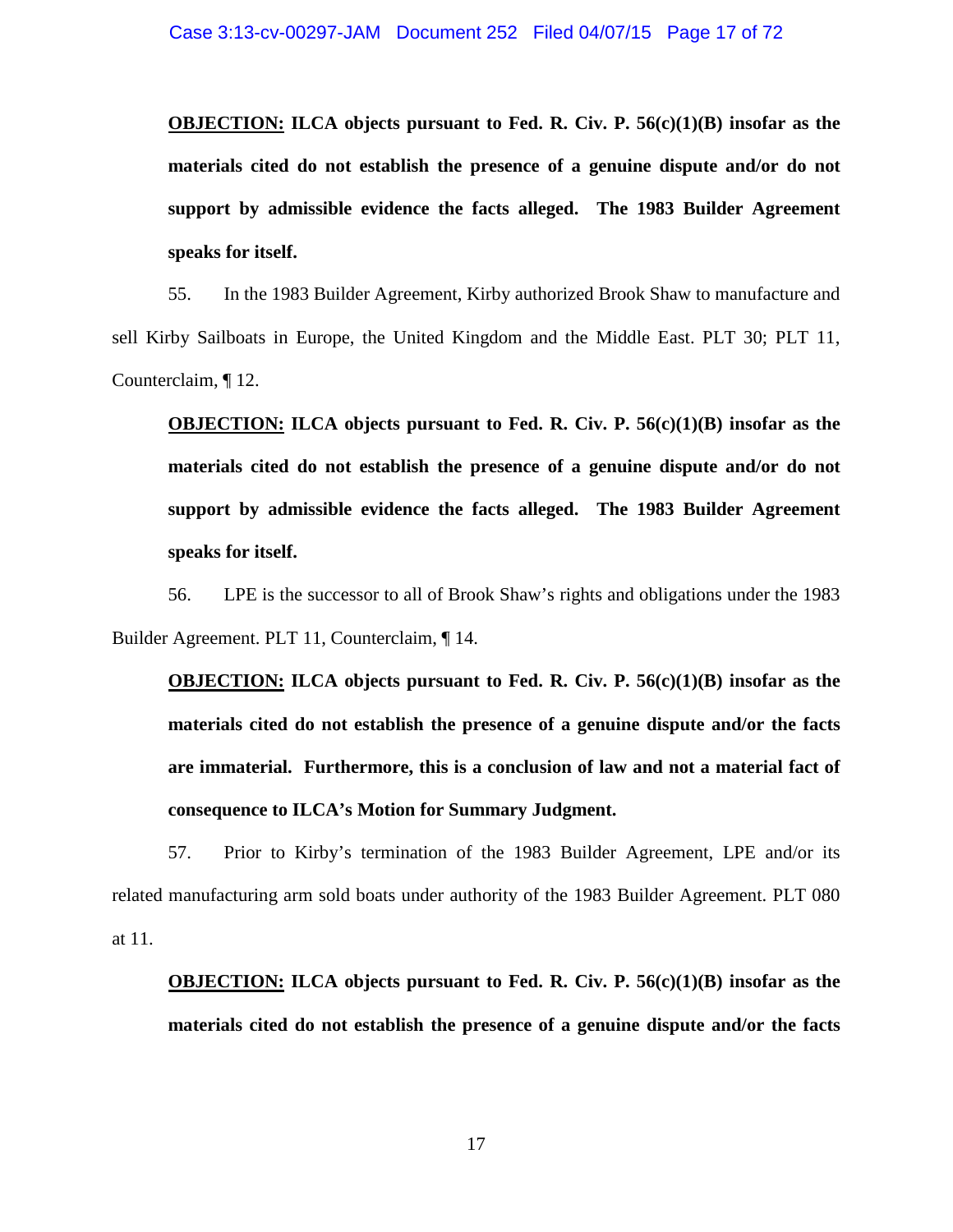# **are immaterial. Furthermore, this is a conclusion of law and not a material fact of consequence to ILCA's Motion for Summary Judgment.**

58. Kirby provided LPE with an exclusive license to manufacture and market the Kirby Sailboat in Europe, the United Kingdom and the Middle East. PLT 30; PLT 11, Counterclaim, ¶ 12.

**OBJECTION: ILCA objects pursuant to Fed. R. Civ. P. 56(c)(1)(B) insofar as the materials cited do not establish the presence of a genuine dispute and/or the facts are immaterial. Furthermore, this is a conclusion of law and not a material fact of consequence to ILCA's Motion for Summary Judgment.** 

59. In return, LPE agreed to pay Kirby a royalty equal to two (2%) percent of the wholesale price of each Kirby Sailboat. PLT 30.

**OBJECTION: ILCA objects pursuant to Fed. R. Civ. P. 56(c)(1)(B) insofar as the materials cited do not establish the presence of a genuine dispute and/or the facts are immaterial. Furthermore, this is a conclusion of law and not a material fact of consequence to ILCA's Motion for Summary Judgment.** 

60. Both ILCA and ISAF are third-party beneficiaries under the 1983 Builder Agreement because the builder is also required to pay a royalty payment to ISAF and a royalty payment to ILCA in consideration of the grant of license. PLT 30, ¶ 8.1.

**OBJECTION: ILCA objects pursuant to Fed. R. Civ. P. 56(c)(1)(B) insofar as the materials cited do not establish the presence of a genuine dispute and/or the facts are immaterial. Furthermore, this is a conclusion of law and not a material fact of consequence to ILCA's Motion for Summary Judgment.**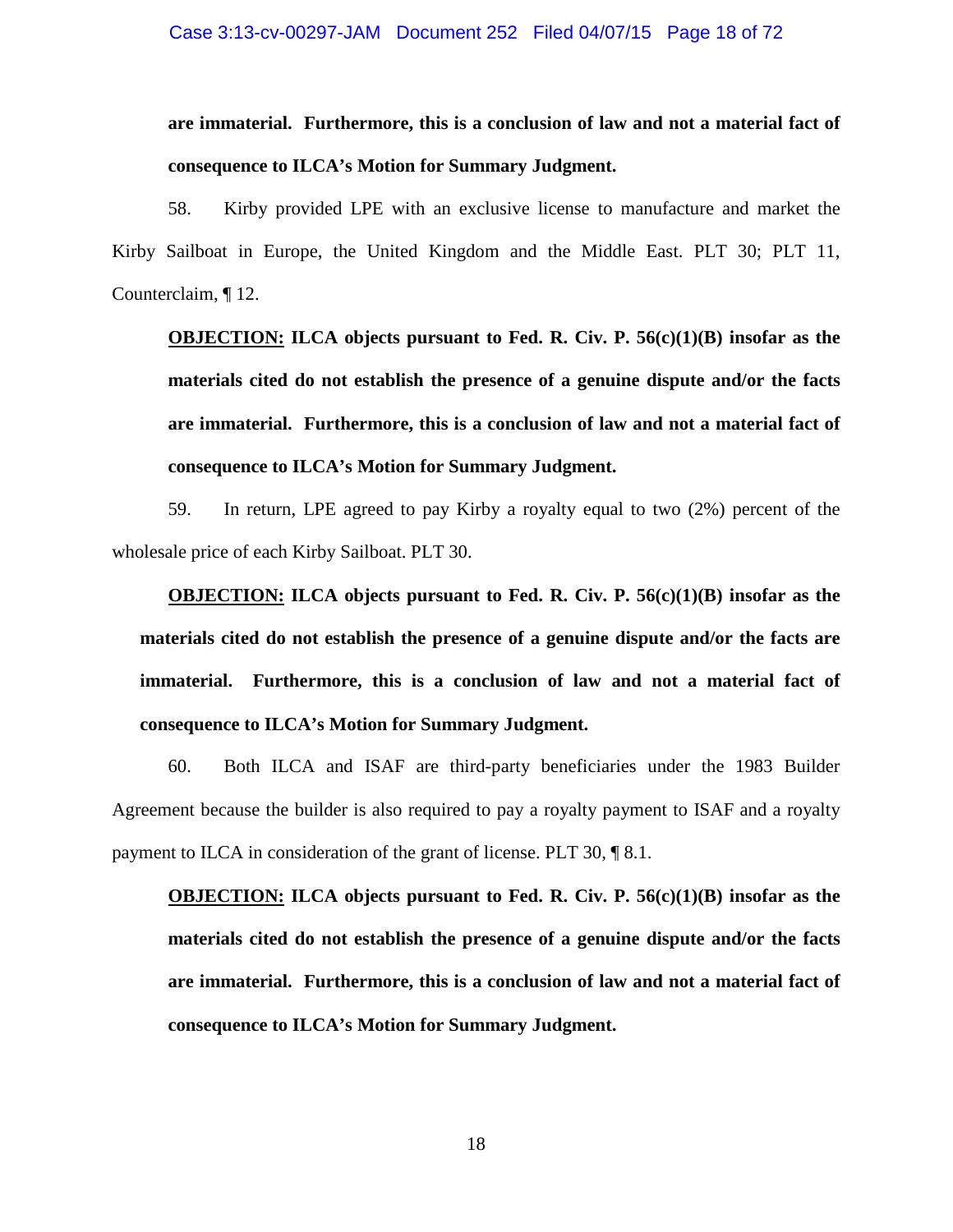#### Case 3:13-cv-00297-JAM Document 252 Filed 04/07/15 Page 19 of 72

61. Upon termination of the 1983 Builder Agreement for any reason, LPE is required to discontinue manufacturing Kirby Sailboats and discontinue use of the production tooling, moulds and plugs particularly associated with the manufacture of Kirby Sailboats. PLT 30, ¶ 10.9.

**OBJECTION: ILCA objects pursuant to Fed. R. Civ. P. 56(c)(1)(B) insofar as the materials cited do not establish the presence of a genuine dispute and/or the facts are immaterial. Furthermore, this is a conclusion of law and not a material fact of consequence to ILCA's Motion for Summary Judgment.** 

62. The 1983 Builder Agreement includes provisions to ensure that the BRUCE KIRBY trademark is only used in association with high quality boats. PLT 30,  $\P$  3.3. For example, paragraph 3.3 of the 1983 Agreement requires that:

In order to maintain and protect the reputation of Bruce Kirby as a designer of sailboats and yachts, the reputation of Kirby Sailboats as quality sailboats and the status of Kirby Sailboats as a recognized international class of sailboats with the IYRU, Licensee undertakes and agrees that Licensee shall manufacture Kirby Sailboats only from the materials and only in accordance with the methods specified and described in the Construction Manual.

PLT 30, ¶ 3.3.

**OBJECTION: ILCA objects pursuant to Fed. R. Civ. P. 56(c)(1)(B) insofar as the materials cited do not state anything about the purported BRUCE KIRBY trademark.** 

#### **1989 Builder Agreement**

63. Kirby entered into the 1989 Builder Agreement with PY Small Boats, Inc. pursuant to Kirby's rights under the Head Agreement. PLT 31; Kirby Decl., ¶ 23.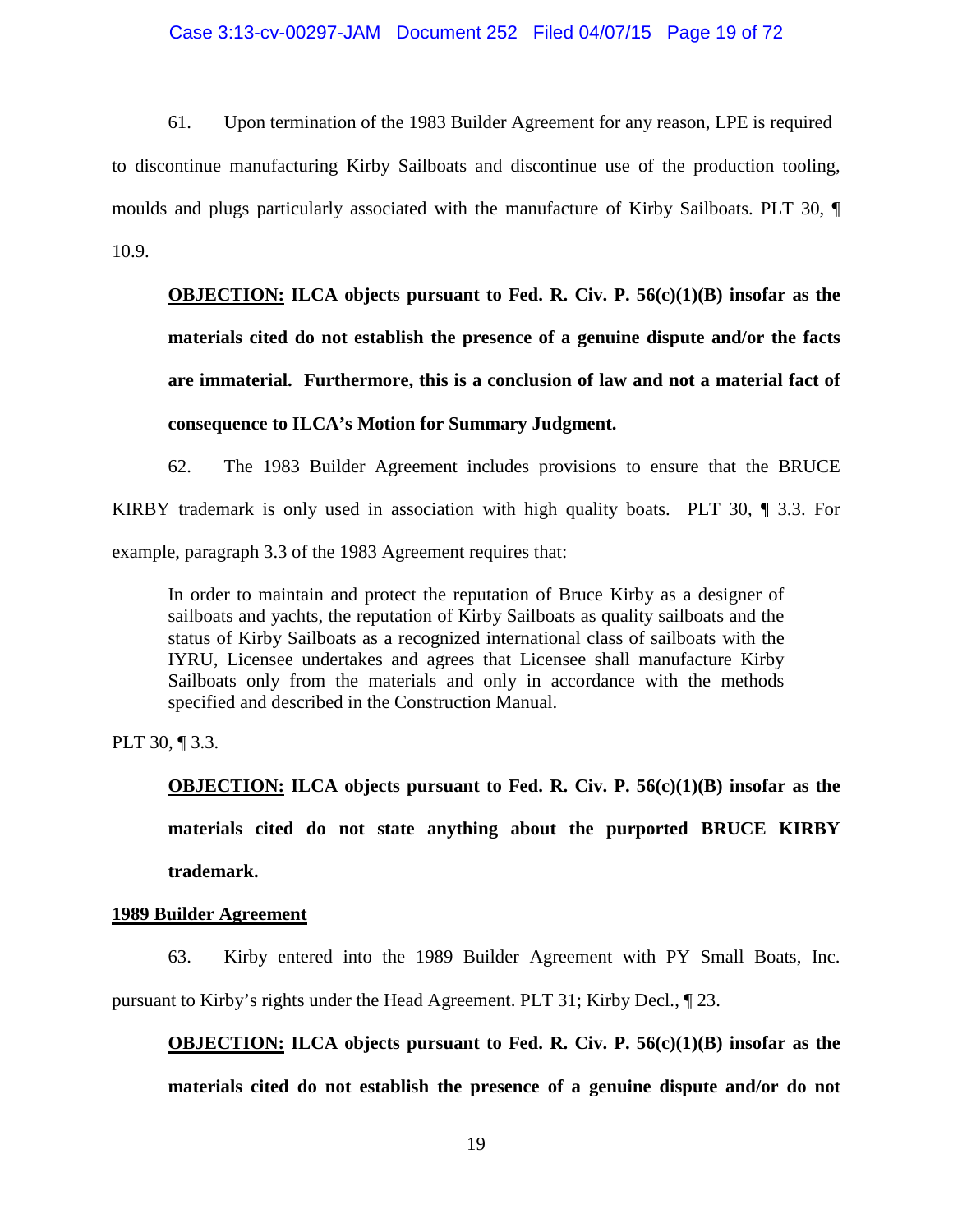#### Case 3:13-cv-00297-JAM Document 252 Filed 04/07/15 Page 20 of 72

**support by admissible evidence the facts alleged. The 1989 Builder Agreement speaks for itself.** 

64. The 1989 Builder Agreement authorized PY Small Boats to manufacture and sell Kirby Sailboats in North America. PLT 31; PLT 11, Counterclaim, ¶ 16.

**OBJECTION: ILCA objects pursuant to Fed. R. Civ. P. 56(c)(1)(B) insofar as the materials cited do not establish the presence of a genuine dispute and/or do not support by admissible evidence the facts alleged. The 1989 Builder Agreement speaks for itself.** 

65. Quarter Moon is a successor to the rights and obligations of PY Small Boats under the 1989 Builder Agreement. PLT 11, at 2.

**OBJECTION: ILCA objects pursuant to Fed. R. Civ. P. 56(c)(1)(B) insofar as the materials cited do not establish the presence of a genuine dispute and/or do not support by admissible evidence the facts alleged. The 1989 Builder Agreement speaks for itself.** 

66. Prior to Kirby's termination of the 1989 Builder Agreement, QMI (and/or its subsidiary) sold boats under authority of the 1989 Builder Agreement. PLT 011, Counterclaim, ¶ 17.

**OBJECTION: ILCA objects pursuant to Fed. R. Civ. P. 56(c)(1)(B) insofar as the materials cited do not establish the presence of a genuine dispute and/or do not support by admissible evidence the facts alleged. The 1989 Builder Agreement speaks for itself.**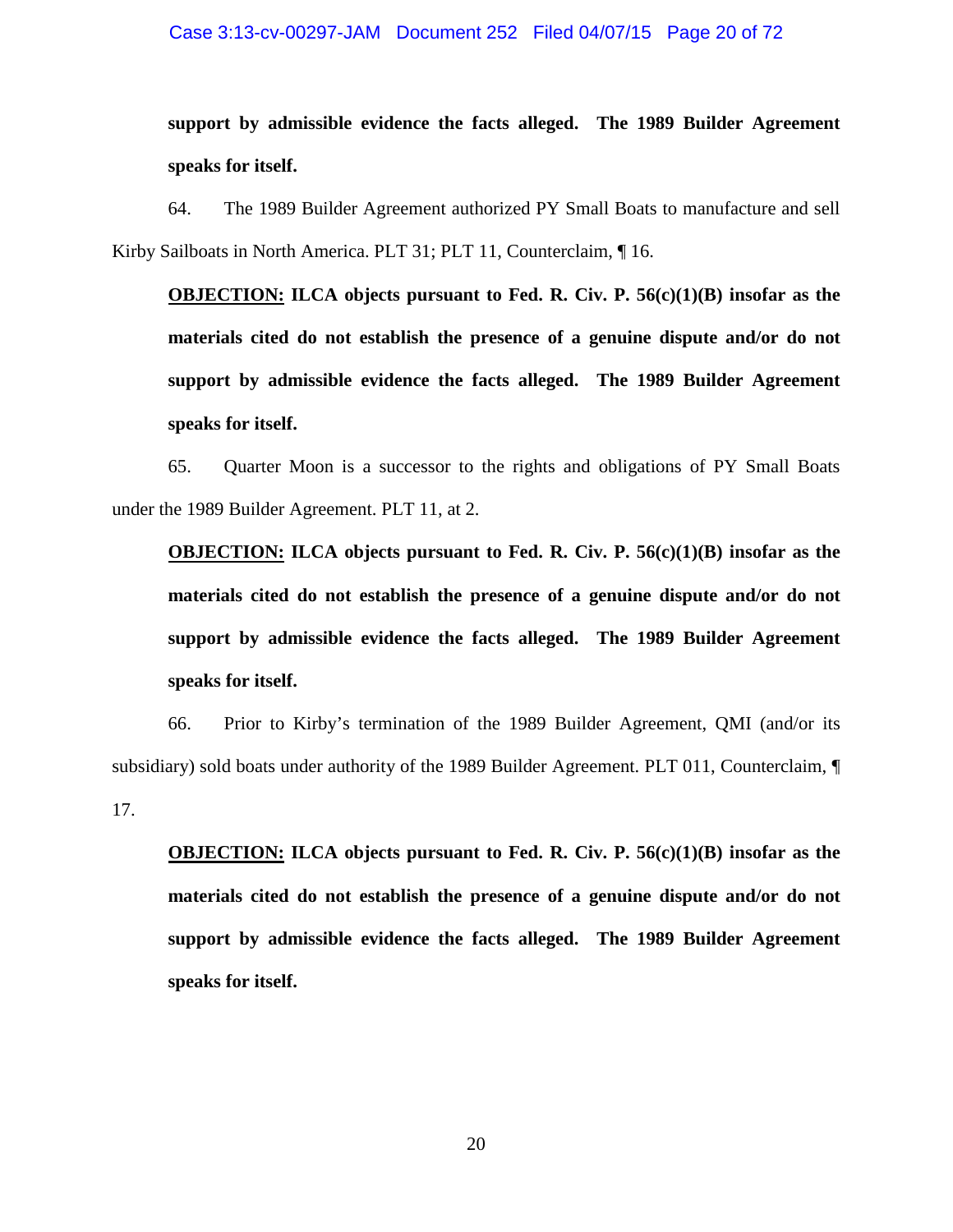#### Case 3:13-cv-00297-JAM Document 252 Filed 04/07/15 Page 21 of 72

67. Under the 1989 Builder Agreement, Kirby provided QMI an exclusive license to manufacture and market the Kirby Sailboat in North America and certain countries in Central and South America. PLT 31; PLT 11, Counterclaim, ¶ 16.

**OBJECTION: ILCA objects pursuant to Fed. R. Civ. P. 56(c)(1)(B) insofar as the materials cited do not establish the presence of a genuine dispute and/or do not support by admissible evidence the facts alleged. The 1989 Builder Agreement speaks for itself.** 

68. In return, QMI agreed to pay Kirby a royalty equal to two (2%) percent of the wholesale price of each Kirby Sailboat. PLT 31.

**OBJECTION: ILCA objects pursuant to Fed. R. Civ. P. 56(c)(1)(B) insofar as the materials cited do not establish the presence of a genuine dispute and/or do not support by admissible evidence the facts alleged. The 1989 Builder Agreement speaks for itself.** 

69. Both ILCA and ISAF are both third-party beneficiaries under the 1989 Builder Agreement. Under the agreement, QMI is required to pay a royalty payment to ISAF and a royalty payment to ILCA for each boat sold in consideration of the grant of license. PLT 31, ¶ 8.1.

**OBJECTION: ILCA objects pursuant to Fed. R. Civ. P. 56(c)(1)(B) insofar as the materials cited do not establish the presence of a genuine dispute and/or the facts are immaterial. Furthermore, this is a conclusion of law and not a material fact of consequence to ILCA's Motion for Summary Judgment.**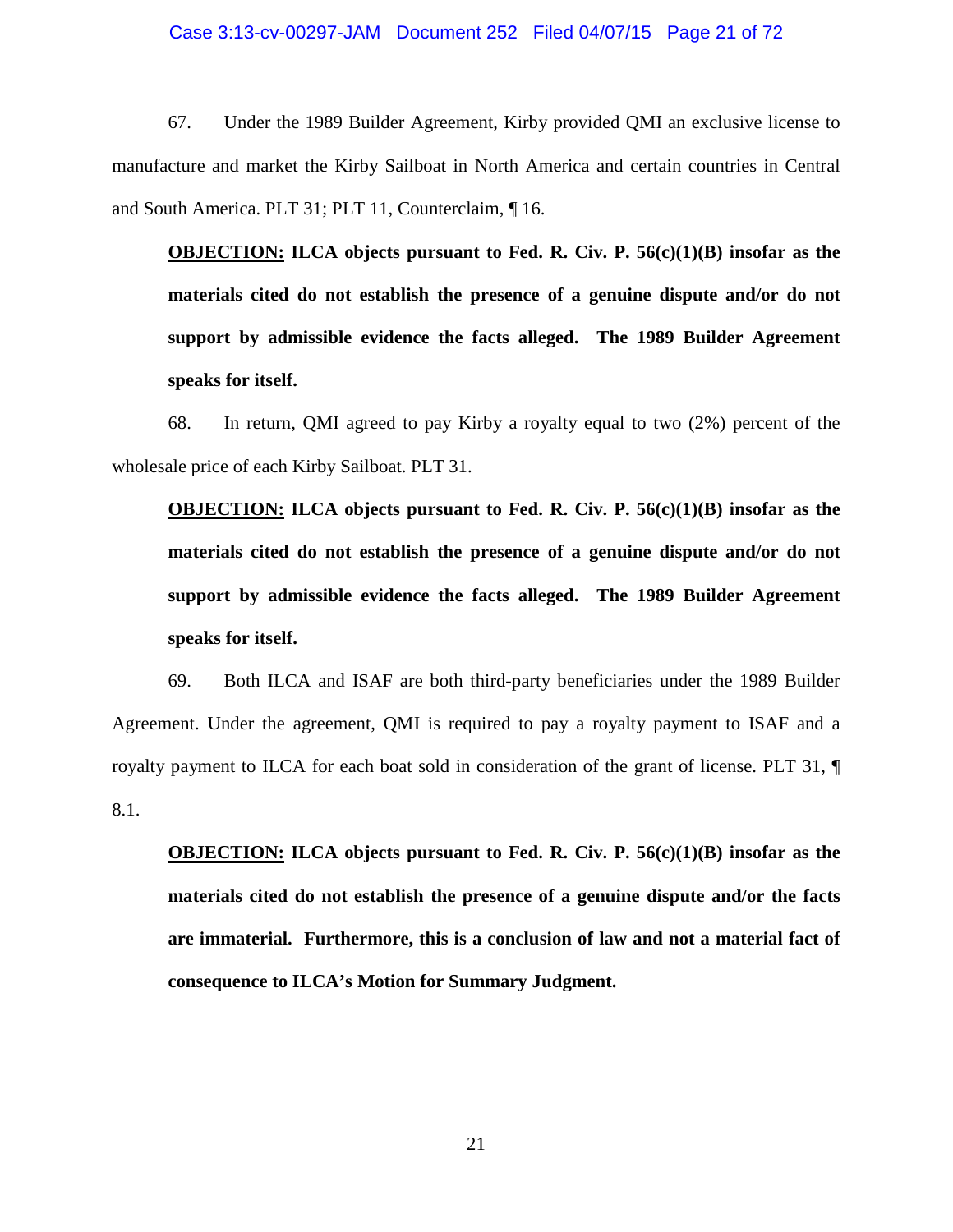#### Case 3:13-cv-00297-JAM Document 252 Filed 04/07/15 Page 22 of 72

70. Upon termination of the 1989 Agreement for any reason, QMI is required discontinue manufacturing Kirby Sailboats and discontinue the use of the production tooling, moulds and plugs particularly associated with the manufacture of Kirby Sailboats. PLT 31, ¶ 10.9.d.

**OBJECTION: ILCA objects pursuant to Fed. R. Civ. P. 56(c)(1)(B) insofar as the materials cited do not establish the presence of a genuine dispute and/or the facts are immaterial. Furthermore, this is a conclusion of law and not a material fact of consequence to ILCA's Motion for Summary Judgment.** 

71. The 1989 Agreement includes provisions to ensure that the BRUCE KIRBY trademark is only used in association with high quality boats. PLT 31, ¶ 3.3. For example, paragraph 3.3 of the 1989 Agreement requires that:

In order to maintain and protect the reputation of Bruce Kirby as a designer of sailboats and yachts, the reputation of Kirby Sailboats as quality sailboats and the status of Kirby Sailboats as a recognized international class of sailboats with the IYRU, Licensee undertakes and ·agrees that Licensee shall manufacture Kirby Sailboats only from the materials and only in accordance with the methods specified and described in the Construction Manual.

PLT 31, ¶ 3.3.

**OBJECTION: ILCA objects pursuant to Fed. R. Civ. P. 56(c)(1)(B) insofar as the materials cited do not state anything about the purported BRUCE KIRBY trademark.** 

#### **ISAF Plaques**

72. ISAF issues plaques to authorized builders that are affixed to the hull of each Kirby Sailboat. PLT 089.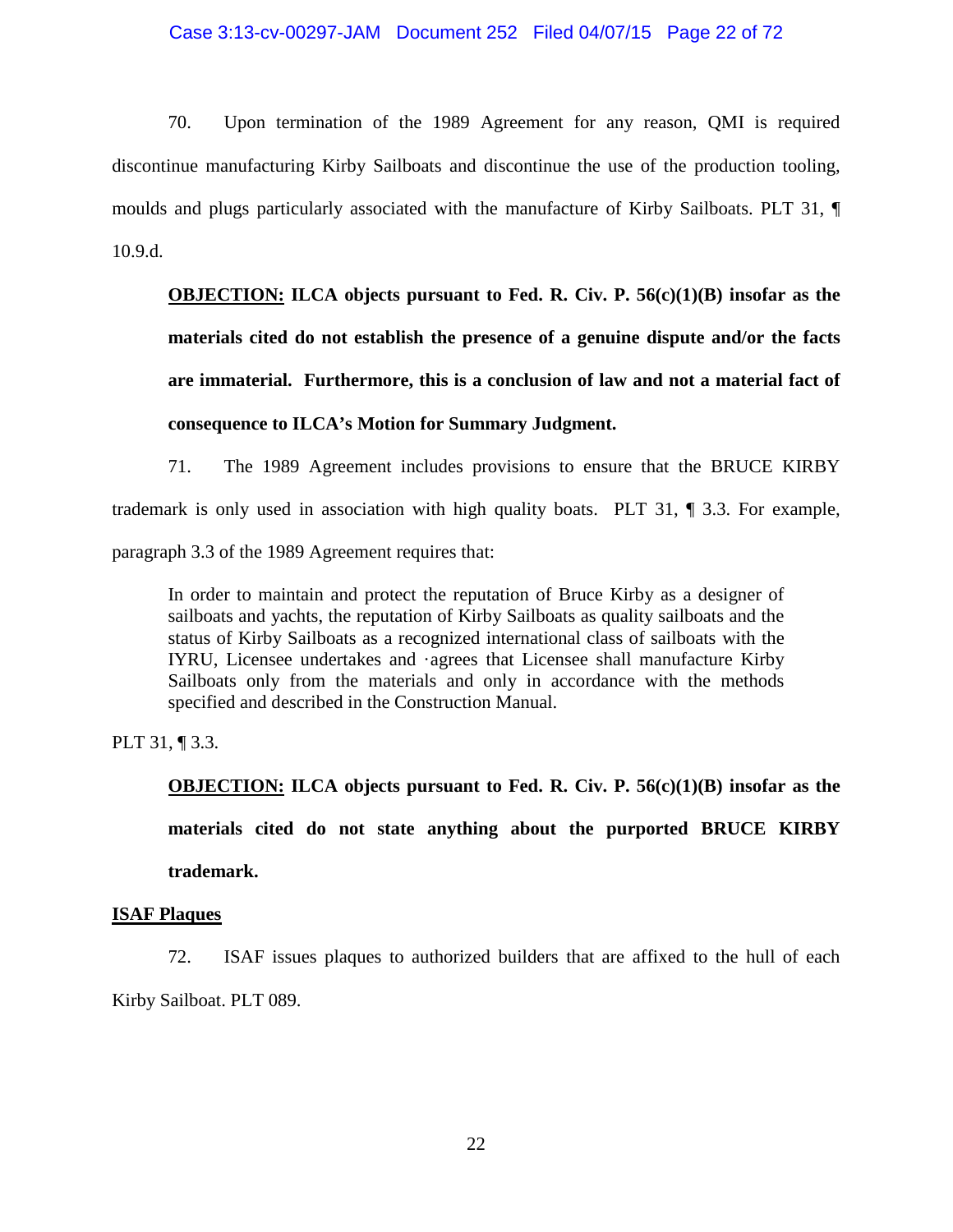# **OBJECTION: ILCA objects pursuant to Fed. R. Civ. P. 56(c)(1)(B) insofar as the materials cited do not establish the presence of a genuine dispute and/or the facts are immaterial.**

73. The ISAF plaque confirms the boat was built according to the Kirby sailboat design and that the builder was authorized by Bruce Kirby. PLT 089.

**OBJECTION: ILCA objects pursuant to Fed. R. Civ. P. 56(c)(1)(B) insofar as the materials cited do not establish the presence of a genuine dispute and/or the facts are immaterial.** 

74. The ISAF plaque also confirms that that builder is entitled to use the Laser trademark in association with the boat and that the builder is authorized by ILCA and ISAF. PLT 089.

# **OBJECTION: ILCA objects pursuant to Fed. R. Civ. P. 56(c)(1)(B) insofar as the materials cited do not establish the presence of a genuine dispute and/or the facts are immaterial.**

75. In practice, ISAF has delegated the authority and responsibility to issue ISAF Plaques to builders and to collect royalty fees from the builders due under the respective Builder Agreements to ILCA. PLT 86.

**OBJECTION: ILCA objects pursuant to Fed. R. Civ. P. 56(c)(1)(B) insofar as the facts are not supported by admissible evidence.** 

76. At all relevant times prior to April 23, 2013, ILCA's Fundamental Class Rule stated the following:

#### **FUNDAMENTAL RULE**

The Laser shall be raced in accordance with these rules, with only the hull, equipment, fittings, spars, sail and battens manufactured by a licensed builder in accordance with the Laser design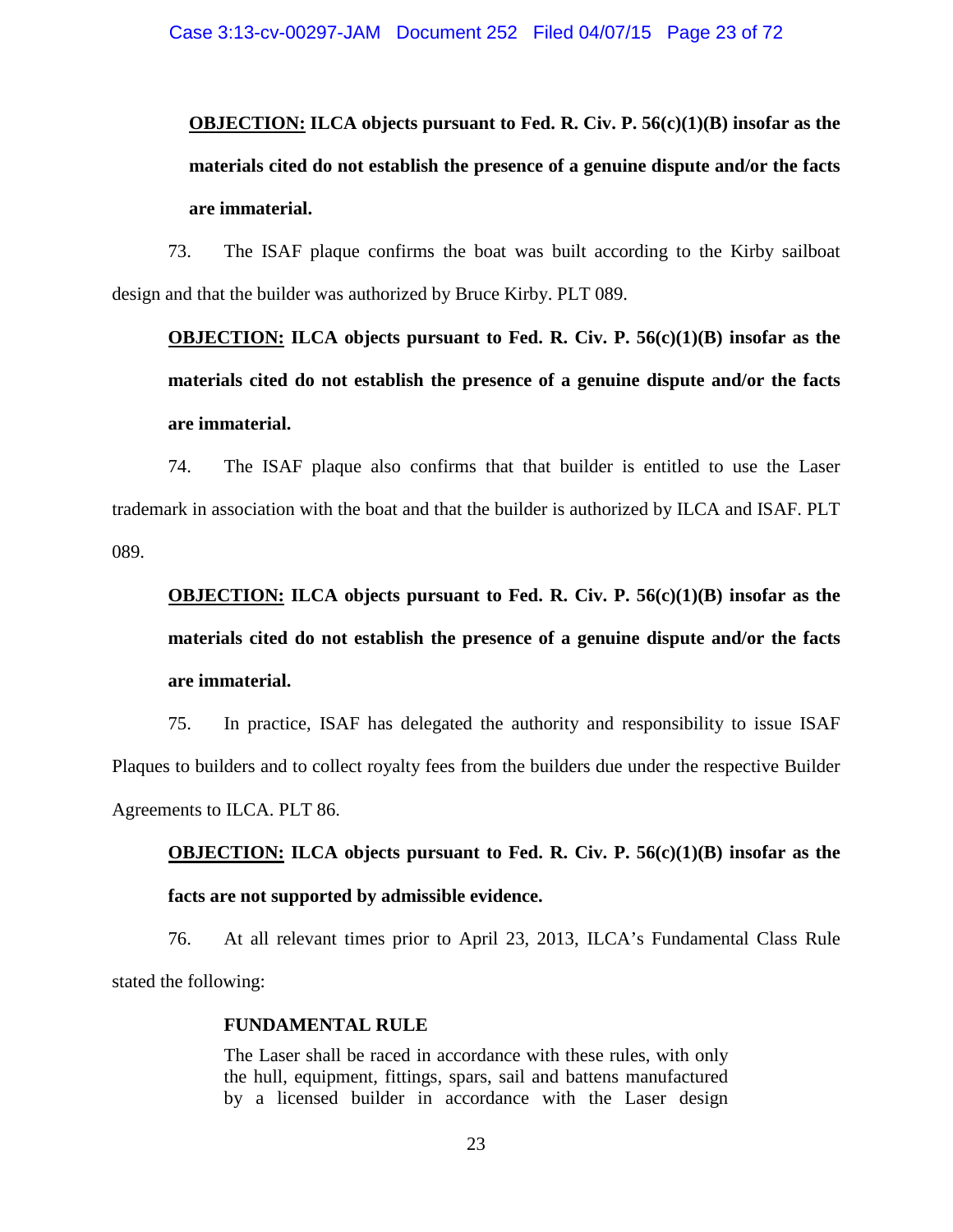specification (known as the Construction Manual) which is registered with ISAF.

No addition or alteration may be made to the hull form, construction, equipment, type of equipment, placing of equipment, fittings, type of fittings, placing of fittings, spars, sail and battens as supplied by the builder except when such an alteration or change is specifically authorised by Parts 2 or 3 of these Rules.

### **HULL IDENTIFICATION**

All Lasers shall have an identification number moulded into the deck under the bow eye or into the transom, which shall be either the sail number or a unique production number.

Lasers with sail numbers from 148200 shall display a unique ISAF Building Plaque that has been purchased by the builder from the International Laser Class Association. The plaque shall display the sail number of the boat issued by the International Laser Class Association and shall be permanently fixed in the rear of the cockpit by the builder.

### **DEFINITION OF BUILDER**

A Builder is a manufacturer that has a building agreement from Bruce Kirby or Bruce Kirby Inc. to build the Laser and has rights to use a Laser trademark and has been approved as a Laser Builder by each of the International Sailing Federation and the International Laser Class Association.

PLT 087, Part One.

**OBJECTION: ILCA objects pursuant to Fed. R. Civ. P. 56(c)(1)(B) insofar as the** 

**materials cited do not state the facts alleged and other documents submitted by the** 

**plaintiff contradict this statement, including but not limited to the Rules attached to** 

### **the ISAF Agreement at PLT 032.**

77. In accordance with the Rules, at all relevant times prior to April 23, 2013, ISAF

issued the following ISAF Plaques: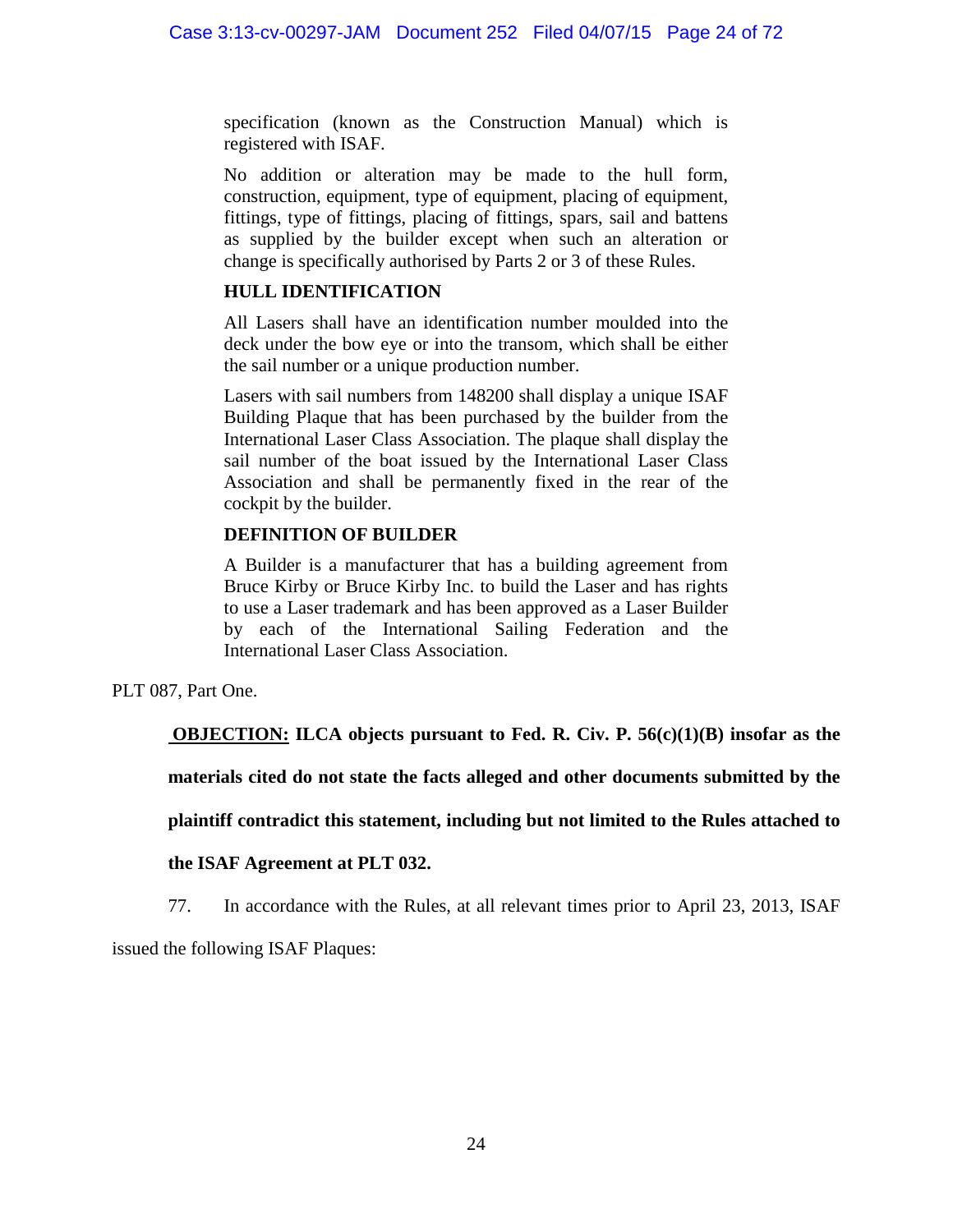**INTERNATION CLASS SAILBOAT** SAIL No. 199980 **AUTHORISED BY** THE INTERNATIONAL **SAILING FEDERATION.** THE INTERNATIONAL LASER CLASS **ASSOCIATION. INTERNATIONAL BRUCE KIRBY INC. SAILING FEDERATION** & TRADE MARK OWNER

PLT 89.

**OBJECTION: ILCA objects pursuant to Fed. R. Civ. P. 56(c)(1)(B) insofar as the materials cited do not state the facts alleged and other documents submitted by the plaintiff contradict this statement, including but not limited to the Rules attached to the ISAF Agreement at PLT 032.**

78. The number 199980 shown on the ISAF plaque above is the unique sail number authorized to be used with this hull in sailing competitions.

79. Under the ISAF Agreement, Kirby is responsible for issuing sail numbers. PLT 032.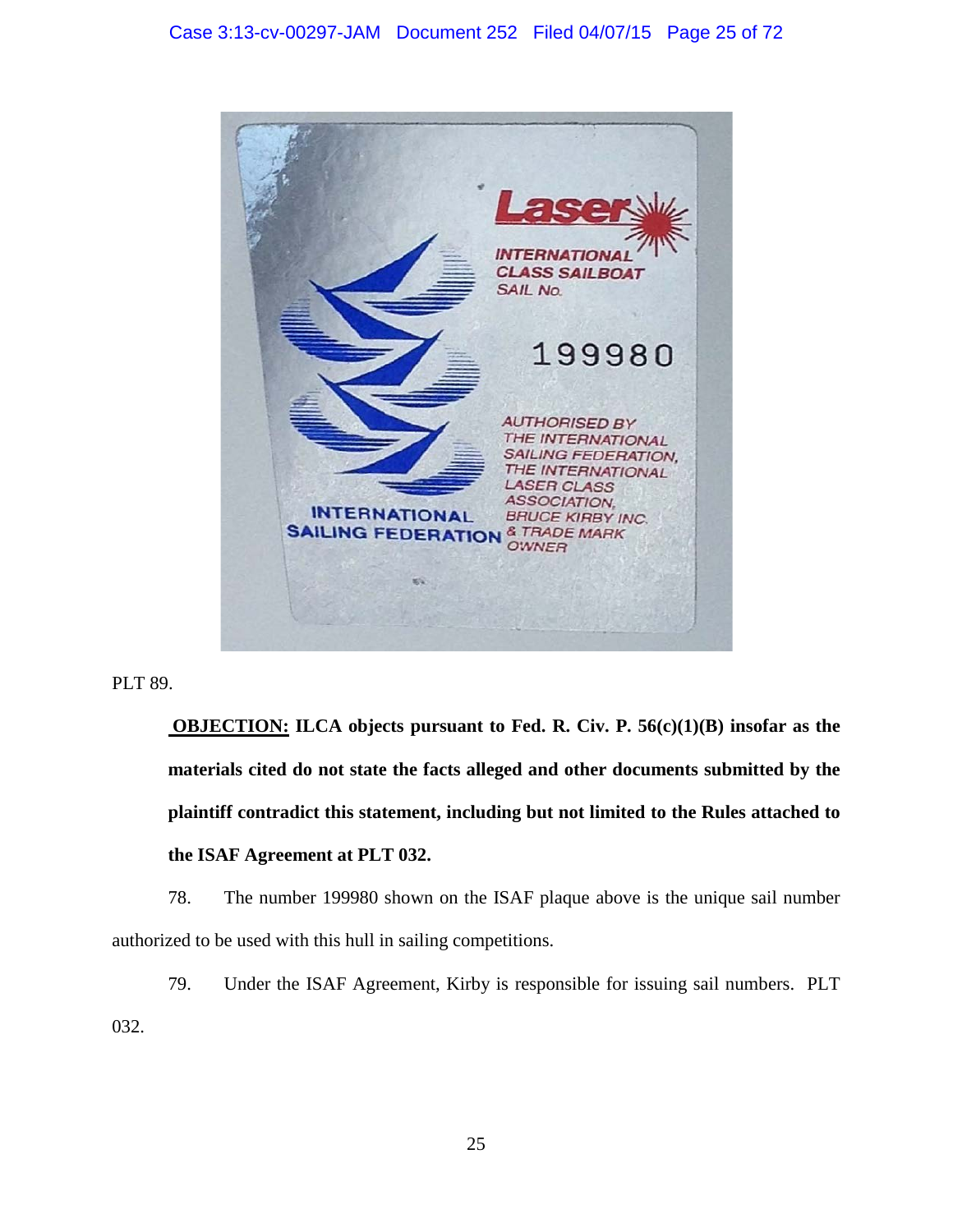# **OBJECTION: ILCA objects pursuant to Fed. R. Civ. P. 56(c)(1)(B) insofar as the facts are not supported by the cited materials, which only mention hull numbers.**

80. Each and every Kirby Sailboat sold by QMI and LPE between at least as early as March 1, 2009 and April 23, 2013 included an ISAF Plaque. PLT 078 at 92-93.

81. Each ISAF Plaque affixed to a Kirby Sailboat sold by either QMI or LPE prior to April 23, 2013 included the BRUCE KIRBY trademark. PLT 078 at 92-93.

# **OBJECTION: ILCA objects pursuant to Fed. R. Civ. P. 56(c)(1)(B) insofar as the facts are not supported by the cited materials.**

82. In addition to the ISAF Plaque shown above, QMI and LPE affix a Builder Plaque to the each Kirby Sailboat that they sell. PLT 090.

**OBJECTION: ILCA objects pursuant to Fed. R. Civ. P. 56(c)(1)(B) insofar as the materials cited do not establish the presence of a genuine dispute and/or the facts are immaterial.** 

83. The Builder Plaques used by QMI and LPE at all times prior to April 23, 2013 included the BRUCE KIRBY trademark.

**OBJECTION: ILCA objects pursuant to Fed. R. Civ. P. 56(c)(1)(B) insofar as the materials cited do not establish the presence of a genuine dispute and/or the facts are immaterial.** 

84. A copy of the Builder Plaque used by QMI and LPE prior to April 23, 2013 is shown below.

26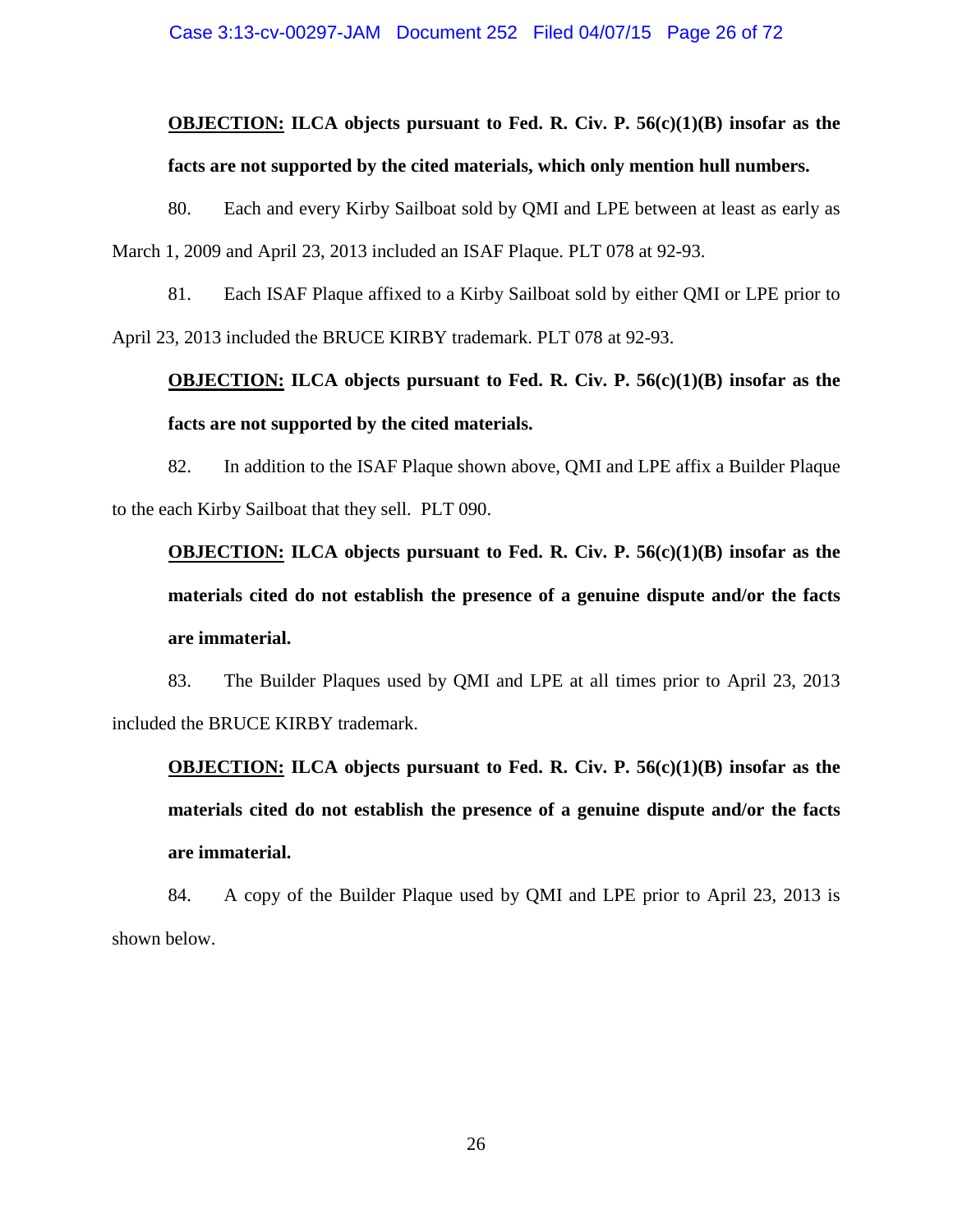

PLT 90.

85. Each and every Kirby Sailboat sold by QMI and LPE between at least as early as March 1, 2009 and April 23, 2013 included a Builder Plaque affixed thereto. PLT 078 at 92-93.

**OBJECTION: ILCA objects pursuant to Fed. R. Civ. P. 56(c)(1)(B) insofar as the materials cited do not establish the presence of a genuine dispute and/or the facts are immaterial.** 

86. Each Builder Plaque affixed to a Kirby Sailboat sold by either QMI or LPE prior to April 23, 2013 included the BRUCE KIRBY trademark. PLT 078 at 92-93.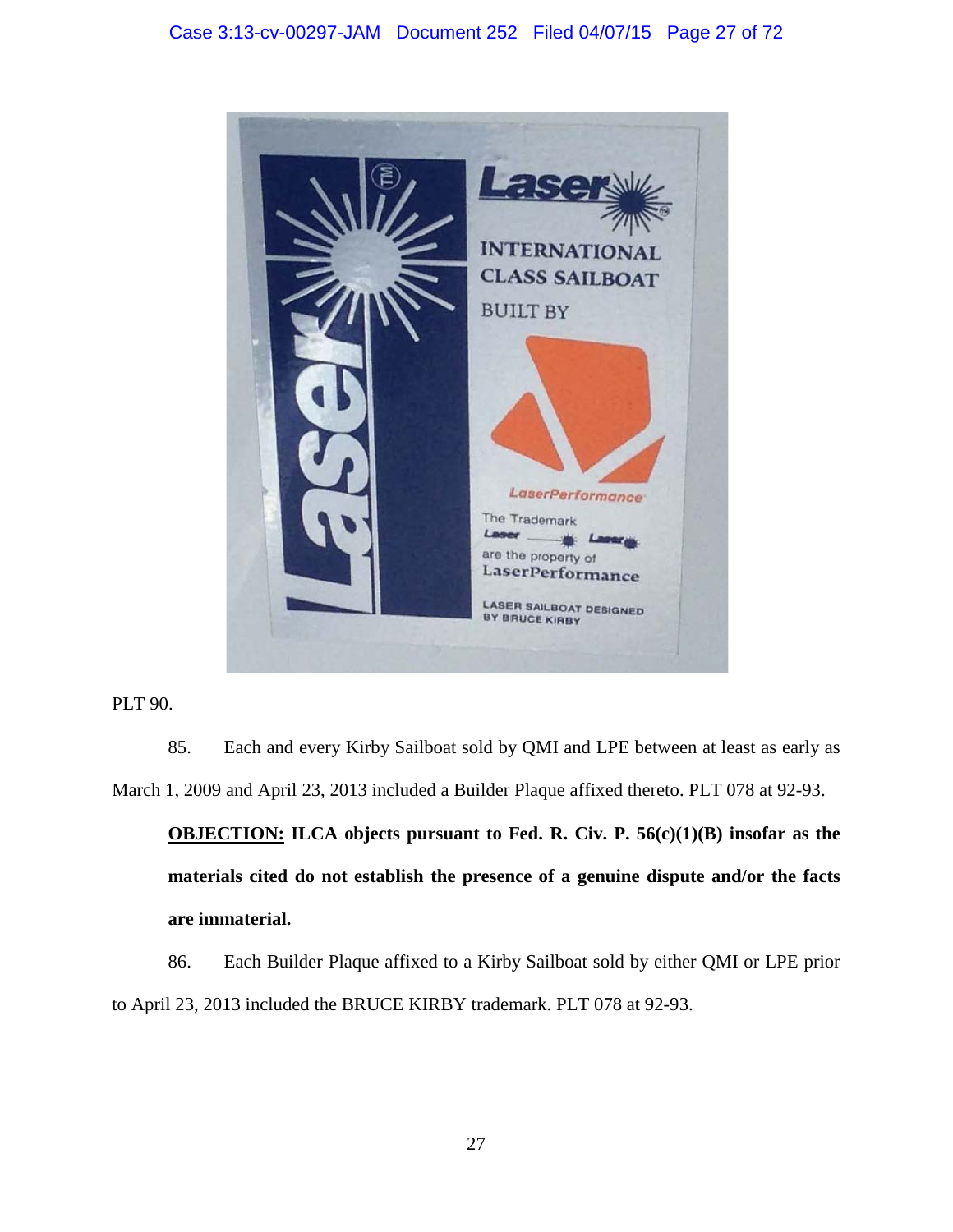**OBJECTION: ILCA objects pursuant to Fed. R. Civ. P. 56(c)(1)(B) insofar as the materials cited do not establish the presence of a genuine dispute and/or the facts are immaterial.** 

#### **LaserPerformance Offered to Buy Kirby's Rights Under the Builder Agreements**

87. In 2006, Kirby began exploring the potential to sell his rights in the Kirby Sailboat design and in the Head Agreement, the ISAF Agreement, the 1983 Builder Agreement, the 1989 Builder Agreement, and other agreements not directly at issue in this litigation. Kirby Decl., ¶ 28.

# **OBJECTION: ILCA objects pursuant to Fed. R. Civ. P. 56(c)(1)(B) insofar as the materials cited do not establish the presence of a genuine dispute and/or the facts are immaterial.**

88. Farzad Rastegar, through LaserPerformance Group Company, Gavel Securities Limited, made an offer to acquire Kirby's intellectual property and design rights, including all rights in the Head Agreement, the ISAF Agreement, the 1983 Builder Agreement, the 1989 Builder Agreement, and other agreements not directly at issue in this litigation. PLT 26; PLT 104; Kirby Decl., ¶ 29.

# **OBJECTION: ILCA objects pursuant to Fed. R. Civ. P. 56(c)(1)(B) insofar as the materials cited do not establish the presence of a genuine dispute and/or the facts are immaterial.**

89. LaserPerformance offered to acquire Kirby's rights in the Kirby Sailboat for \$2.5 million in cash. PLT 26; Kirby Decl., ¶ 29.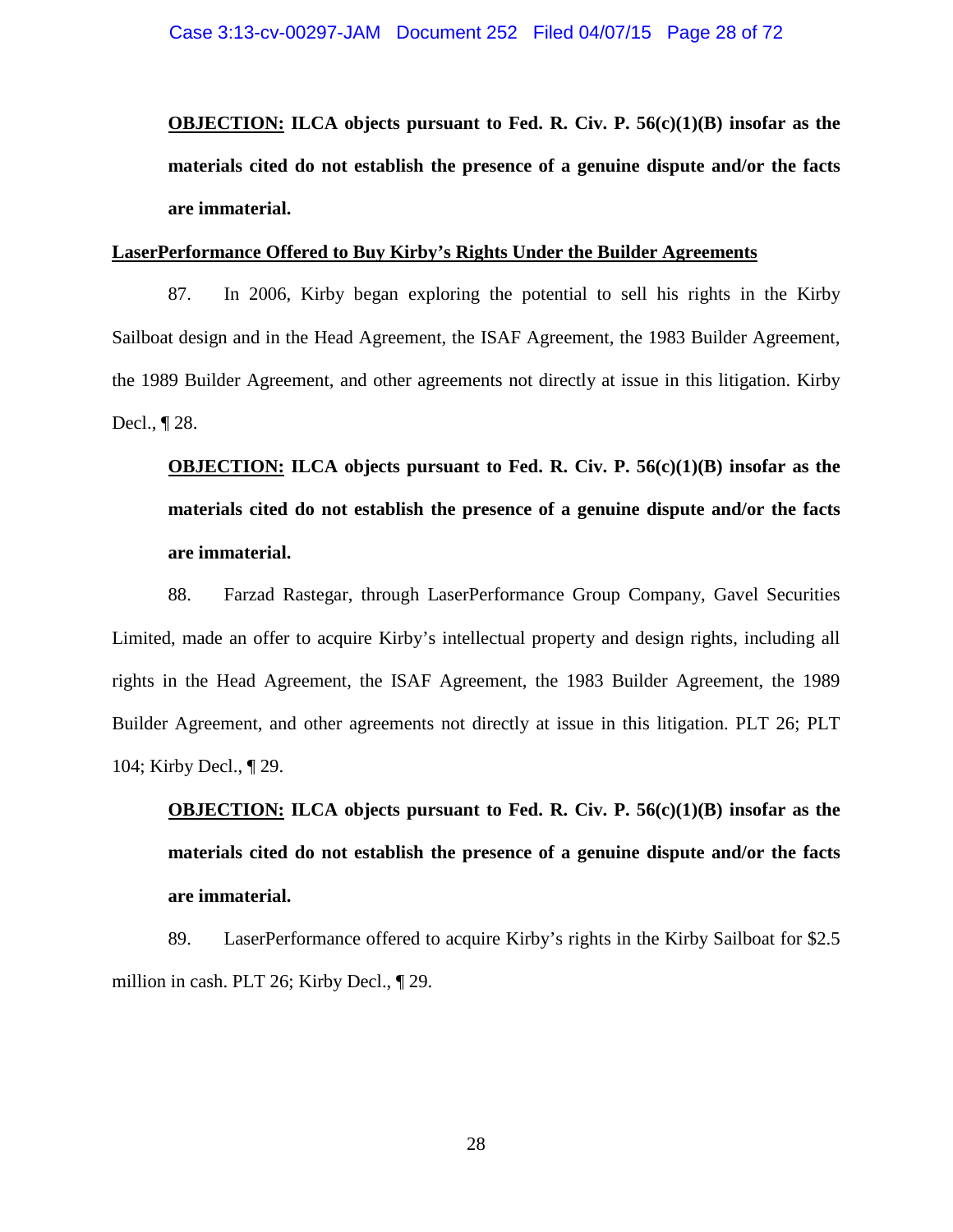**OBJECTION: ILCA objects pursuant to Fed. R. Civ. P. 56(c)(1)(B) insofar as the materials cited do not establish the presence of a genuine dispute and/or the facts are immaterial.** 

90. Kirby believed this was a fair offer, but took some time to consider merits of the offer and make his decision to get out of the Laser business all together. Kirby Decl., ¶ 30.

**OBJECTION: ILCA objects pursuant to Fed. R. Civ. P. 56(c)(1)(B) insofar as the materials cited do not establish the presence of a genuine dispute and/or the facts are immaterial.** 

91. After some consideration, Kirby decided that he would accept the offer from LaserPerformance. Kirby Decl., ¶ 30.

**OBJECTION: ILCA objects pursuant to Fed. R. Civ. P. 56(c)(1)(B) insofar as the materials cited do not establish the presence of a genuine dispute and/or the facts are immaterial.** 

92. Kirby subsequently attended an in-person meeting with LaserPerformance principles William Crane, and Baham Kia in Norwalk, Connecticut. Farzad Rastegar was notably absent from this meeting. Kirby Decl., ¶ 31.

**OBJECTION: ILCA objects pursuant to Fed. R. Civ. P. 56(c)(1)(B) insofar as the materials cited do not establish the presence of a genuine dispute and/or the facts are immaterial.** 

93. During that meeting, the parties generally discussed the LASER business and the Kirby Sailboat. At the end of the meeting, LaserPerformance informed Kirby, without explanation, that it had dropped its offer to purchase Kirby's rights in the Kirby Sailboat by \$1 million, to \$1.5 million. Kirby Decl., ¶ 31.

29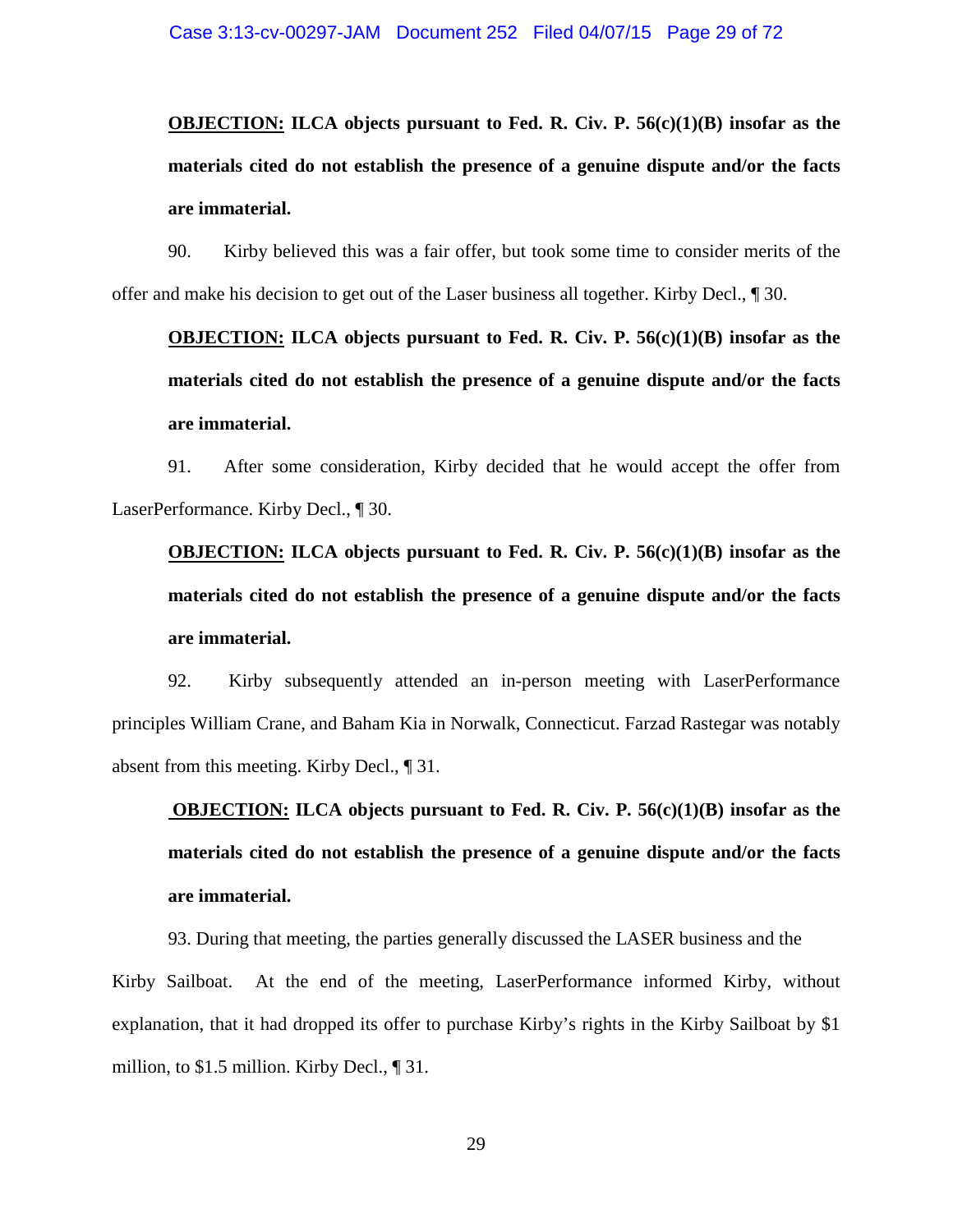**OBJECTION: ILCA objects pursuant to Fed. R. Civ. P. 56(c)(1)(B) insofar as the materials cited do not establish the presence of a genuine dispute and/or the facts are immaterial.** 

94. Kirby thought this was a setback and that LaserPerformance's reduced offer severely undervalued his rights in the Kirby Sailboat, including his contractual design rights as embodied in the Head Agreement, the ISAF Agreement, the 1983 Builder Agreement, and the 1989 Builder Agreement. Kirby Decl., ¶ 31-32.

**OBJECTION: ILCA objects pursuant to Fed. R. Civ. P. 56(c)(1)(B) insofar as the materials cited do not establish the presence of a genuine dispute and/or the facts are immaterial.** 

95. Kirby began exploring other potential buyers to acquire his rights. Kirby reached out to Global Sailing to gauge its interest. Kirby Decl., ¶ 32.

**OBJECTION: ILCA objects pursuant to Fed. R. Civ. P. 56(c)(1)(B) insofar as the materials cited do not establish the presence of a genuine dispute and/or the facts are immaterial.** 

#### **Kirby Did Not Transfer His Right Under the Builder Agreements to Global Sailing**

96. In the spring of 2008, Kirby reached a tentative agreement with Global Sailing under which Kirby agreed to transfer his rights in the Kirby Sailboat design to Global Sailing for \$2.6 million. Kirby Decl., 1 33; Allentuch Decl., 1 7.

**OBJECTION: ILCA objects pursuant to Fed. R. Civ. P. 56(c)(1)(B) insofar as the materials cited do not support the factual assertion and/or establish the presence of a genuine dispute and/or the facts are immaterial.**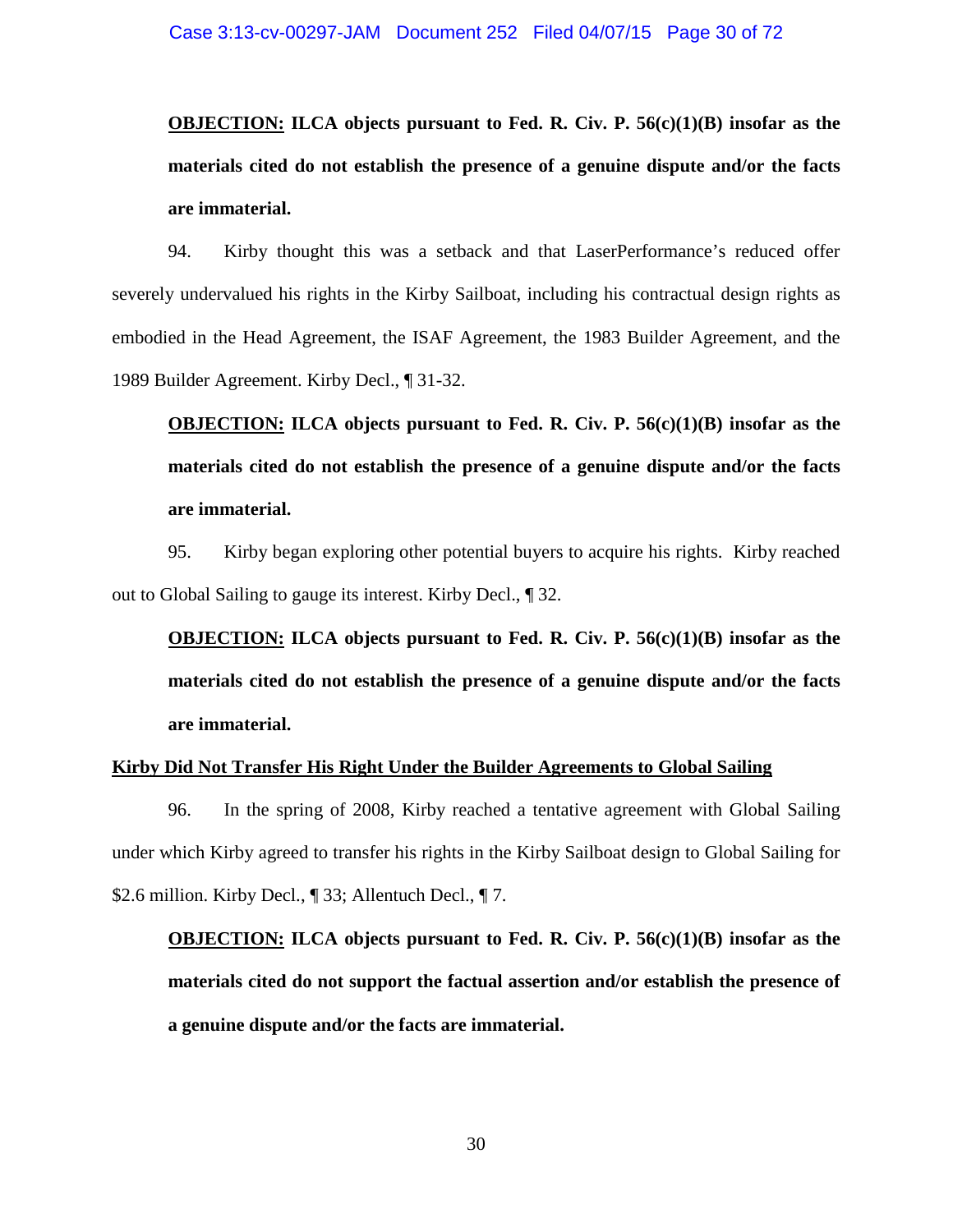### Case 3:13-cv-00297-JAM Document 252 Filed 04/07/15 Page 31 of 72

97. Kirby and Global Sailing entered an intellectual property purchase and license agreement, having an effective date of June 25, 2008, through which Kirby attempted to transfer his rights under the Head Agreement, the ISAF Agreement, 1983 Builder Agreement, and the 1989 Builder Agreement to Global Sailing. PLT 074, schedule 2.

# **OBJECTION: ILCA objects pursuant to Fed. R. Civ. P. 56(c)(1)(B) insofar as the materials cited do not support the factual assertion and/or establish the presence of a genuine dispute and/or the facts are immaterial.**

98. Official notice of the alleged transfer of rights was provided to QMI and LPE on January 19, 2009, although they deny receiving such notice. PLT 038-039.

# **OBJECTION: ILCA objects pursuant to Fed. R. Civ. P. 56(c)(1)(B) insofar as the materials cited do not support the factual assertion and/or establish the presence of a genuine dispute and/or the facts are immaterial.**

99. Kirby's attempted sale of his rights and obligations under the Head Agreement, the ISAF Agreement, the 1983 Builder Agreement and the 1989 Builder Agreement was not effective, because Kirby failed to satisfy several conditions precedent required for transfer.

# **OBJECTION: ILCA objects pursuant to Fed. R. Civ. P. 56(c)(1)(B) insofar as the materials cited do not support the factual assertion and/or establish the presence of a genuine dispute and/or the facts are immaterial.**

100. Kirby failed to transfer his rights and obligations under the Head Agreement because he failed to obtain the prior written consent of the Trademark Owner as expressly required by the Head Agreement. PLT 72, ¶ 10.1.

**OBJECTION: ILCA objects pursuant to Fed. R. Civ. P. 56(c)(1)(B) insofar as the materials cited do not support the factual assertion and/or establish the presence of**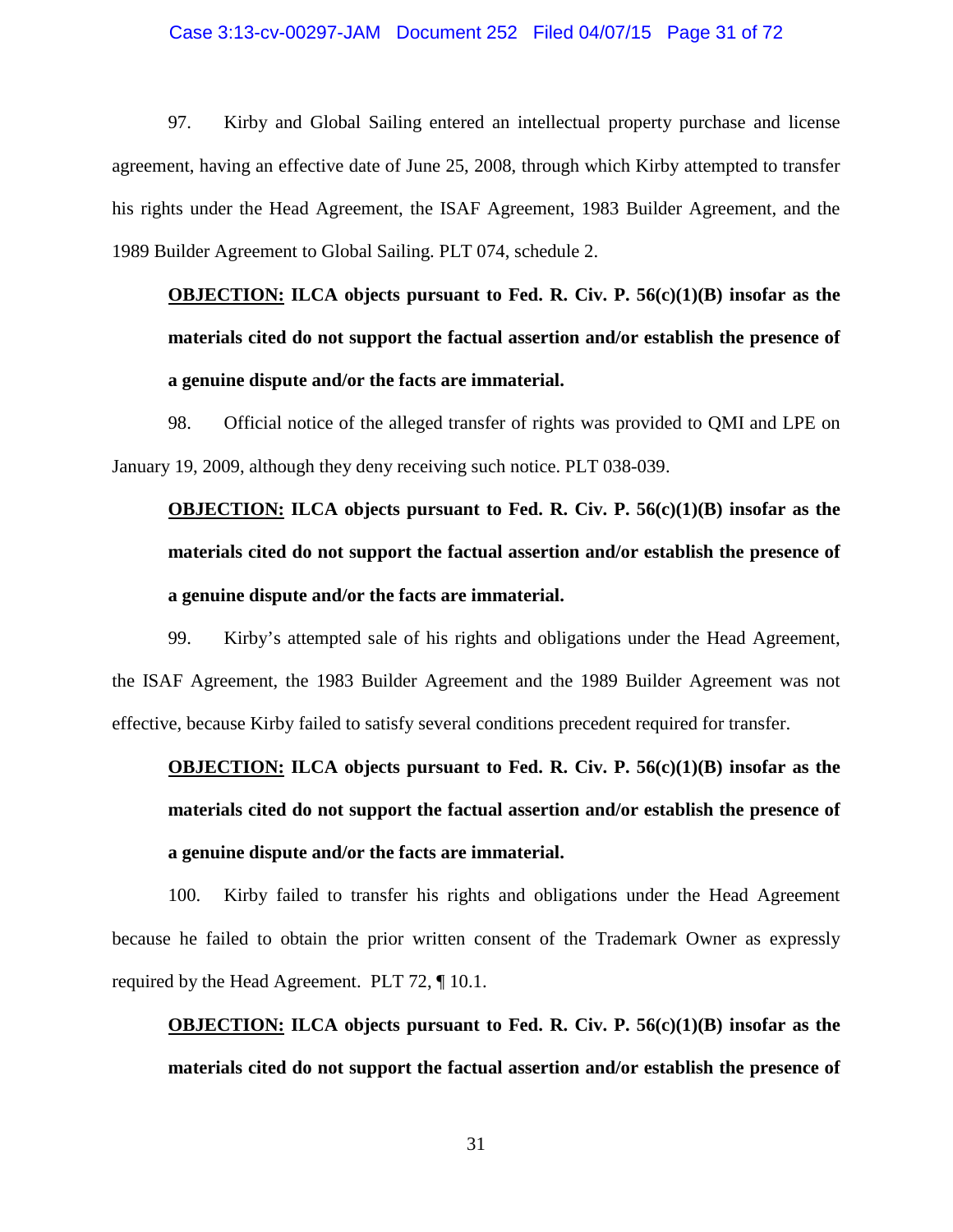### **a genuine dispute and/or the facts are immaterial. ILCA further objects insofar as**

### **this statement contains a conclusion of law and is therefore not a material fact.**

101. Paragraph 10.1 of the Head Agreement, shown below, requires prior written consent of the other party as a precondition of transfer:

10.1 Each of Bruce Kirby, Kirby Inc. and Trade Mark Owner shall have the right to assign his or its interest in this Agreement to any person upon the prior written consent of the other parties hereto, which consent shall not be unreasonably withheld and provided that such person agrees to be bound by the terms of this Agreement. This Agreement shall enure to the benefit of and shall be binding upon the parties themselves and their respective successors and permitted assigns.

PLT 72, ¶ 10.1

102. The Trademark Owner never consented to Kirby's attempted transfer of his rights and obligations under the Head Agreement to Global Sailing, and the Trademark Owner never

provided prior written consent as required by the Head Agreement.

103. The ISAF Agreement provides that Kirby cannot assign his rights and obligations

under the ISAF Agreement, and his related rights under the builder agreements, without the prior

written consent of ISAF. PLT 032, ¶ 17.

104. Specifically, the ISAF Agreement requires that:

17. This Agreement shall continue to be to the benefit of and be binding upon the parties hereto, their successors and assigns, provided that none of Kirby Inc., Trade Mark Owner or the Builders set forth in Schedule 2 as amended from time to time, may assign their rights and obligations under this Agreement without the prior written approval of the IYRU and the Association, which approval shall not be unreasonably withheld.

PLT 032, ¶ 17.

105. ISAF never consented to Kirby's attempted transfer of his rights and obligations under the ISAF Agreement and the 1983 and 1989 Builder Agreements to Global Sailing, and ISAF never provided prior written approval as required by the ISAF Agreement.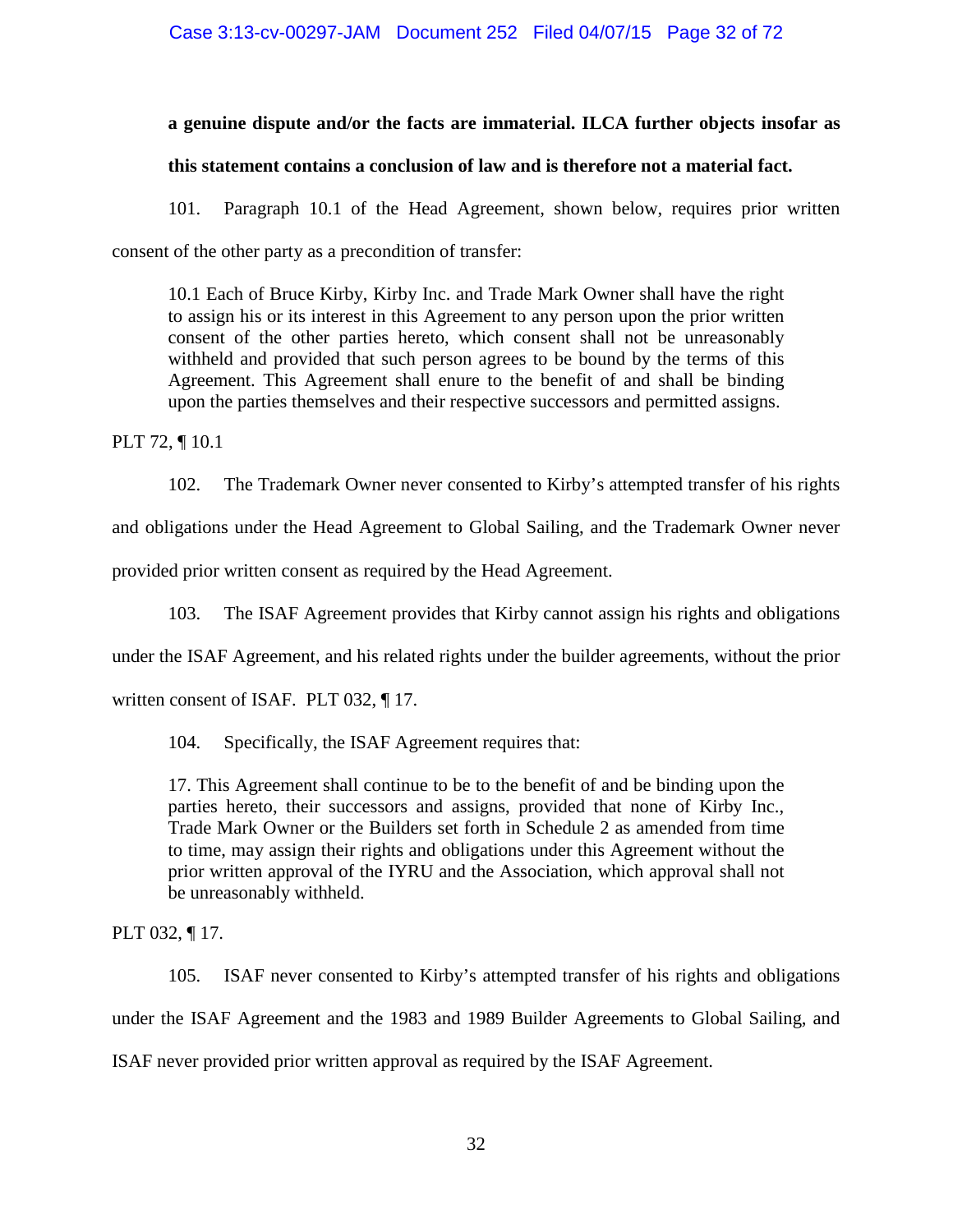106. In addition to the precondition of transfer of the 1983 and 1989 Builder Agreements required under the ISAF Agreement, the builder agreements further required, as a condition of transfer, that:

11.4 Neither Bruce Kirby nor Kirby Inc. shall assign any rights in the Licensed Design save to an assignee who shall enter into an agreement with Licensee on terms and conditions identical with the terms and conditions of this Agreement.

PLT 30, ¶ 11.4; PLT 31, ¶ 11.4.

### **LaserPerformance, and ISAF, and ILCA Refused to Recognize Kirby's Attempted Transfer**

107. LaserPerformance, ISAF, and ILCA have repeatedly and consistently refused to recognize Kirby's attempted transfer of his rights under the Builder Agreements to Global Sailing, citing Kirby's failure to obtain the required written authorizations prior to transfer. *See, e.g.*, PLT 040, 043-045, 047, 094, 096-097.

**OBJECTION: ILCA objects pursuant to Fed. R. Civ. P. 56(c)(1)(B) insofar as the materials cited do not support the factual assertion and/or establish the presence of a genuine dispute and/or the facts are immaterial.** 

108. By letter of May 28, 2010, LPE informed Kirby that it had failed to had failed to comply with Article 11.4 of the Agreement, requiring an assignee of Kirby's rights to 'enter into an agreement with Licensee on terms and conditions identical with the terms and conditions of [the] Agreement." PLT 94.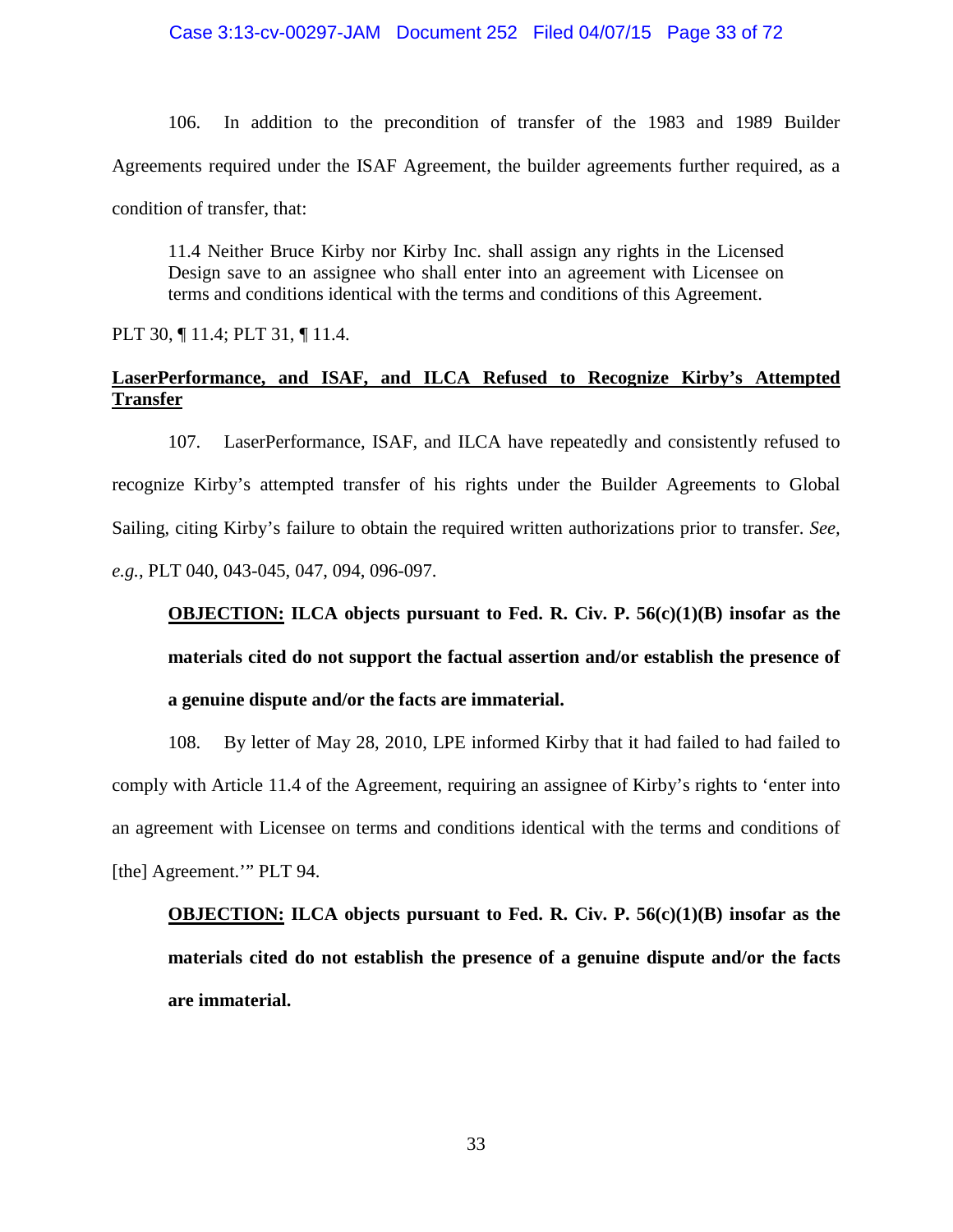109. By letter of December 13, 2010, QMI informed Kirby that it had failed to verify that Global Sailing was the lawful successor and assignee to Mr. Kirby's rights under the 1989 Builder Agreement. PLT 43.

**OBJECTION: ILCA objects pursuant to Fed. R. Civ. P. 56(c)(1)(B) insofar as the materials cited do not establish the presence of a genuine dispute and/or the facts are immaterial.** 

110. QMI also informed Kirby that Global Sailing "had failed to comply with Article 11.4 of the Agreement requiring an assignee of Kirby's rights to 'enter into an agreement with Licensee on terms and conditions identical with the terms and conditions of [the] Agreement." PLT 43.

# **OBJECTION: ILCA objects pursuant to Fed. R. Civ. P. 56(c)(1)(B) insofar as the materials cited do not establish the presence of a genuine dispute and/or the facts are immaterial.**

111. By letter of December 15, 2010, LPE unequivocally stated that LPE "does not recognise (sic) Global Sailing as having any rights pursuant to the [1983 Builder] Agreement." PLT 44.

# **OBJECTION: ILCA objects pursuant to Fed. R. Civ. P. 56(c)(1)(B) insofar as the materials cited do not establish the presence of a genuine dispute and/or the facts are immaterial.**

112. LPE cited two factors supporting its conclusion that LPE "does not recognise (sic) Global Sailing as having any rights pursuant to the [1983 Builder] Agreement." First, LPE explained that it did not recognize the rights because it never received proof of the transfer, stating: "It is not and never has been clear to us on what basis [Global Sailing] makes this claim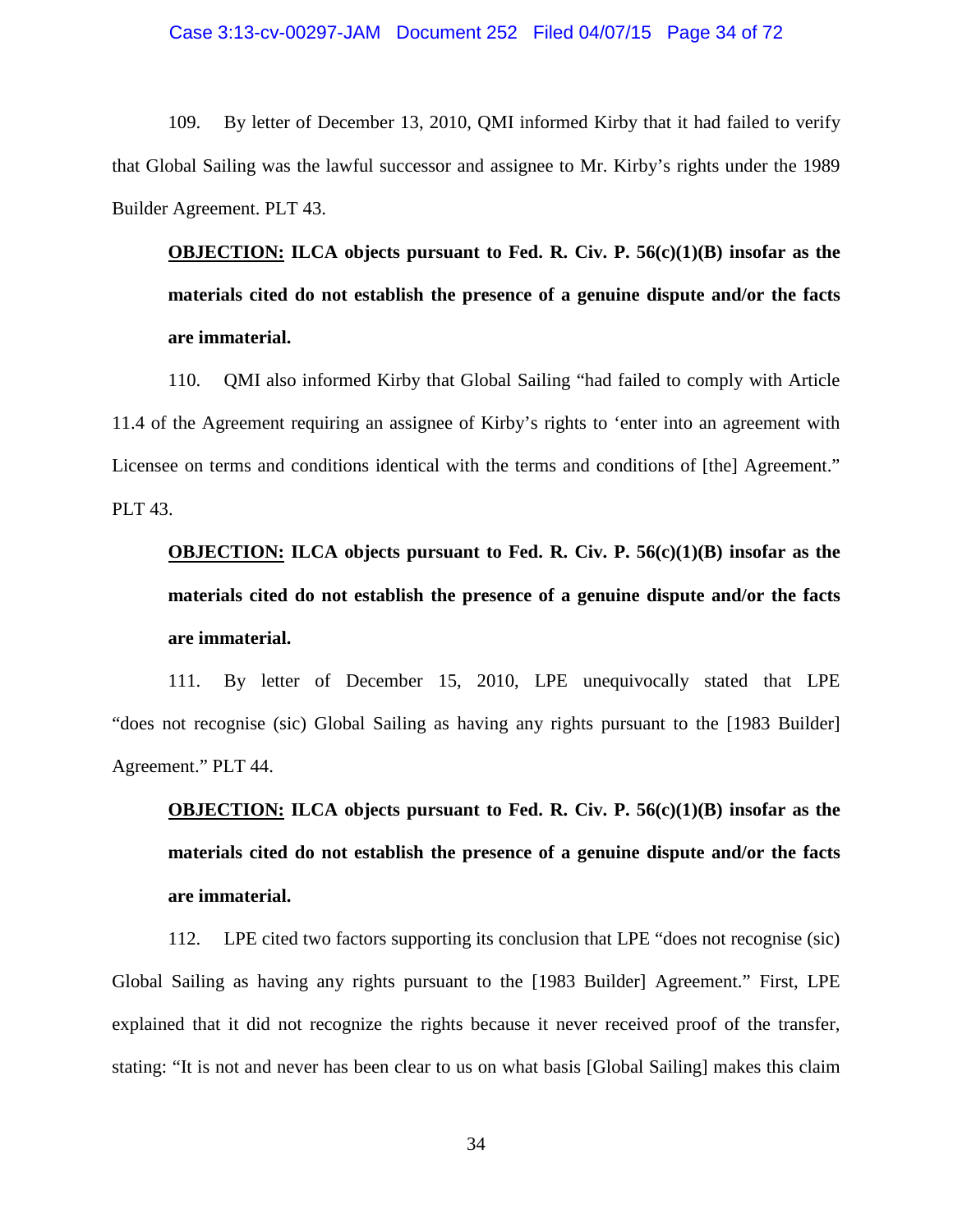### Case 3:13-cv-00297-JAM Document 252 Filed 04/07/15 Page 35 of 72

of ownership of Kirby's rights under the 1983 Agreement as [LPE] has never received any notice of assignment of rights from Bruce Kirby or Bruce Kirby, Inc. (together referred to as "Kirby") or from [Global Sailing]." PLT 44.

**OBJECTION: ILCA objects pursuant to Fed. R. Civ. P. 56(c)(1)(B) insofar as the materials cited do not establish the presence of a genuine dispute and/or the facts are immaterial.** 

113. LPE further explained that Kirby failed to comply with Clause 11.4 of the 1983

Builder Agreement, stating:

In order for any assignment of the Licensed Design to be effective, therefore, Kirby, Inc (Bruce Kirby having already assigned his rights to Kirby, Inc) has to procure and ensure that the assignee entered into an agreement with PSE (the Licensee) on the same terms as the Agreement. We understand from your letter that your [Global Sailing] allegedly acquired the copyright and design rights in the Licensed Design in early 2008, nearly two years ago. We are instructed that neither Kirby, Inc nor Global Sailing has ever approached PSE requesting it to enter into a contract on the same terms and conditions as those set out in the Agreement.

PLT 44 at 2.

**OBJECTION: ILCA objects pursuant to Fed. R. Civ. P. 56(c)(1)(B) insofar as the materials cited do not establish the presence of a genuine dispute and/or the facts are immaterial.** 

114. LPE concluded its letter by stating that "[u]ntil these issues are settled, therefore,

[LPE] does not recognise Global Sailing as having any rights pursuant to the Agreement." PLT

44 at 2.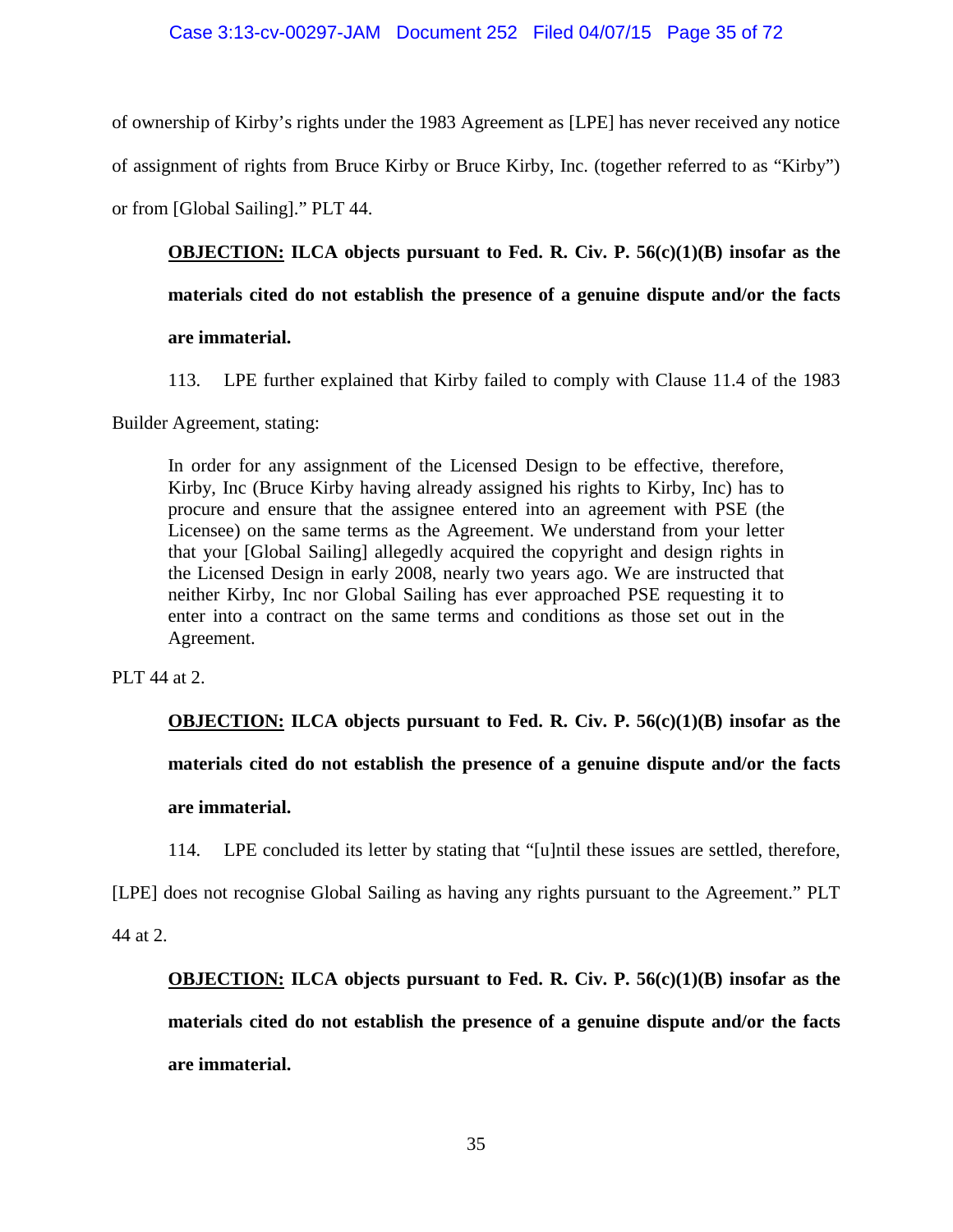115. By letter of March 1, 2011, QMI again wrote to Kirby and refused to recognize any transfer of rights in the 1989 Builder Agreement from Kirby to Global Sailing. PLT 96.

**OBJECTION: ILCA objects pursuant to Fed. R. Civ. P. 56(c)(1)(B) insofar as the materials cited do not establish the presence of a genuine dispute and/or the facts are immaterial.** 

116. QMI denied ever receiving the notice of transfer of January 19, 2009, and QMI explained that such notice was another prerequisite of transfer pursuant to paragraph 14.3 of the 1989 Builder Agreement that Kirby failed to meet. PLT 96.

**OBJECTION: ILCA objects pursuant to Fed. R. Civ. P. 56(c)(1)(B) insofar as the materials cited do not establish the presence of a genuine dispute and/or the facts are immaterial.** 

117. QMI explained that it "has by no means acquiesced to any assignment and has in fact continuously and consistently reserved its right in respect of Article 11.4 of the [1989 Builder] Agreement" and enclosed copies of its prior correspondence evidencing its prior positions. PLT 96.

**OBJECTION: ILCA objects pursuant to Fed. R. Civ. P. 56(c)(1)(B) insofar as the materials cited do not establish the presence of a genuine dispute and/or the facts are immaterial.** 

118. On March 1, 2011, Kirby wrote to ISAF President, Jerome Pels, to provide notice of attempted transfer of rights. PLT 98.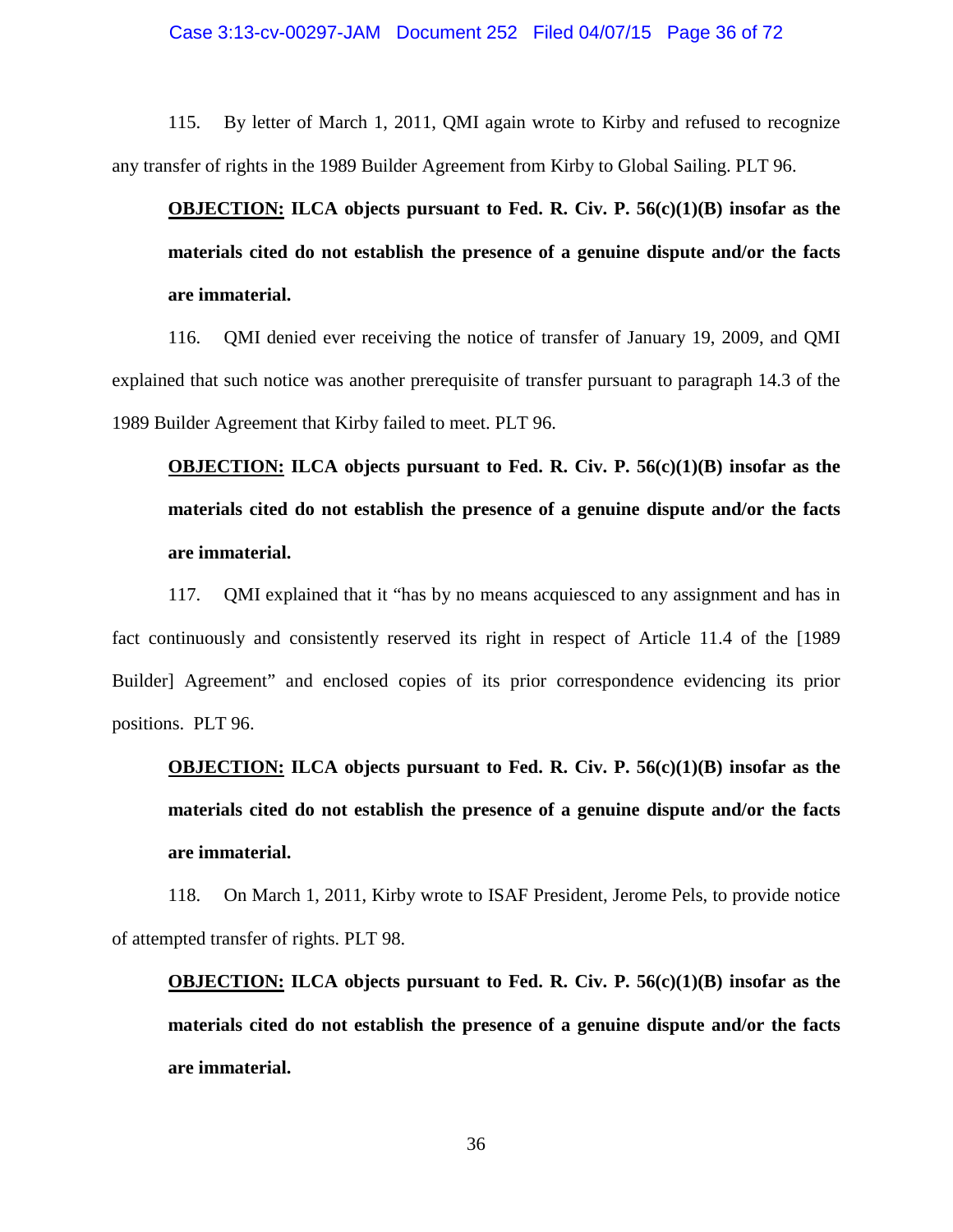## Case 3:13-cv-00297-JAM Document 252 Filed 04/07/15 Page 37 of 72

119. Mr. Pels, on behalf of ISAF, responded to Kirby on March 24, 2011 and refused to approve Kirby's attempted assignment of his design rights to Global Sailing. PLT 46 at 2 (stating that ISAF "cannot give approval for the assignment of the design rights in the Laser class boat, as required by Clause 17 of the [ISAF] Agreement.")

**OBJECTION: ILCA objects pursuant to Fed. R. Civ. P. 56(c)(1)(B) insofar as the materials cited do not establish the presence of a genuine dispute and/or the facts are immaterial.** 

120. LaserPerformance continued to refuse to recognize Kirby's attempted transfer to Global Sailing. LaserPerformance continued to send royalty checks to Kirby, and ultimately ended up placing the royalty payments due to Kirby under the Agreements in escrow. PLT 45; PLT 47; PLT 97.

# **OBJECTION: ILCA objects pursuant to Fed. R. Civ. P. 56(c)(1)(B) insofar as the materials cited do not establish the presence of a genuine dispute and/or the facts are immaterial.**

121. Having failed to transfer his rights under the Head Agreement, the ISAF Agreement, the 1983 Builder Agreement, and the 1989 Builder Agreement to Global Sailing, Kirby and Global sailing entered an agreement on September 22, 2011 to formally address the failed transfer in a way that did not require Kirby to return the whole purchase price for the attempted sale. Specifically, the agreement required Kirby repay GSL \$1 million and GSL would receive 50% of all future royalty payments for Kirby Sailboats. PLT 48; Kirby Decl., ¶ 35.

**OBJECTION: ILCA objects pursuant to Fed. R. Civ. P. 56(c)(1)(B) insofar as the materials cited do not establish the presence of a genuine dispute and/or the facts are immaterial.**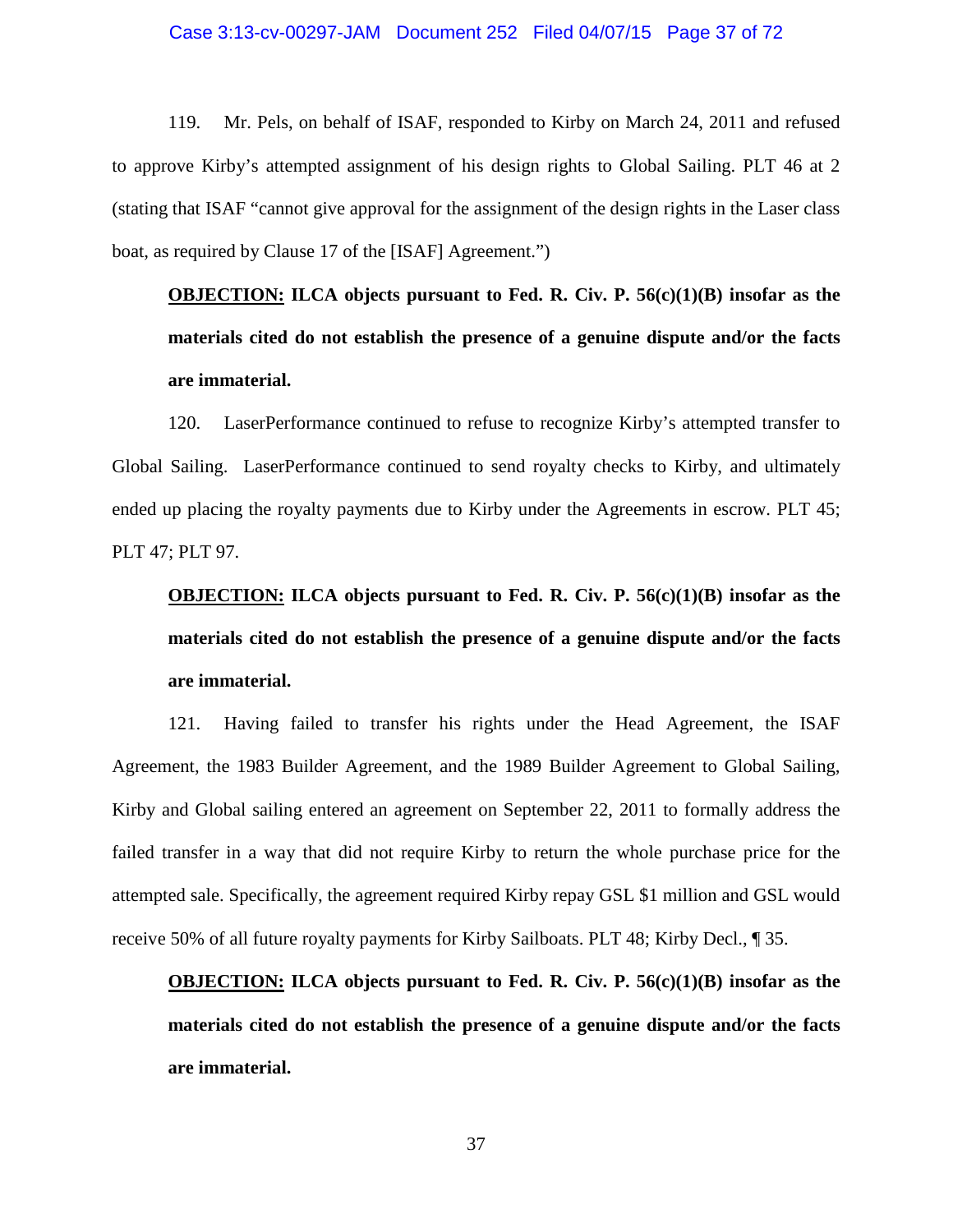122. That agreement explained that:

Because of the failure to obtain all required consents and approvals to transfer the Contracts and certain of the Kirby Sailboat Rights to Global Sailing, the Contracts and certain of the Kirby Sailboat Rights to be conveyed to Global Sailing remained and still remain in the possession of Kirby. The parties acknowledge and agree that, unless and until the Contracts and all such Kirby Sailboat Rights are transferred to Global Sailing, the IP Agreement has entirely failed to accomplish the Intent of the parties.

PLT 48.

**OBJECTION: ILCA objects pursuant to Fed. R. Civ. P. 56(c)(1)(B) insofar as the materials cited do not establish the presence of a genuine dispute and/or the facts are immaterial.** 

123. By letter of September 29, 2011, Kirby wrote to LaserPerformance principle and owner, Farzad Rastegar, to confirm that the "2008 transaction between Global and Kirby . . . never did happen." PLT 4; Kirby Decl., ¶ 36.

**OBJECTION: ILCA objects pursuant to Fed. R. Civ. P. 56(c)(1)(B) insofar as the materials cited do not establish the presence of a genuine dispute and/or the facts are immaterial.** 

124. Kirby asked Rastegar to "confirm that you and I are now back to the same business relationship that we had before the 2008 attempted transfer. As my effort to transfer the rights did not happen the cancellation of the PSE building rights did not happen either, and we are back to the former Kirby / PSE contract." PLT 4.

**OBJECTION: ILCA objects pursuant to Fed. R. Civ. P. 56(c)(1)(B) insofar as the materials cited do not establish the presence of a genuine dispute and/or the facts are immaterial.** 

125. Rastegar responded to Kirby later that day, and refused to recognize his statement. PLT<sub>4</sub>.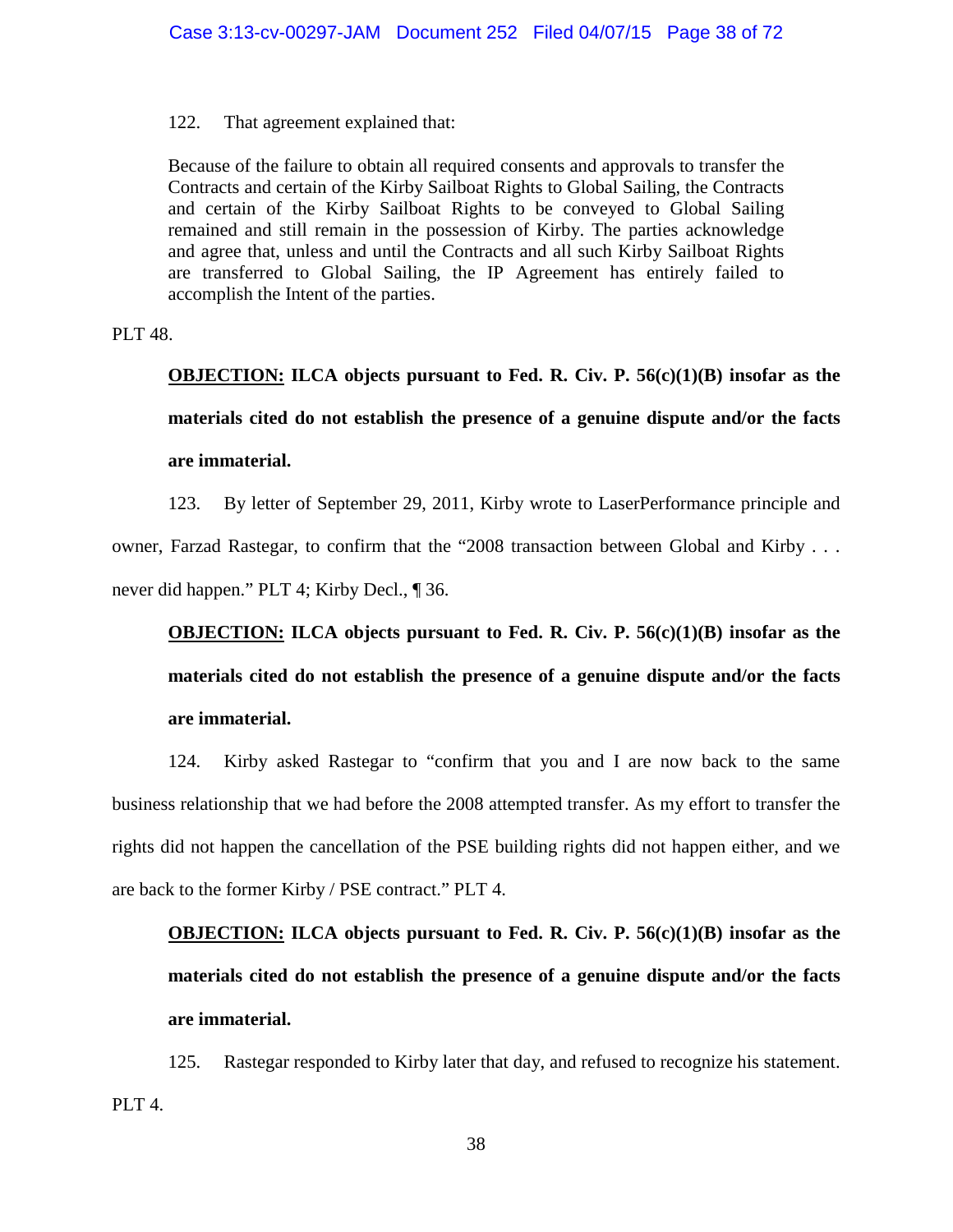# **OBJECTION: ILCA objects pursuant to Fed. R. Civ. P. 56(c)(1)(B) insofar as the**

# **materials cited do not establish the presence of a genuine dispute and/or the facts**

### **are immaterial.**

126. Several minutes after sending his note to Kirby, Rastegar sent an email to his staff

and instructed them not to speak with Kirby or Global Sailing. Rastegar stated:

Under the circumstances, this is to formally instruct that NO conversations including private and personal conversations could be had by yourselves or any member of the company, direct or indirect, with Bruce Kirby or with Global Sailing, or with anyone in respect to or in connection with the matters between Kirby/GS and LP, past or present or future. This relates to the business of the companies and the arrangements historically in respect to these matters. PLEASE ensure that NO person would do so either on your behalf. If you are in any way subject to solicitation by Kirby/GS/ILCA etc, you should simply decline comment AND offer NO personal views either.

## PLT<sub>8</sub>.

**OBJECTION: ILCA objects pursuant to Fed. R. Civ. P. 56(c)(1)(B) insofar as the** 

**materials cited do not establish the presence of a genuine dispute and/or the facts** 

## **are immaterial.**

# **LaserPerformance Conspired with ILCA to Eliminate Kirby from the Laser Business in Violation of the Head Agreement and the ISAF Agreement.**

127. During the time that Kirby was attempting clarify his contractual position,

LaserPerformance was secretly colluding with ILCA to eliminate Kirby from the Laser business

in direct violation of the ISAF Agreement and the Head Agreement.

# **OBJECTION: ILCA objects pursuant to Fed. R. Civ. P. 56(c)(1)(B) insofar as no**

# **materials are cited in support of this statement.**

128. During 2010, Farzad Rastegar hatched a plan under which LaserPerformance threatened destruction of the Laser class unless ILCA agreed to push through an illegal rule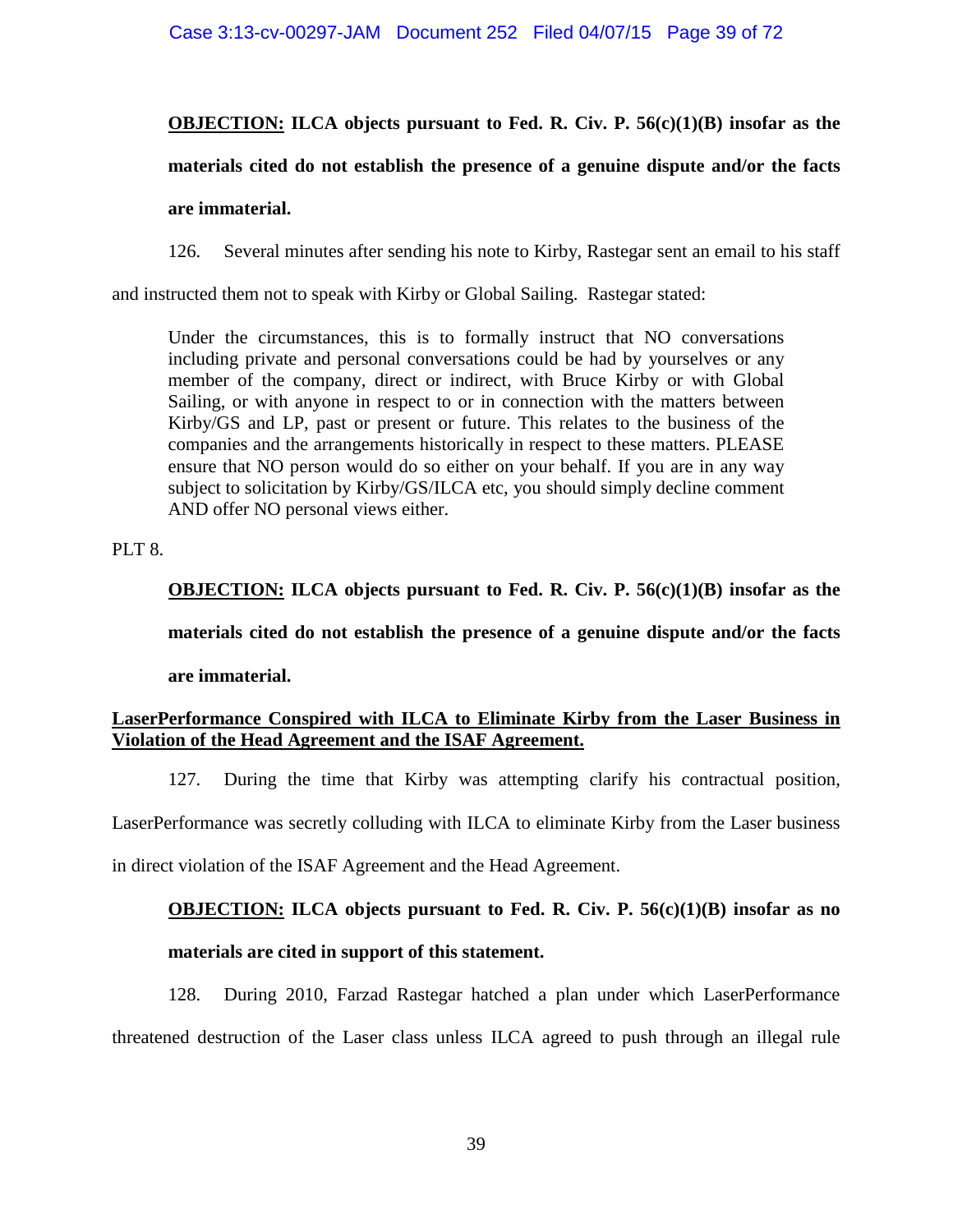## Case 3:13-cv-00297-JAM Document 252 Filed 04/07/15 Page 40 of 72

change eliminating the requirement that builders be authorized by Kirby. *See* PLT 071, 021, 009-010, 017-018, 041.

**OBJECTION: ILCA objects pursuant to Fed. R. Civ. P. 56(c)(1)(B) insofar as the materials cited do not support the factual assertion and/or establish the presence of a genuine dispute and/or the facts are immaterial.** 

129. The illegal rule change was a violation of the Head Agreement, the ISAF Agreement, the 1983 Builder Agreement, and the 1989 Builder Agreement. *See* PLT 030-032, 072.

**OBJECTION: ILCA objects pursuant to Fed. R. Civ. P. 56(c)(1)(B) insofar as the materials cited do not support the factual assertion and/or establish the presence of a genuine dispute and/or the facts are immaterial. Indeed, the cited materials make no mention of ILCA rules, whatsoever.** 

130. In April of 2010, ILCA President Heini Wellman sent LaserPerformance an email stating that ILCA would not "take sides in any way" in the dispute between LP and Kirby. PLT 070.

131. In response, Farzad Rastegar and LaserPerformance threatened ILCA to "pick [a side] because the class is in complete jeopardy of losing everything" in an email dated June 15, 2010. PLT 071.

# **OBJECTION: ILCA objects pursuant to Fed. R. Civ. P. 56(c)(1)(B) insofar as the materials cited do not support the factual assertion and/or establish the presence of a genuine dispute and/or the facts are immaterial.**

132. By email of September 23, 2010, LaserPerformance chairman, William Crane, then invited ILCA President, Heini Wellman, and his second in command, Jeff Martin, to join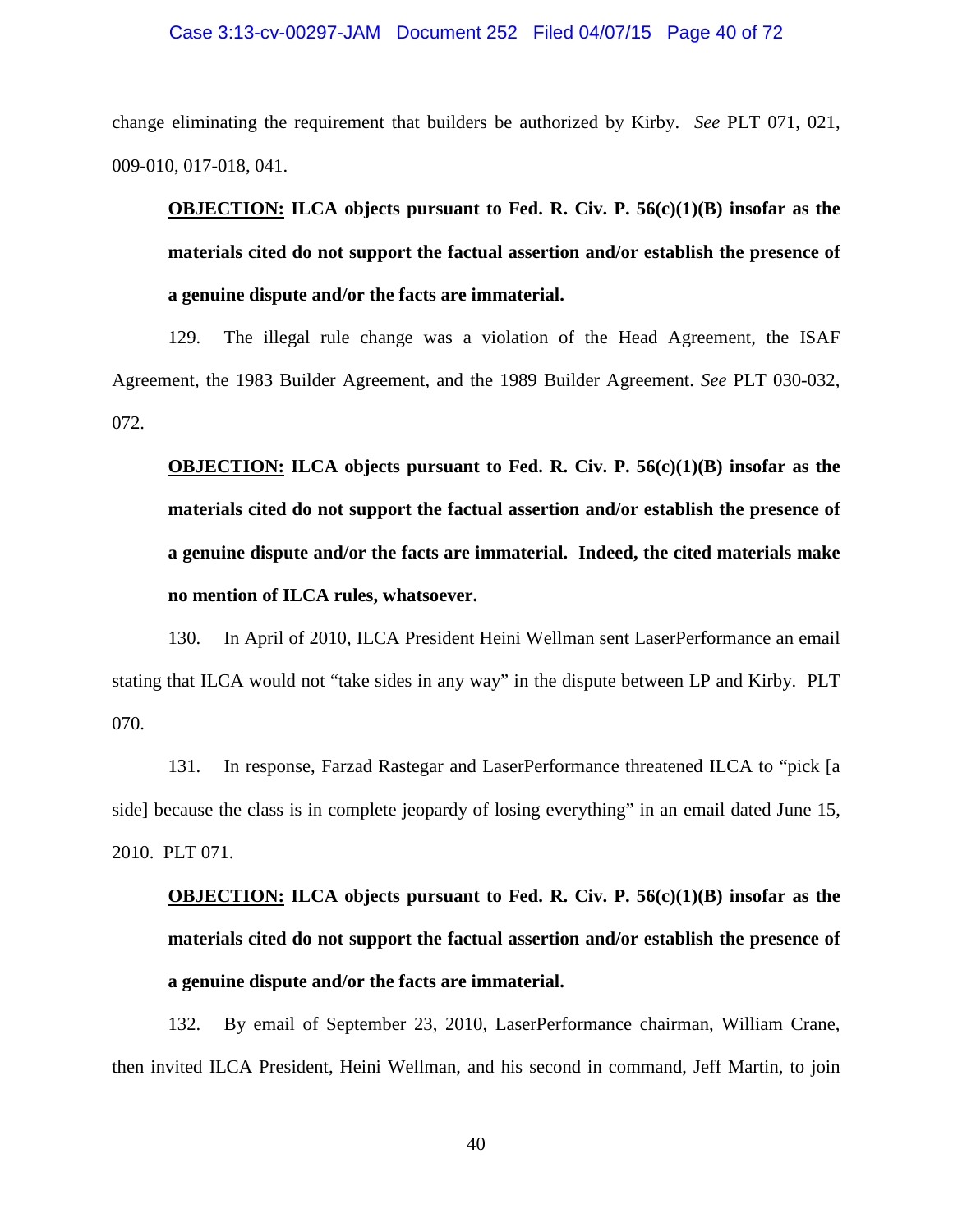#### Case 3:13-cv-00297-JAM Document 252 Filed 04/07/15 Page 41 of 72

Crane and Rastegar in Norwalk, Connecticut, at LaserPerformance's expense, to discuss the relationship between ILCA and LaserPerformance in view of the pending situation with Kirby and Global Sailing. PLT 21 at 2.

**OBJECTION: ILCA objects pursuant to Fed. R. Civ. P. 56(c)(1)(B) insofar as the materials cited do not support the factual assertion and/or establish the presence of a genuine dispute and/or the facts are immaterial.** 

133. ILCA agreed to attend the meeting in Norwalk, Connecticut on October 25-26, 2010. PLT 021 at 1-2.

# **OBJECTION: ILCA objects pursuant to Fed. R. Civ. P. 56(c)(1)(B) insofar as the materials cited do not support the factual assertion and/or establish the presence of a genuine dispute and/or the facts are immaterial.**

134. By email of September 28, 2010, Mr. Rastegar then stated to ILCA that "[s]o far as you gentlelmen (sic) understand that this is LP's last and final attempt to reach agreements in all material respects whether in connection with the future of the class or in connection with ILCA and the GS situation. **After this meeting, there will be no other meetings that LP can afford and therefore be guided accordingly."** PLT 21 at 1 (emphasis added).

**OBJECTION: ILCA objects pursuant to Fed. R. Civ. P. 56(c)(1)(B) insofar as the materials cited do not support the factual assertion and/or establish the presence of a genuine dispute and/or the facts are immaterial.** 

135. Crane reiterated the not-so-veiled threat later that day, stating that "I really want it to be clear to you and the class that this is our final attempt at not only a resolution to the issues facing both the ILCA and LaserPerformance, but a definitive plan to move forward together."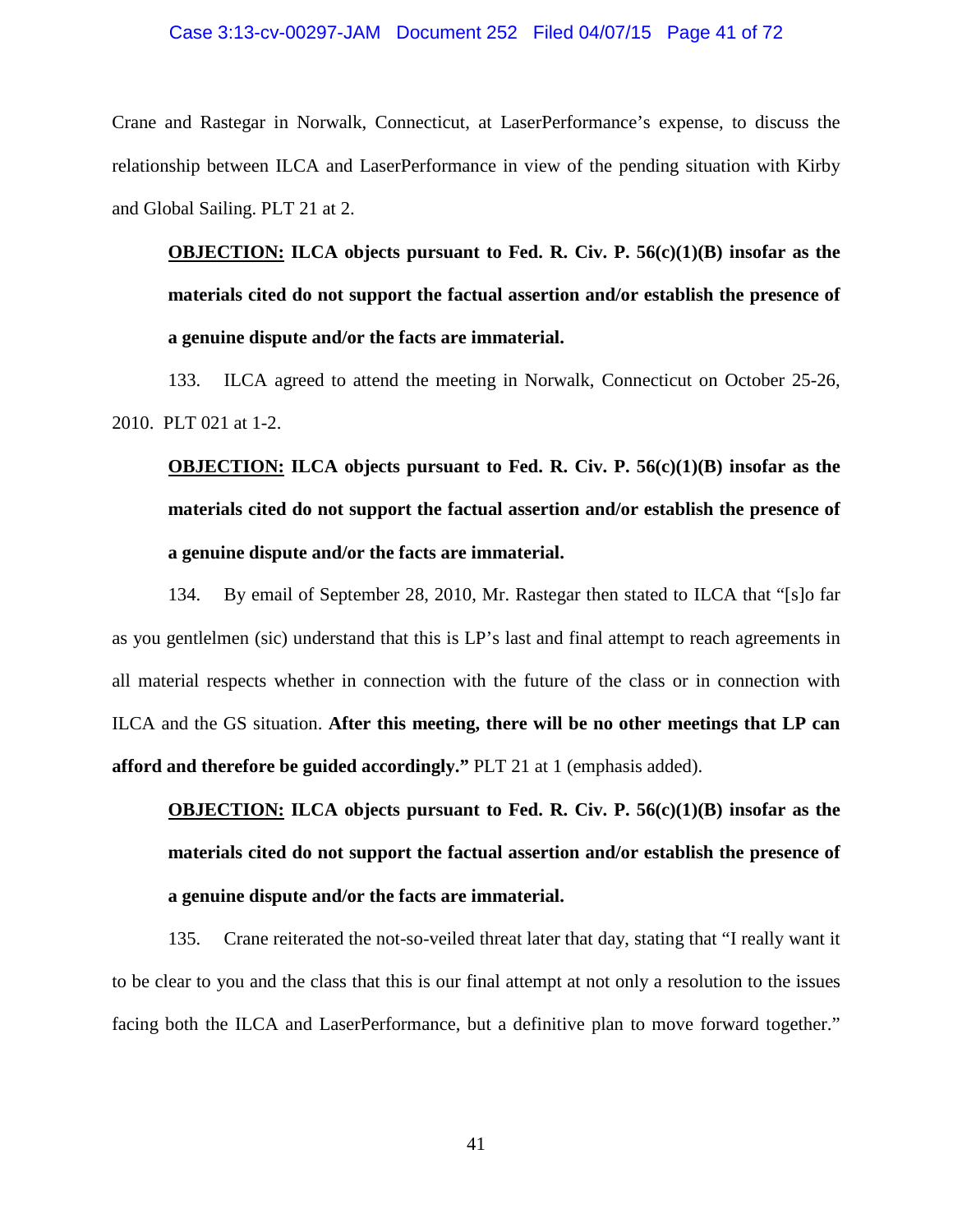PLT 21 at 1. Crane further stated "[t]he future relationship between LaserPerformance and the class is at stake. We will only have one shot at this as we are out of time." PLT 21 at 1.

**OBJECTION: ILCA objects pursuant to Fed. R. Civ. P. 56(c)(1)(B) insofar as the materials cited do not support the factual assertion and/or establish the presence of a genuine dispute and/or the facts are immaterial.** 

136. Kirby was not invited to the illegal rule change meeting.

**OBJECTION: ILCA objects pursuant to Fed. R. Civ. P. 56(c)(1)(B) insofar as the materials cited do not support the factual assertion and/or establish the presence of a genuine dispute and/or the facts are immaterial.** 

137. LaserPerformance and ILCA met in Norwalk, Connecticut and Rastegar proposed the illegal rule change. PLT 009, 017-018. Rastegar threatened to withhold sponsorship of ILCA to the extent it did not go along. PLT 010, 017, 020.

**OBJECTION: ILCA objects pursuant to Fed. R. Civ. P. 56(c)(1)(B) insofar as the materials cited do not support the factual assertion and/or establish the presence of a genuine dispute and/or the facts are immaterial.** 

138. Soon after the meeting, ILCA agreed to move forward with the illegal rule change. PLT 009 ("The ILCA will move forward with the plan, (essentially your plan), immediately.").

**OBJECTION: ILCA objects pursuant to Fed. R. Civ. P. 56(c)(1)(B) insofar as the materials cited do not support the factual assertion and/or establish the presence of a genuine dispute and/or the facts are immaterial.** 

Shortly after ILCA notified LaserPerformance it would implement the illegal rule change, Crane and Rastegar discussed sponsoring an ILCA event in San Francisco "in light of the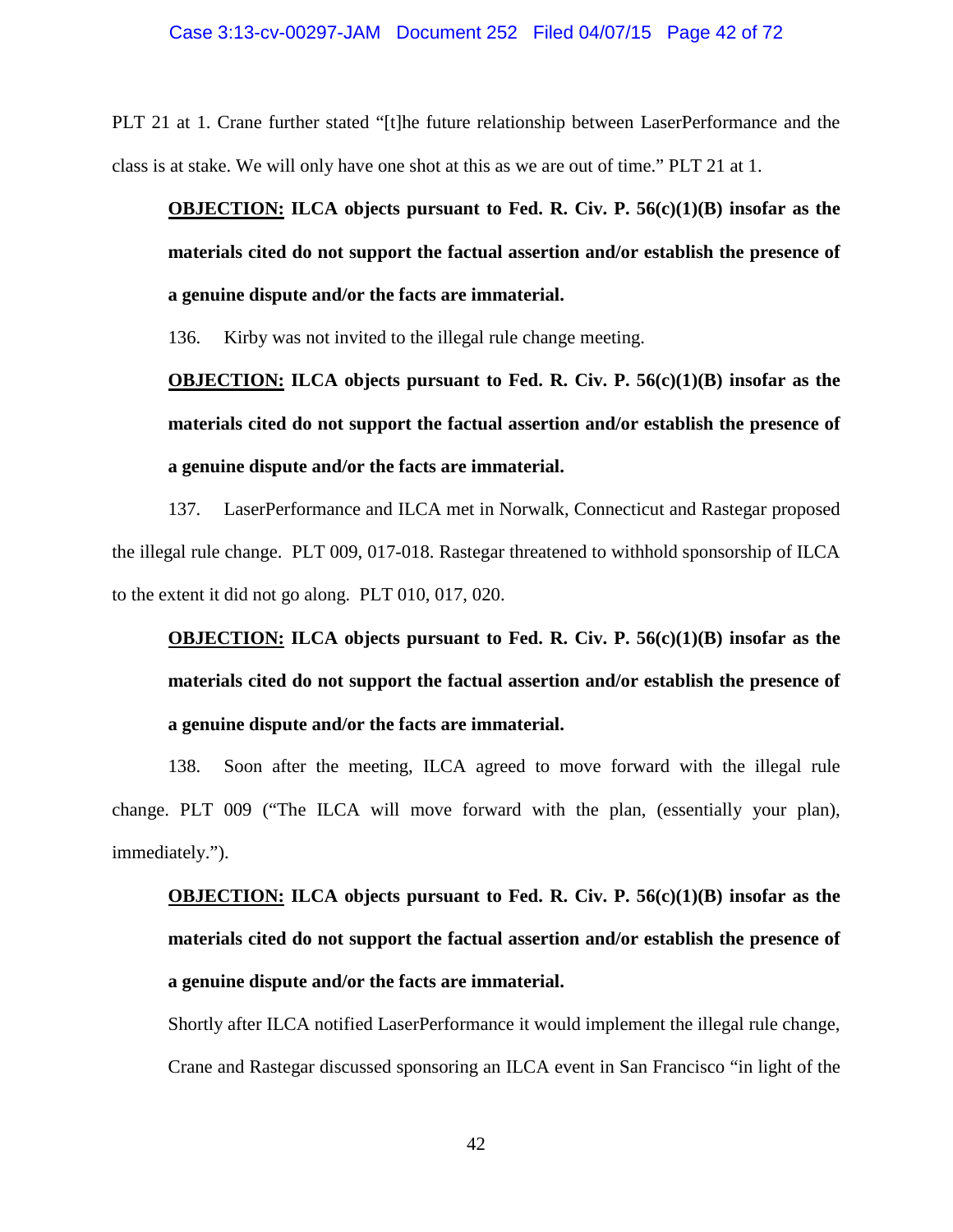last call with Heini." PLT 010. **OBJECTION: ILCA objects pursuant to Fed. R. Civ. P. 56(c)(1)(B) insofar as the materials cited do not support the factual assertion and/or establish the presence of a genuine dispute and/or the facts are immaterial.** 

139.

140. In early January, 2011, ILCA's legal team gave it the go ahead to implement the illegal rule change. PLT 017. As noted in Crane's email to Rastegar, "ILCA [was] following the plan we all agreed upon in October" at the meeting in Norwalk, CT. PLT 017.

**OBJECTION: ILCA objects pursuant to Fed. R. Civ. P. 56(c)(1)(B) insofar as the materials cited do not support the factual assertion and/or establish the presence of a genuine dispute and/or the facts are immaterial.** 

141. Thereafter, on January 11, 2012, LaserPerformance sent Heini Wellman letter expressing LaserPerformance's and Maclaren's "very exciting plans" for sponsoring Laser sailing on a global level. PLT 003.

**OBJECTION: ILCA objects pursuant to Fed. R. Civ. P. 56(c)(1)(B) insofar as the materials cited do not support the factual assertion and/or establish the presence of a genuine dispute and/or the facts are immaterial.** 

142. Although not mentioned in the letter, LaserPerformance's and Maclaren's offer of sponsorship was contingent on ILCA first drafting and obtaining approval of the illegal rule change. PLT 003.

**OBJECTION: ILCA objects pursuant to Fed. R. Civ. P. 56(c)(1)(B) insofar as the materials cited do not support the factual assertion and/or establish the presence of a genuine dispute and/or the facts are immaterial.** 

43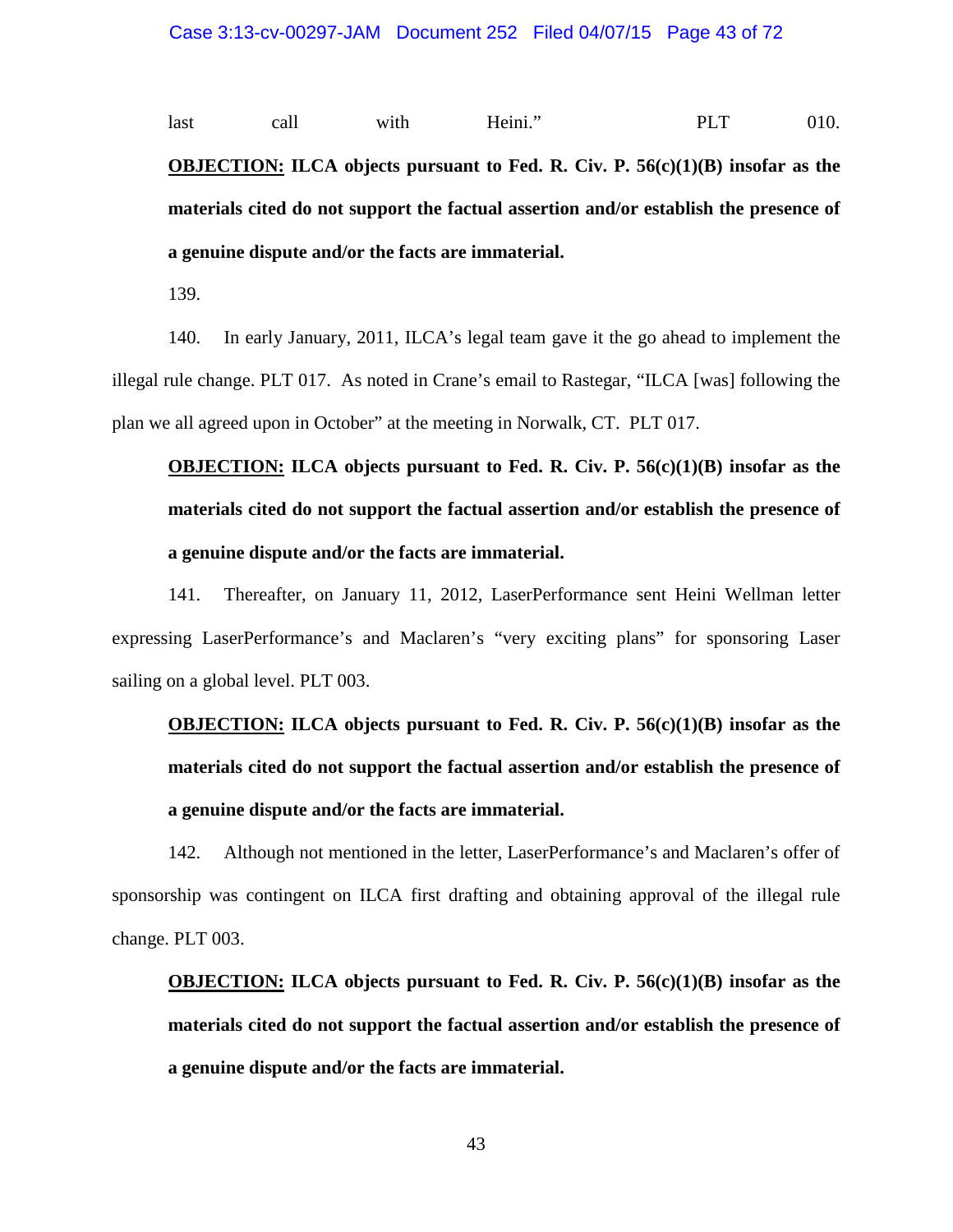### Case 3:13-cv-00297-JAM Document 252 Filed 04/07/15 Page 44 of 72

143. Approving the rule change required three things: (1) approval by the World Counsel, (2) approval by the Class, and (3) ratification by ISAF. *See* PLT 100

144. In a January 23, 2011 email, Heini Wellman confirmed ILCA's intention to move forward with Rastegar's plan to implement the illegal rule change and cut out Bruce Kirby's royalty right, enclosing a draft for Rastegar's review before ever proposing the illegal rule change to the ILCA constituency—the world counsel and, ultimately, the sailors. PLT 018.

# **OBJECTION: ILCA objects pursuant to Fed. R. Civ. P. 56(c)(1)(B) insofar as the materials cited do not support the factual assertion and/or establish the presence of a genuine dispute and/or the facts are immaterial.**

145. Mr. Wellman's email also notes Rastegar's frustration with "the slow progress regarding the agreed rule change," states ILCA is "finally moving forward as agreed during our meeting in Norwalk" in October 2010, and expresses his "hope that this also clears the way for resolving other outstanding issues between Laser Performance and the class" regarding sponsorship. PLT 018.

# **OBJECTION: ILCA objects pursuant to Fed. R. Civ. P. 56(c)(1)(B) insofar as the materials cited do not support the factual assertion and/or establish the presence of a genuine dispute and/or the facts are immaterial.**

146. ILCA proposed the illegal rule change to the World Council on February 12, 2011. PLT 41. The illegal rule change proposal is shown below: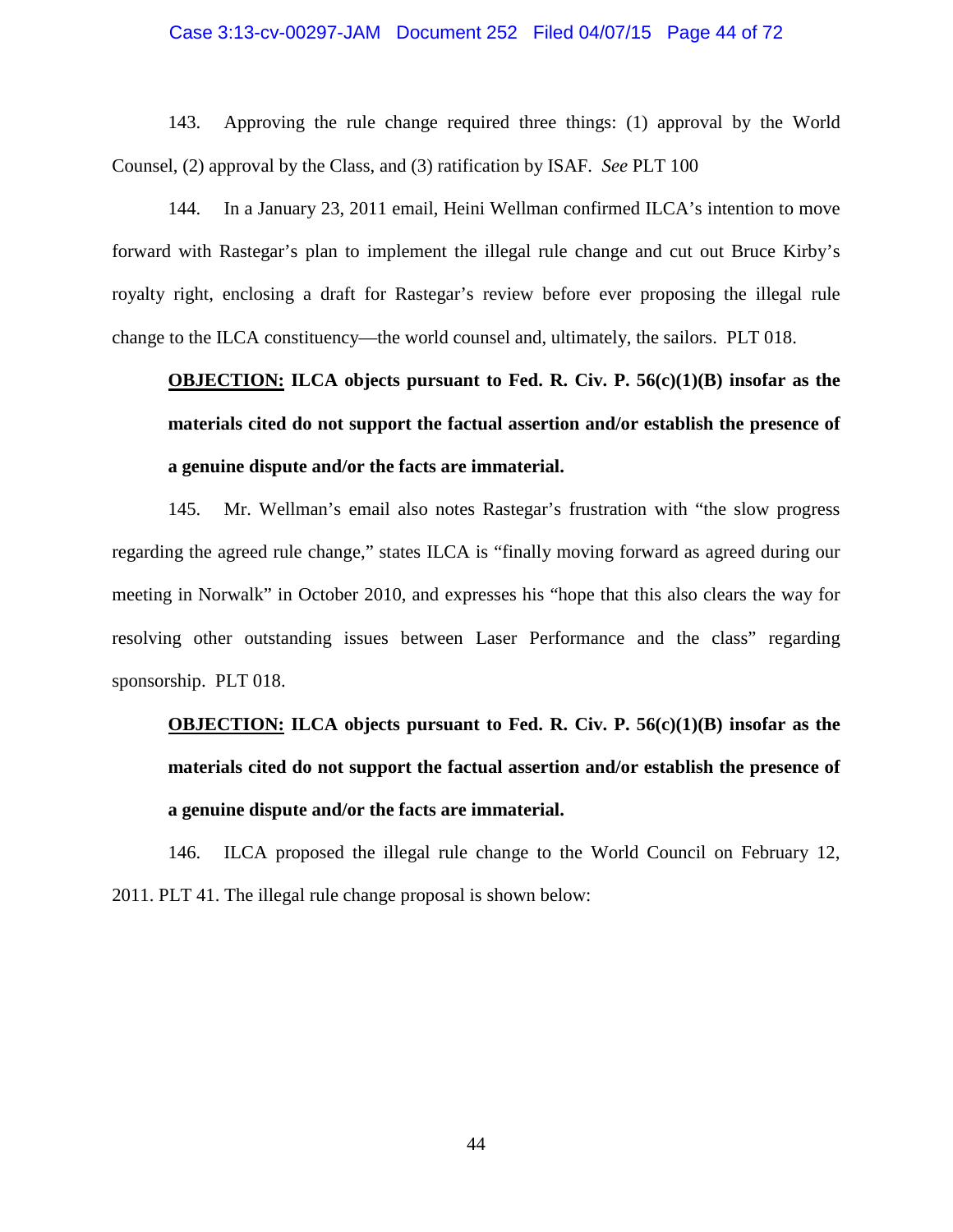

### PLT 041.

**OBJECTION: ILCA objects pursuant to Fed. R. Civ. P. 56(c)(1)(B) insofar as the materials cited do not support the factual assertion and/or establish the presence of** 

#### **a genuine dispute and/or the facts are immaterial.**

147. The ILCA World Counsel approved the illegal rule change on March 7, 2011. *See* 

PLT 100 at 2 ("After approval by the World Council and the Advisory Council on March  $7<sup>th</sup>$ 

 $2011...$ ").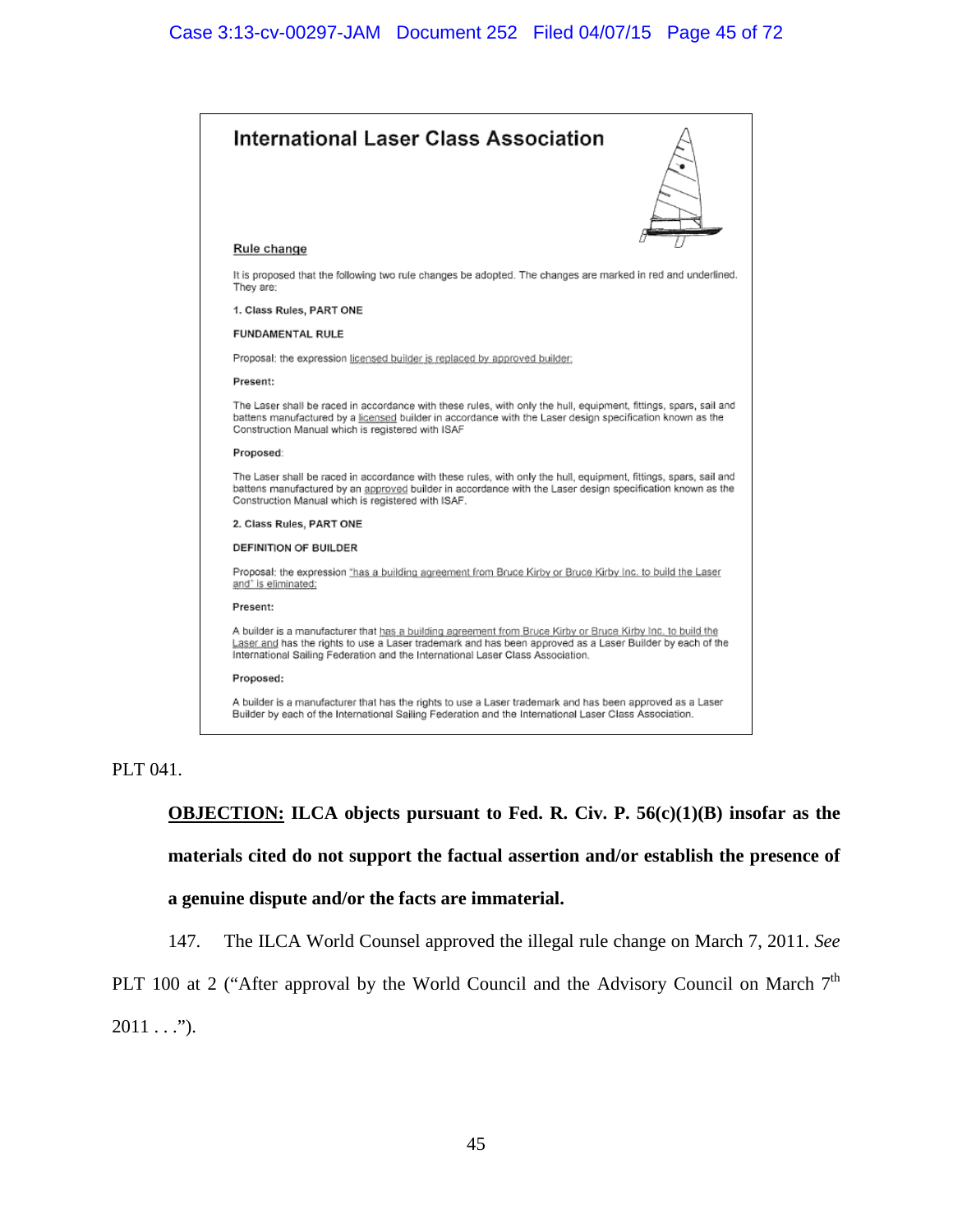# **OBJECTION: ILCA objects pursuant to Fed. R. Civ. P. 56(c)(1)(B) insofar as the materials cited do not support the factual assertion and/or establish the presence of a genuine dispute and/or the facts are immaterial.**

148. Despite the ILCA World Council's passage of the illegal rule change, LaserPerformance was upset that the illegal rule change had not yet been approved by the ILCA members and ISAF and thereby completed, and responded by holding up its decision to provide boats for an ILCA class event in San Francisco. PLT 25.

# **OBJECTION: ILCA objects pursuant to Fed. R. Civ. P. 56(c)(1)(B) insofar as the materials cited do not support the factual assertion and/or establish the presence of a genuine dispute and/or the facts are immaterial.**

149. By email of April 28, 2011, from Crane to Heini Wellman, LaserPerformance stated "In October we agreed that if the rule change took place we could go back to business as usual. That has not happened - so everything we have done to date has been done by exception." PLT 020. LaserPerformance then threatened to stop working with ILCA unless it continued down the path of eliminating Kirby from the Laser business. PLT 020.

# **OBJECTION: ILCA objects pursuant to Fed. R. Civ. P. 56(c)(1)(B) insofar as the materials cited do not support the factual assertion and/or establish the presence of a genuine dispute and/or the facts are immaterial.**

150. On or around October 19, 2011, the ILCA membership voted to pass the illegal rule change, leaving only ISAF approval as the final step to implementation. PLT 100.

**OBJECTION: ILCA objects pursuant to Fed. R. Civ. P. 56(c)(1)(B) insofar as the materials cited do not support the factual assertion and/or establish the presence of a genuine dispute and/or the facts are immaterial.**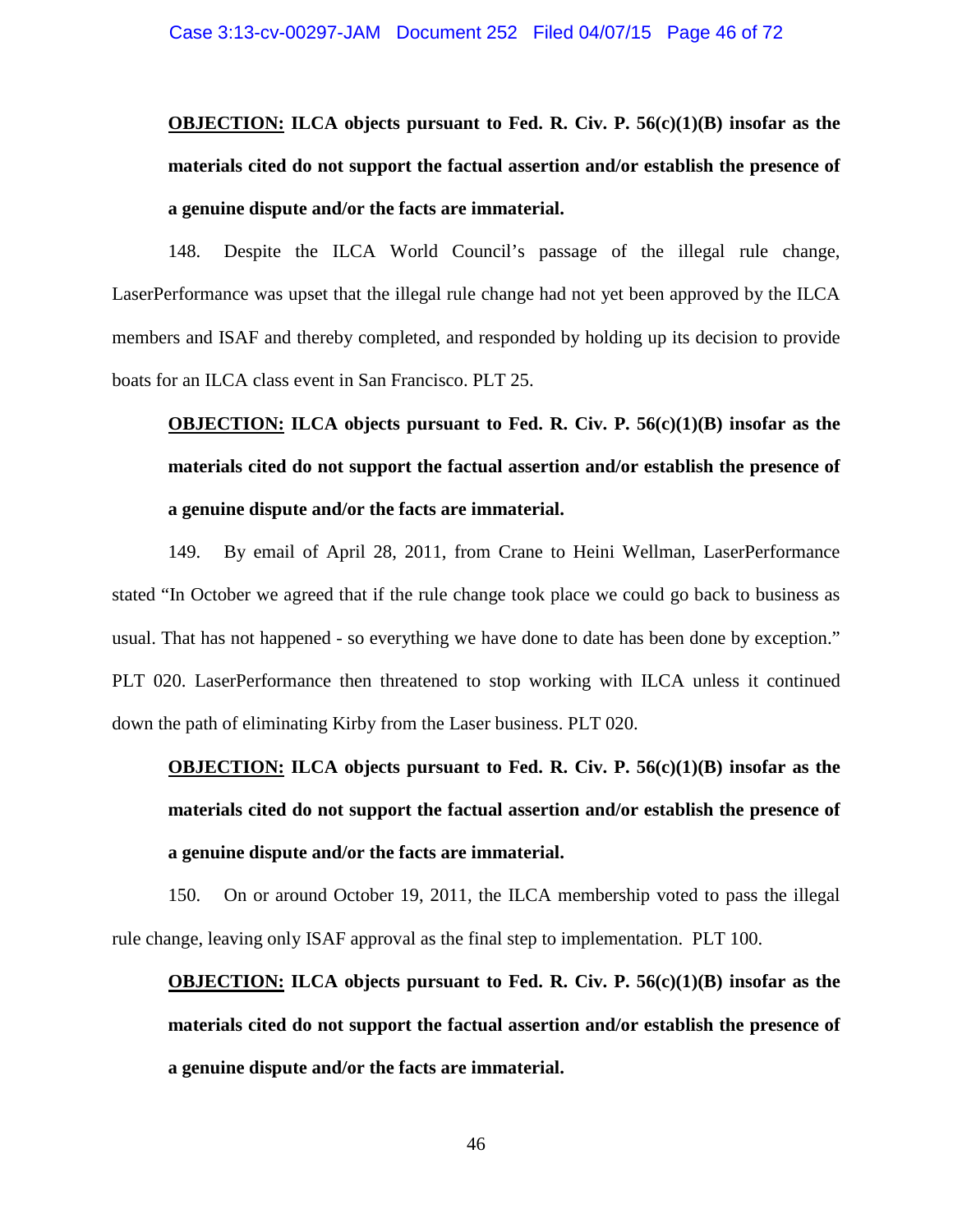# Case 3:13-cv-00297-JAM Document 252 Filed 04/07/15 Page 47 of 72

151. By email of January 13, 2012, ILCA sought additional sponsorship from LaserPerformance, stating, "Its been some time since we have discussed LP's sponsorship of ILCA-NA . . . the last time you indicated we needed to wait until after the vote on the rule change after which you might have a better idea about where this might stand." PLT 22. With the member approval of the illegal rule change in place, ILCA knew LaserPerformance would be willing to provide it sponsorship and support once again. *See* PLT 025 ("For as long as I have been here, LaserPerformance has supported ILCA-NA through an annual sponsorship. This year I have held up this sponsorship for all the well known reasons." (email by Crane to Rastegar).

**OBJECTION: ILCA objects pursuant to Fed. R. Civ. P. 56(c)(1)(B) insofar as the materials cited do not support the factual assertion and/or establish the presence of a genuine dispute and/or the facts are immaterial.** 

#### **Kirby Terminated the 1983 Builder Agreement**

152. LPE has failed to pay royalties to Kirby due on the 1983 Builder Agreement on boats sold since October 1, 2009.

**OBJECTION: ILCA objects pursuant to Fed. R. Civ. P. 56(c)(1)(B) insofar as the materials cited do not support the factual assertion and/or establish the presence of a genuine dispute and/or the facts are immaterial.** 

153. On October 11, 2012, and again on November 15, 2012, Kirby gave written notice to LPE of its default under the 1983 Builder Agreement. PLT 050; PLT 052; PLT 073, 61.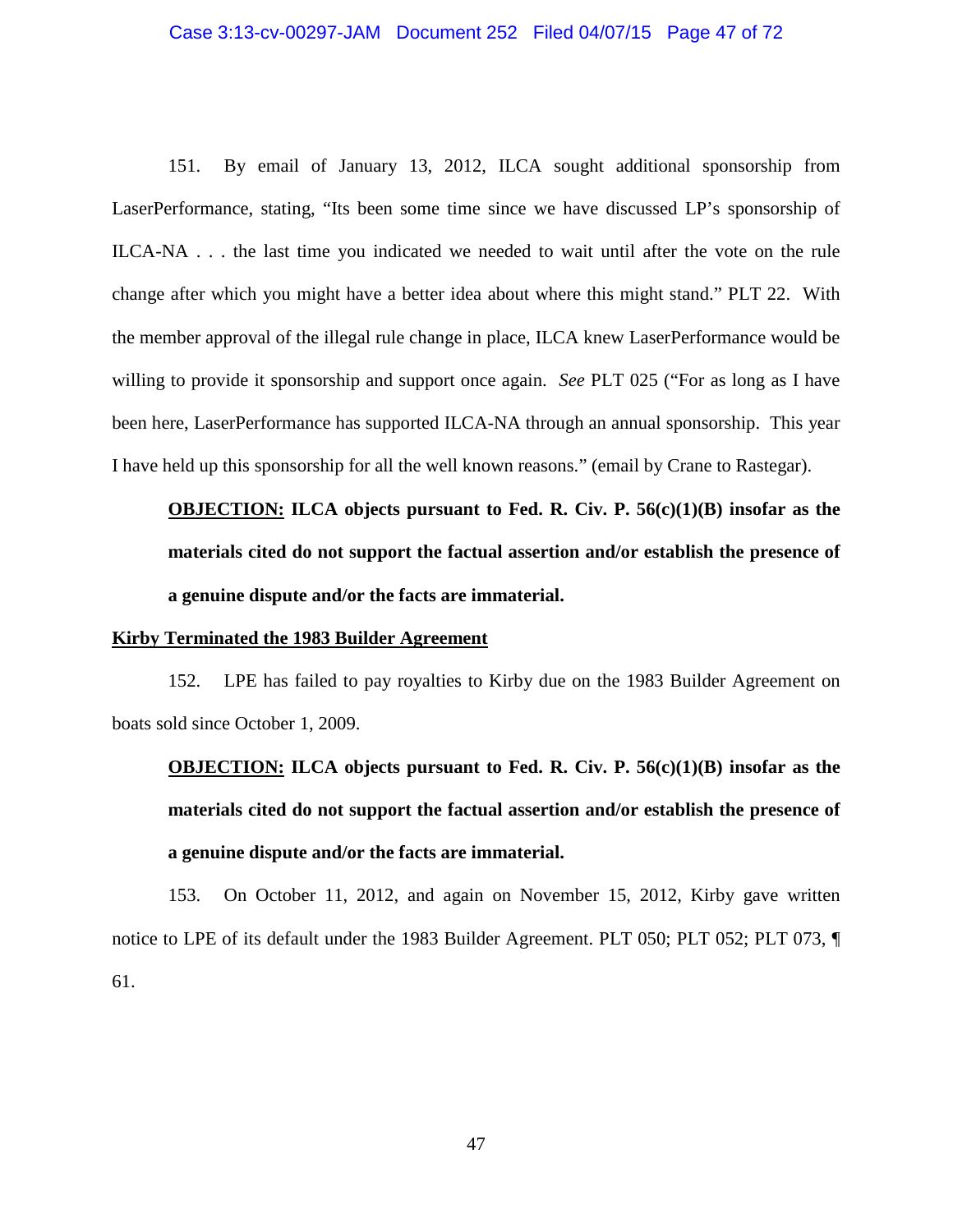**OBJECTION: ILCA objects pursuant to Fed. R. Civ. P. 56(c)(1)(B) insofar as the materials cited do not support the factual assertion and/or establish the presence of a genuine dispute and/or the facts are immaterial.** 

154. On November 15, 2012 and again on March 1, 2013, Kirby gave written notice to LPE of termination of the 1983 Builder Agreement pursuant to article 10.2 due to failure to cure the default for nonpayment of royalties pursuant to article 10.2. PLT 052; PLT 053; PLT 073, ¶ 62.

# **OBJECTION: ILCA objects pursuant to Fed. R. Civ. P. 56(c)(1)(B) insofar as the materials cited do not support the factual assertion and/or establish the presence of a genuine dispute and/or the facts are immaterial.**

155. Kirby provided written notice to ISAF and ILCA that Kirby had terminated LPE under the 1983 Builder Agreement and told ILCA and ISAF that they were no longer authorized to issue ISAF Plaques to LPE. PLT 101, 102.

**OBJECTION: ILCA objects pursuant to Fed. R. Civ. P. 56(c)(1)(B) insofar as the materials cited do not support the factual assertion and/or establish the presence of a genuine dispute and/or the facts are immaterial.** 

156. Despite Kirby's instruction, ISAF and ILCA continued to issue ISAF Plaques to LPE in violation of the Head Agreement, the ISAF Agreement, and the 1983 Builder Agreement. Kirby Decl., ¶ 39.

# **OBJECTION: ILCA objects pursuant to Fed. R. Civ. P. 56(c)(1)(B) insofar as the materials cited do not support the factual assertion and/or establish the presence of a genuine dispute and/or the facts are immaterial.**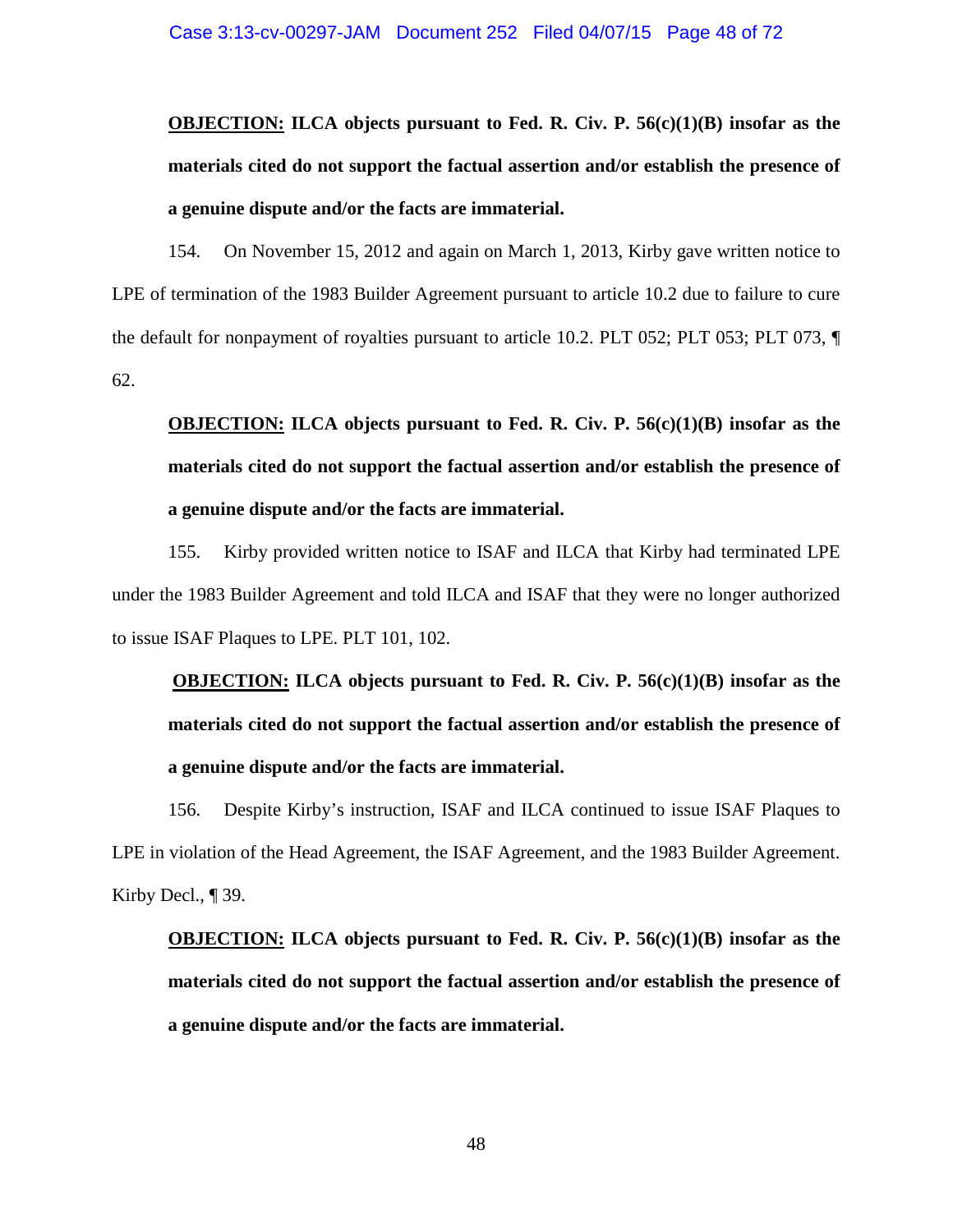#### **Kirby Terminated the 1989 Builder Agreement**

157. QMI has failed to pay royalties to Kirby due on the 1989 Builder Agreement on boats sold since September 1, 2009.

**OBJECTION: ILCA objects pursuant to Fed. R. Civ. P. 56(c)(1)(B) insofar as the materials cited do not support the factual assertion and/or establish the presence of a genuine dispute and/or the facts are immaterial.** 

158. On July 17, 2012, Kirby gave written notice to QMI of default under the 1989 Builder Agreement pursuant to article 10.2 for nonpayment of royalties pursuant to article 10.1(e). PLT 049; PLT 073, ¶ 51.

**OBJECTION: ILCA objects pursuant to Fed. R. Civ. P. 56(c)(1)(B) insofar as the materials cited do not support the factual assertion and/or establish the presence of a genuine dispute and/or the facts are immaterial.** 

159. On October 11, 2012, Kirby gave written notice to QMI of termination of the 1989 Builder Agreement pursuant to article 10.2 due to failure to cure the default for nonpayment of royalties pursuant to article 10.2. PLT 051; PLT 073, ¶ 52.

**OBJECTION: ILCA objects pursuant to Fed. R. Civ. P. 56(c)(1)(B) insofar as the materials cited do not support the factual assertion and/or establish the presence of a genuine dispute and/or the facts are immaterial.** 

160. Kirby provided written notice to ISAF and ILCA that Kirby had terminated QMI under the 1989 Builder Agreement and informed ILCA and ISAF that they were no longer authorized to issue ISAF Plaques to QMI. PLT 101, 102,

49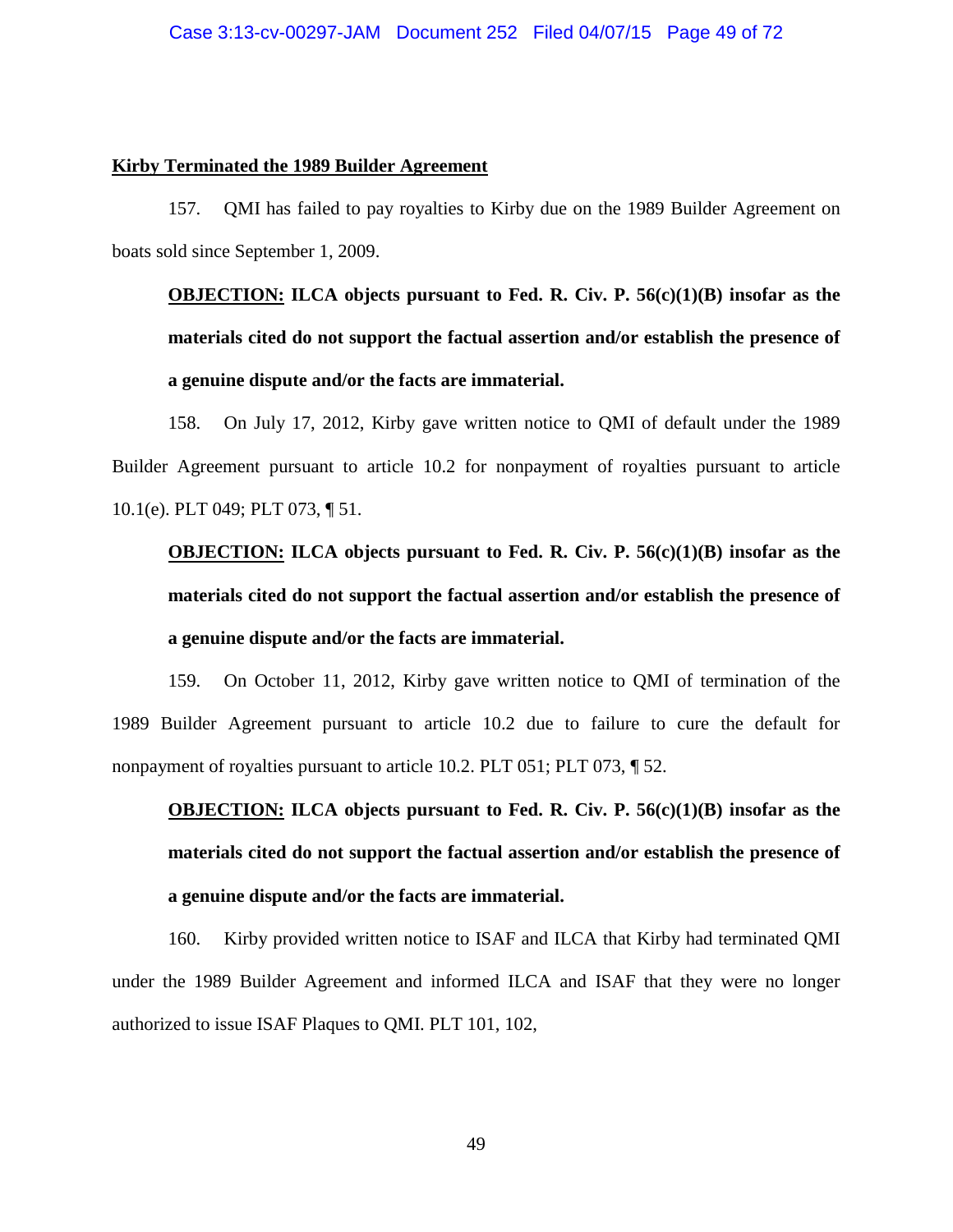# **OBJECTION: ILCA objects pursuant to Fed. R. Civ. P. 56(c)(1)(B) insofar as the materials cited do not support the factual assertion and/or establish the presence of a genuine dispute and/or the facts are immaterial.**

161. Despite Kirby's instruction, ISAF and ILCA continued to issue ISAF Plaques to QMI in violation of the Head Agreement, the ISAF Agreement, and the 1989 Builder Agreement. Kirby Decl., ¶ 39.

**OBJECTION: ILCA objects pursuant to Fed. R. Civ. P. 56(c)(1)(B) insofar as the materials cited do not support the factual assertion and/or establish the presence of a genuine dispute and/or the facts are immaterial.** 

#### **ISAF Ratified the Illegal Rule Change**

162. On March 4, 2013, Kirby filed this lawsuit. As of that date, ISAF had not approved the illegal rule change eliminating the requirement of builder authorization by Kirby.

**OBJECTION: ILCA objects pursuant to Fed. R. Civ. P. 56(c)(1)(B) insofar as the materials cited do not support the factual assertion and/or establish the presence of a genuine dispute and/or the facts are immaterial.** 

163. On April 8, 2013, LaserPerformance's Chairman sent a written request to ISAF's President, Jerome Pels, again requesting ISAF's ratification of the illegal rule change promulgated by ILCA nearly two years earlier. PLT 91

**OBJECTION: ILCA objects pursuant to Fed. R. Civ. P. 56(c)(1)(B) insofar as the materials cited do not support the factual assertion and/or establish the presence of a genuine dispute and/or the facts are immaterial.** 

164. On April 19, 2013, LaserPerformance ordered the new plaques omitting the trademark BRUCE KIRBY. PLT 65.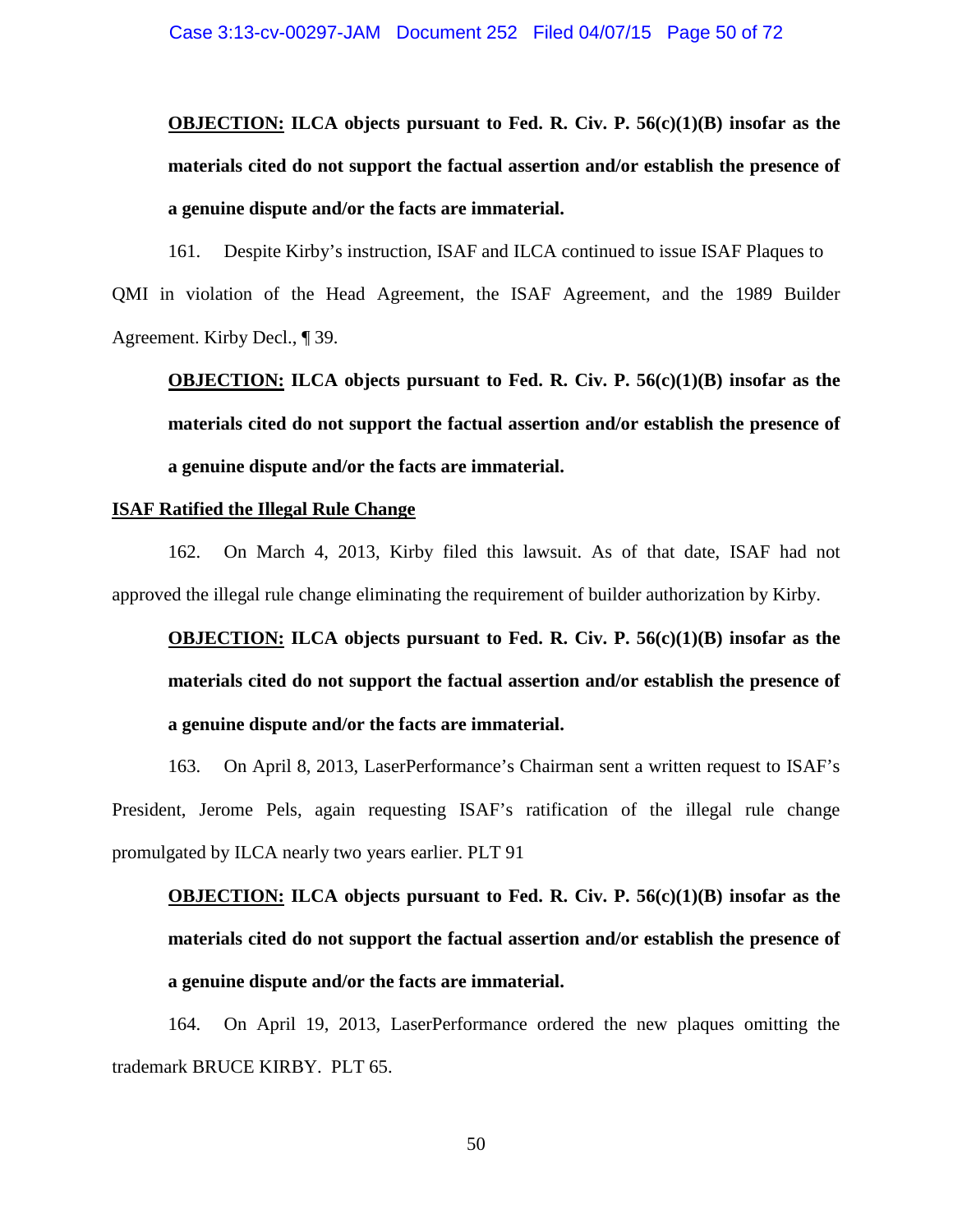# **OBJECTION: ILCA objects pursuant to Fed. R. Civ. P. 56(c)(1)(B) insofar as the materials cited do not support the factual assertion and/or establish the presence of a genuine dispute and/or the facts are immaterial.**

165. On April 23, 2013, ISAF approved the illegal rule change, in violation of Kirby's contractual rights under the Head Agreement, the ISAF Agreement, the 1983 Builder Agreement, and the 1989 Builder Agreement. PLT 93.

**OBJECTION: ILCA objects pursuant to Fed. R. Civ. P. 56(c)(1)(B) insofar as the materials cited do not support the factual assertion and/or establish the presence of a genuine dispute and/or the facts are immaterial.** 

166. ILCA's new rule deleted the requirement that an authorized builder have a builder agreement from Bruce Kirby or Bruce Kirby Inc. to build the Laser, while it retained the requirements for a trademark license and approval of both ISAF and ILCA. PLT 87; PLT 88; PLT 93:

### **DEFINITION OF BUILDER**

A Builder is a manufacturer that has a building agreement from Bruce Kirby or Bruce Kirby Inc. to build the Laser and has the rights to use a Laser trademark, is manufacturing the hull, equipment, fittings, spars, sails and battens in strict adherence to the Construction Manual, and has been approved as a Laser Builder by each of the International Sailing Federation and the International Laser Class Association.

A Builder is a manufacturer that has the rights to use a Laser trademark, is manufacturing the hull, equipment, fittings, spars, sails and battens in strict adherence to the Construction Manual, and has been approved as a Laser Builder by each of the International Sailing Federation and the International Laser Class Association.

*Compare* PLT 087, Part One, *and* PLT 088, Part One.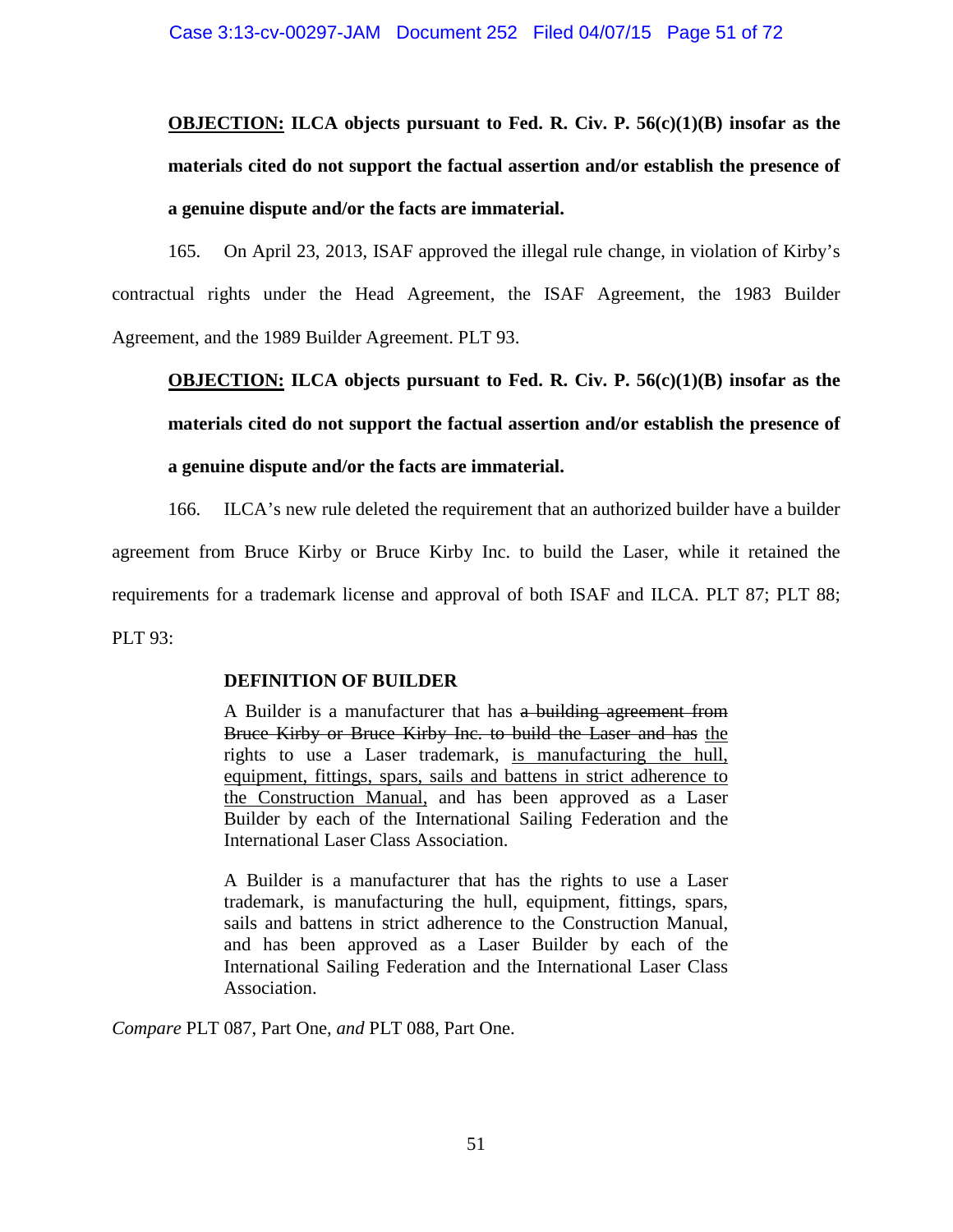**OBJECTION: ILCA objects pursuant to Fed. R. Civ. P. 56(c)(1)(B) insofar as the materials cited do not support or establish the presence of a genuine dispute and/or the facts are immaterial.** 

167. The existing rules already required the builder to manufacture in accordance with the Laser design specification (known as the Construction Manual). PLT 087.

# **OBJECTION: ILCA objects pursuant to Fed. R. Civ. P. 56(c)(1)(B) insofar as the materials cited do not support or establish the presence of a genuine dispute and/or the facts are immaterial.**

168. As of the date of this document, LP is selling Laser sailboats, they are paying ILCA and ISAF a royalty, and sponsoring the operation of both entities, but they refuse to pay Bruce a very modest royalty for the worlds' favorite racing sailboat.

**OBJECTION: ILCA objects pursuant to Fed. R. Civ. P. 56(c)(1)(B) insofar as the materials cited do not support the factual assertion and/or establish the presence of a genuine dispute and/or the facts are immaterial.** 

## **II. ILCA's OBJECTIONS TO PLAINTIFF'S RESPONSES TO ILCA'S LOCAL RULE 56(a)(1) STATEMENT.**

ILCA's Objections to Plaintiffs' Local Rule 56(a)(2) Statement are as follows:

### **ILCA's Material Fact No. 1:**

ILCA is a self-administered, self-funded, non-profit international organization that provides coordination, organization and communication for owners of the Laser Class of sailboats worldwide. See Affidavit of Tracy Usher, ¶3; attached hereto as Ex. 1.

### **Plaintiff's Response:**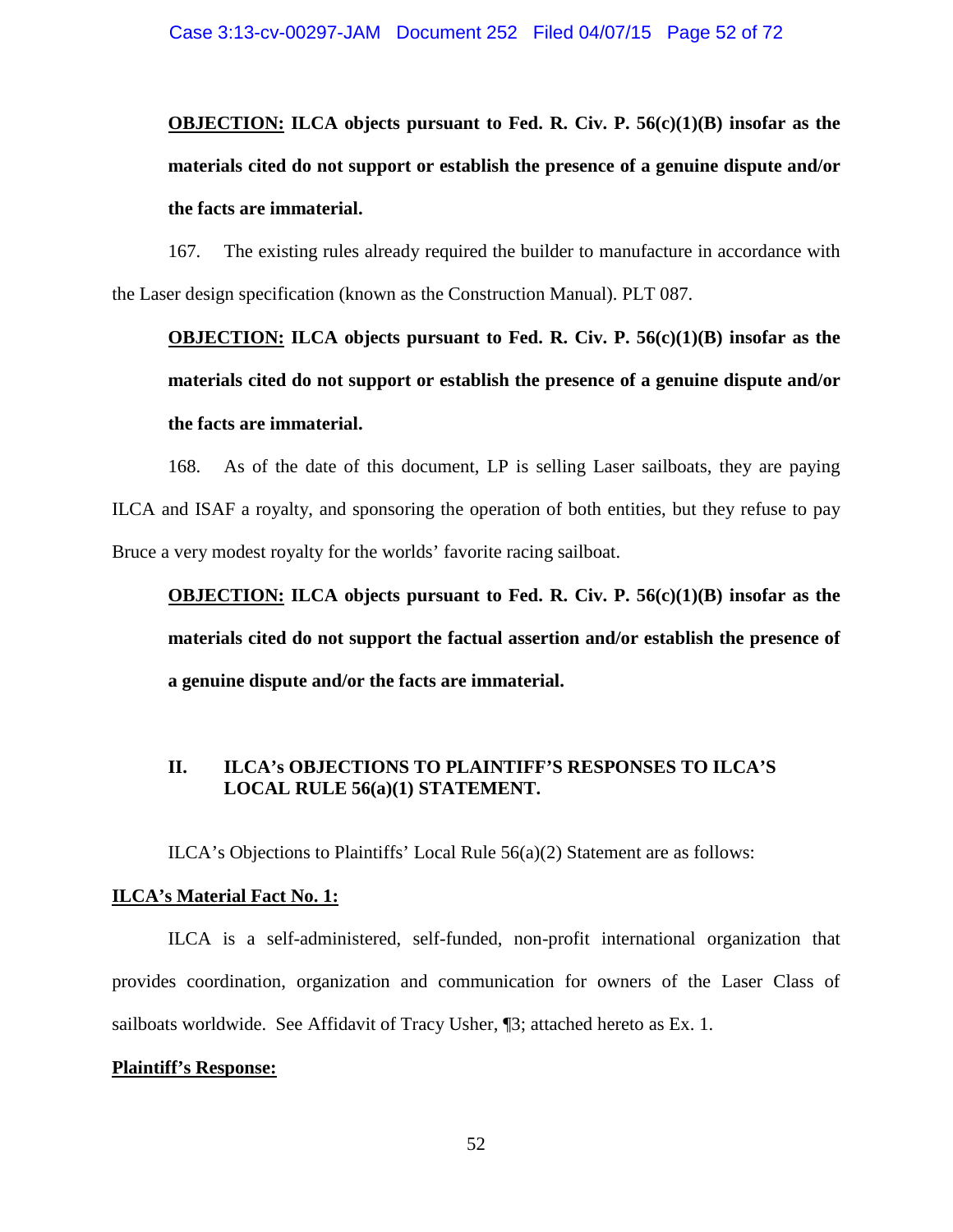#### Case 3:13-cv-00297-JAM Document 252 Filed 04/07/15 Page 53 of 72

Plaintiff admits that ILCA provides coordination, organization and communication for owners of the Laser Class of sailboats worldwide.

Plaintiff denies that ILCA is self-administered to the extent that that phrase is ambiguous. ILCA is administered and managed through a paid staff. Plaintiff denies that ILCA is a nonprofit organization as it has developed an alternate sail for the laser which is contrary to the builder agreement and which it hopes to commercialize and has purchased boats which it has or intends to charter for profit.

Plaintiff denies that ILCA is self-funded. ILCA receives royalties from the sale of each Kirby Sailboat from the builder and therefore continues to provide plaques to the builder even though they violate Kirby's rights under the builder agreement. ILCA receives sponsorship from related LP corporate entities such as Maclaren. *See* PLT 077 at 72:21-73:25; PLT 078 84:21- 85:3.

**OBJECTION: ILCA objects pursuant to Fed. R. Civ. P. 56(c)(1)(B) insofar as the materials cited do not dispute the facts asserted by ILCA.** 

#### **ILCA's Material Fact No. 2:**

ILCA consists of hundreds of volunteers around the world who work all year-round at the sailing clubs, offices, and even sailing federations to organize Laser events spanning from club regattas to training camps to national, world, and Olympic championships for Laser sailors. See Affidavit of Tracy Usher, ¶8, attached hereto as Exhibit 1.

#### **Plaintiff's Response:**

Admitted.

### **ILCA's Material Fact No. 3:**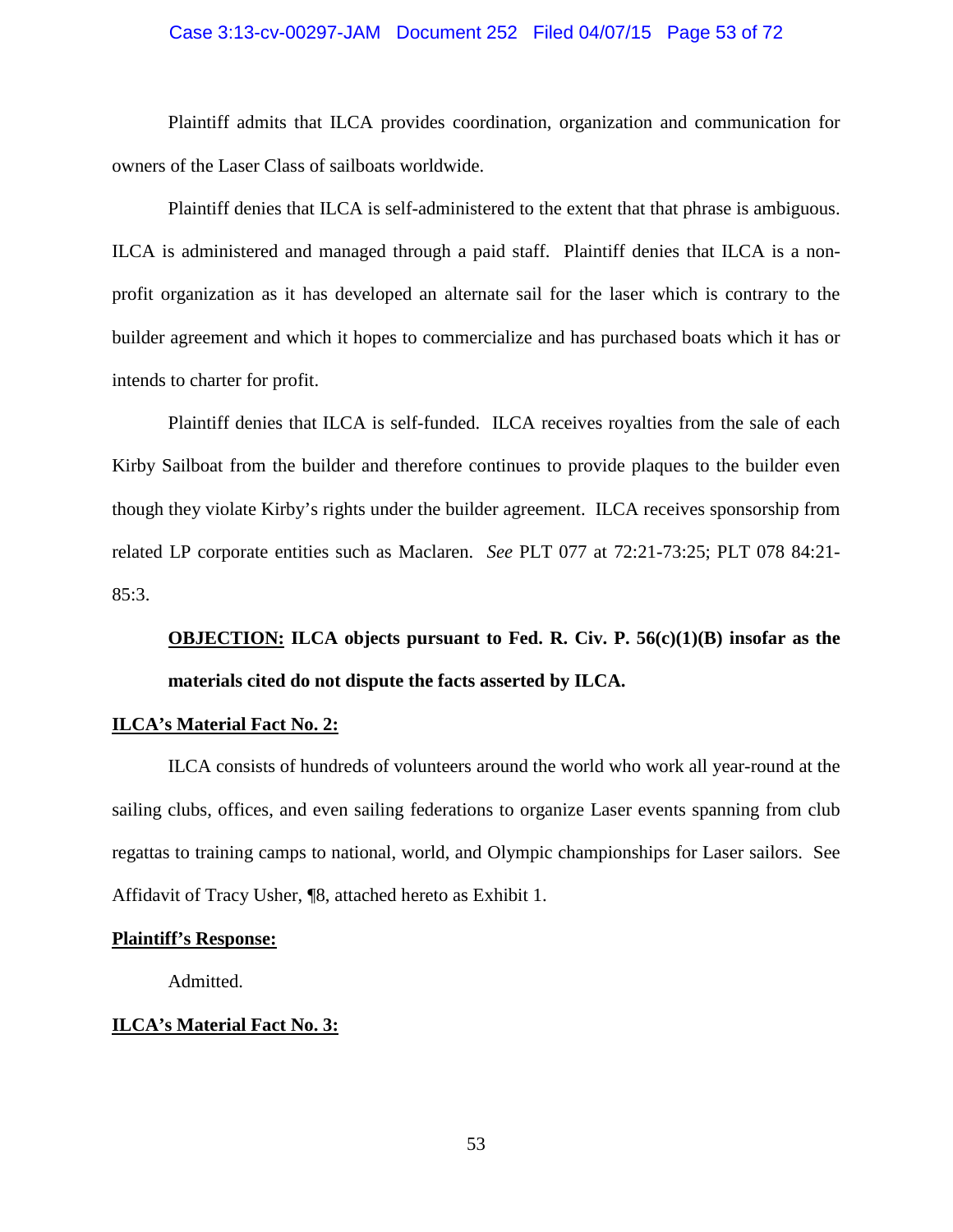#### Case 3:13-cv-00297-JAM Document 252 Filed 04/07/15 Page 54 of 72

As part of ILCA's work, ILCA oversees the manufacture and distribution of plaques (decals) which identify sailboats as conforming to the Laser Class rules issued by ILCA and approved by the International Sailing Federation Ltd. ("ISAF") and certify whether a particular boat is class legal. ILCA receives a small fee for each plaque it distributes and collects a fee on behalf of ISAF. See Affidavit of Tracy Usher, ¶12, attached hereto as Ex. 1.

#### **Plaintiff's Response:**

Plaintiff denies ILCA's characterization that the royalty fee is "small." ILCA's budget is derived in large part from the royalties it receives from plaque sales, in addition to sponsorships. *See* PLT 077 at 72:21-73:25; PLT 078 84:21-85:3. Plaintiff admits the remainder of ILCA's Material Fact No. 3.

**OBJECTION: ILCA objects pursuant to Fed. R. Civ. P. 56(c)(1)(B) insofar as the materials cited do not dispute the facts asserted by ILCA. Plaintiffs' denial is based upon a subjective characterization of relative size.** 

#### **ILCA's Material Fact No. 4:**

ILCA provides the plaques to builders, but does not affix the plaques on the boats. The right to affix the plaques on the hull of each boat belongs to the builders. See Plaintiff's First Amended Complaint, Introductory paragraph 2 on p. 2, attached hereto as Ex. 2. Plaintiff does not allege that ILCA affixed any plaques bearing Bruce Kirby's name to any boat. See Plaintiff's First Amended Complaint, attached hereto as Ex. 2.

#### **Plaintiff's Response:**

Plaintiff admits that ILCA provides plaques to builders and that ILCA dictates, subject to the approval of ISAF and the authority of Kirby, the content of the plaques. Plaintiff notes that ILCA receives a royalty for all Laser boats sold in exchange for providing plaques under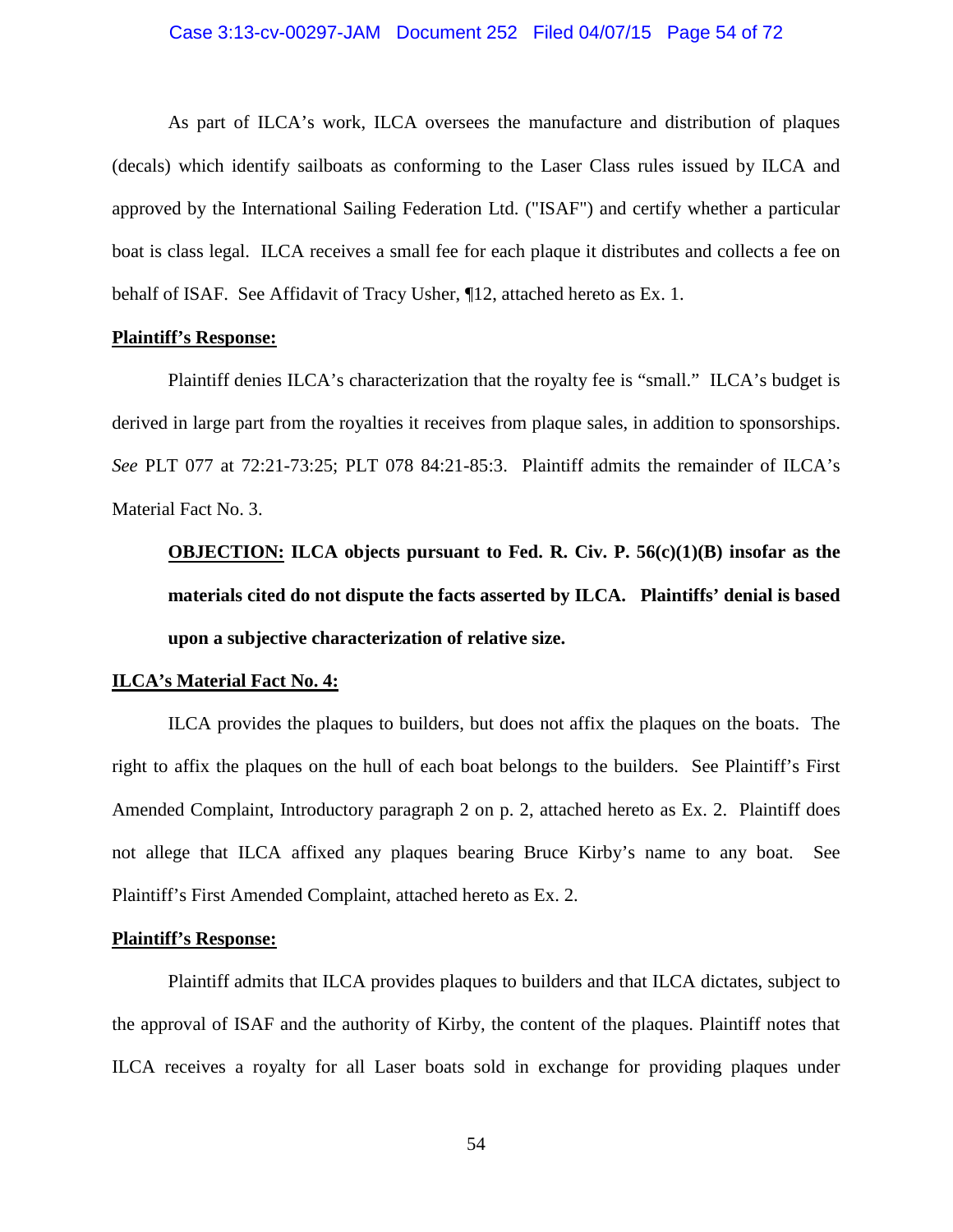### Case 3:13-cv-00297-JAM Document 252 Filed 04/07/15 Page 55 of 72

authority of Kirby. PLT 078 at 84:21-85:3. Plaintiff also notes that ILCA grants the right to the builders to affix the plaques on the hull of authorized boats. PLT 078 at 89:10-16. Each of these are solely within Kirby's rights, and ILCA acts merely as his agent. *See* PLT 086.

**OBJECTION: ILCA objects pursuant to Fed. R. Civ. P. 56(c)(1)(B) insofar as the plaintiff's response is not responsive to the statement of material fact and does not respond to that statement. Furthermore, the materials cited do not establish the presence of a genuine dispute regarding the factual statement.** 

#### **ILCA's Material Fact No. 5:**

ILCA really only runs sailing events. See deposition of William S. Crane, as 30(b)(6) designee for LaserPerformance Europe Limited, and Quarter Moon, Inc., p. 194, attached hereto as Ex. 3.

#### **Plaintiff's Response:**

Denied. Inadmissible testimony. ILCA, for example, is responsible for authorizing builders and ensuring that boats are manufactured in strict accordance with the construction manual as a precondition of issuing plaques. *See* PLT 087; PLT 088. ILCA is only supposed to run events—in fact they aided the builder to subvert Kirby's rights by providing them plaques for money and changing their rules to cut Kirby out of his own boat. *See supra* KSMF ¶¶ 127- 151.

**OBJECTION: ILCA objects pursuant to Fed. R. Civ. P. 56(c)(1)(B) insofar as the plaintiff's response is not responsive to the statement of material fact and does not respond to that statement. Furthermore, the materials cited do not establish the presence of a genuine dispute regarding the factual statement.**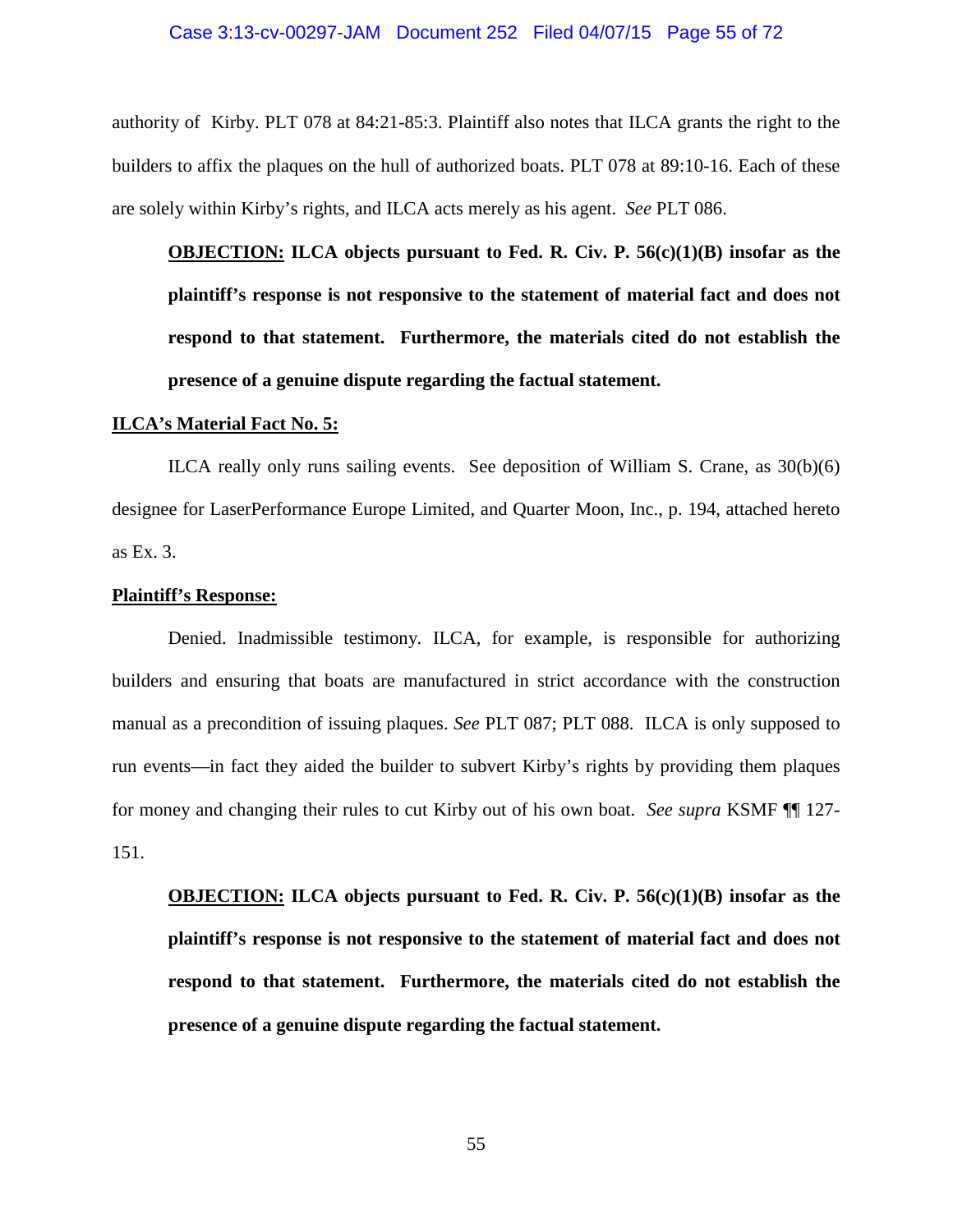#### **ILCA's Material Fact No. 6:**

ILCA entered into an agreement known as the ISAF Agreement with the plaintiffs, Bruce Kirby Inc. and Bruce Kirby, collectively ("Kirby"), Performance Sail Craft, Inc., Laser International Holdings Limited, and ISAF'S predecessor, the International Yacht Racing Union ("IYRU"). See Affidavit of Tracy Usher, ¶12 , attached hereto as Ex. 1.

#### **Plaintiff's Response:**

Plaintiff admits that it is a party to an agreement dated November 30, 1983 commonly referred to as the ISAF Agreement. PLT 032. Plaintiff admits that ILCA is a party to that agreement, as are ISAF and the trademark owners. PLT 032.

#### **ILCA's Material Fact No. 7:**

ILCA is not a party to any Builders Agreements. See Plaintiff's First Amended Complaint, ¶¶ 23 and 34, attached hereto as Ex. 2.

#### **Plaintiff's Response:**

Denied. At a minimum, ILCA is a third beneficiary under the 1983 Builder Agreement and the 1989 Builder Agreement.

Under the 1983 Builder Agreement, the builder is obligated to pay ILCA a fee "for each Kirby Sailboat sold by Licensee." PLT 30, ¶ 8.2(c). Under the 1983 Agreement, Kirby is obligated to issue hull/sail numbers to the builder for each boat sold; Kirby delegated this authority to ILCA. PLT 30, ¶ 6.2.

Under the 1989 Builder Agreement, the builder is obligated to pay ILCA a fee for each Kirby Sailboat sold by Licensee. PLT 31, ¶ 8.2(c). Under the 1989 Agreement, Kirby is

56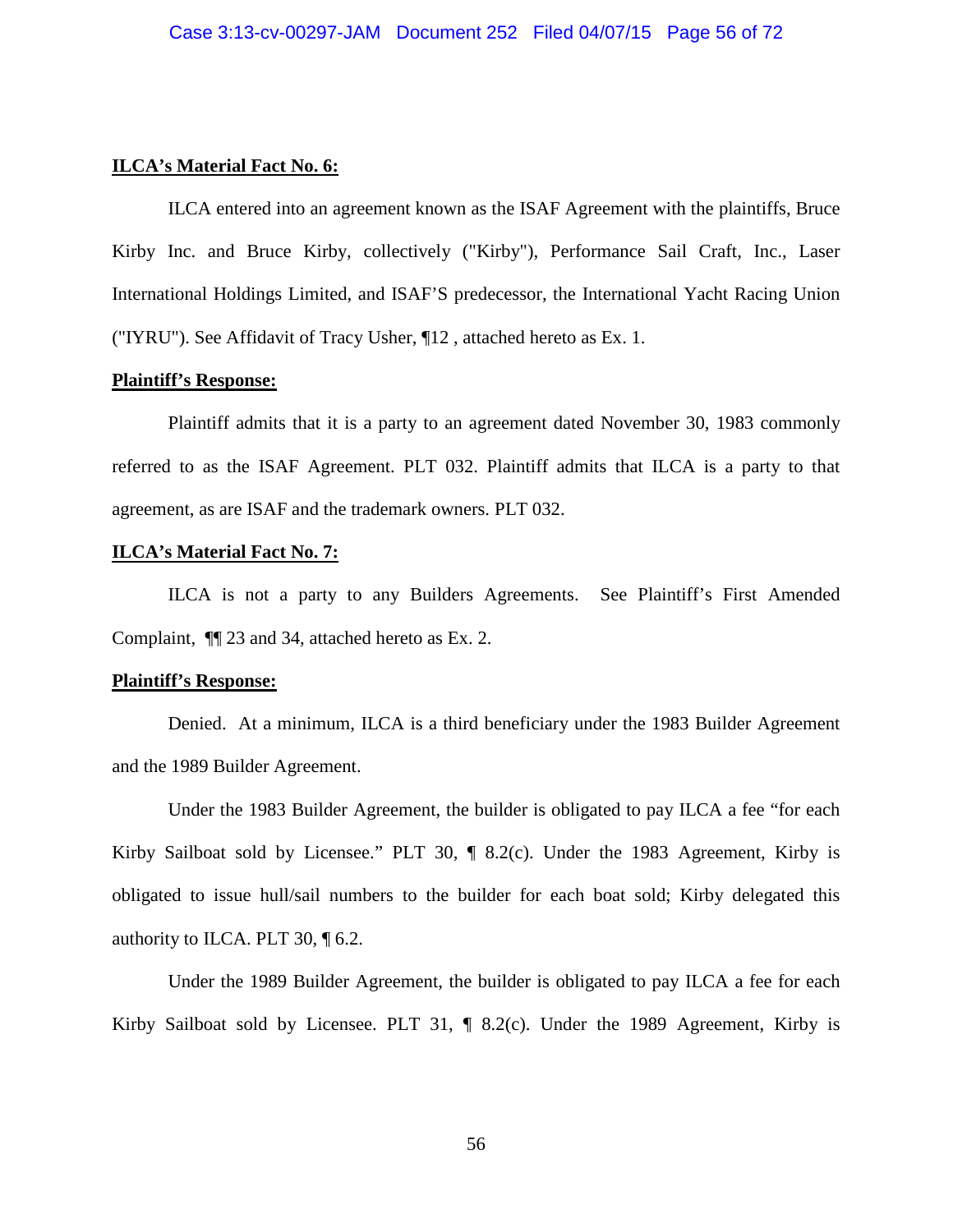#### Case 3:13-cv-00297-JAM Document 252 Filed 04/07/15 Page 57 of 72

obligated to issue hull numbers to the builder for each boat sold; Kirby delegated this authority to ILCA. PLT 31, ¶ 6.2.

**OBJECTION: ILCA objects pursuant to Fed. R. Civ. P. 56(c)(1)(B) insofar as the plaintiff's response is not responsive to the statement of material fact and does not respond to that statement. The materials cited do not establish the presence of a genuine dispute regarding the factual statement. The agreements speak for themselves and establish beyond a reasonable doubt that ILCA is not a party to either PLT 30 or PLT 31.** 

#### **ILCA's Material Fact No. 8:**

In 1992, ILCA and IYRU entered into an agreement governing the issuance of the plaques and collection of fees. See Affidavit of Tracy Usher , ¶16, attached hereto as Ex. 1.

#### **Plaintiff's Response:**

Admitted. Under that Agreement, ILCA and IYRU affirmatively recognized Kirby's authority to issue plaques and that he had "appointed ILCA its agent for the issue of serial sail number for each LASER Class Boat (sic)." PLT 086, Recital (E).

#### **ILCA's Material Fact No. 9:**

Builders order plaques from ILCA and ILCA reports the number of plaques ordered to ISAF (f/k/a IYRU). See Affidavit of Tracy Usher, ¶17, attached hereto as Ex. 1.

#### **Plaintiff's Response:**

Denied. ILCA's authority to issue plaques and assign sail numbers thereto is subject to Kirby's delegation of such authority to ILCA. PLT 086, ¶ 9.

**OBJECTION: ILCA objects pursuant to Fed. R. Civ. P. 56(c)(1)(B) insofar as the plaintiff's response is not responsive to the statement of material fact and does not**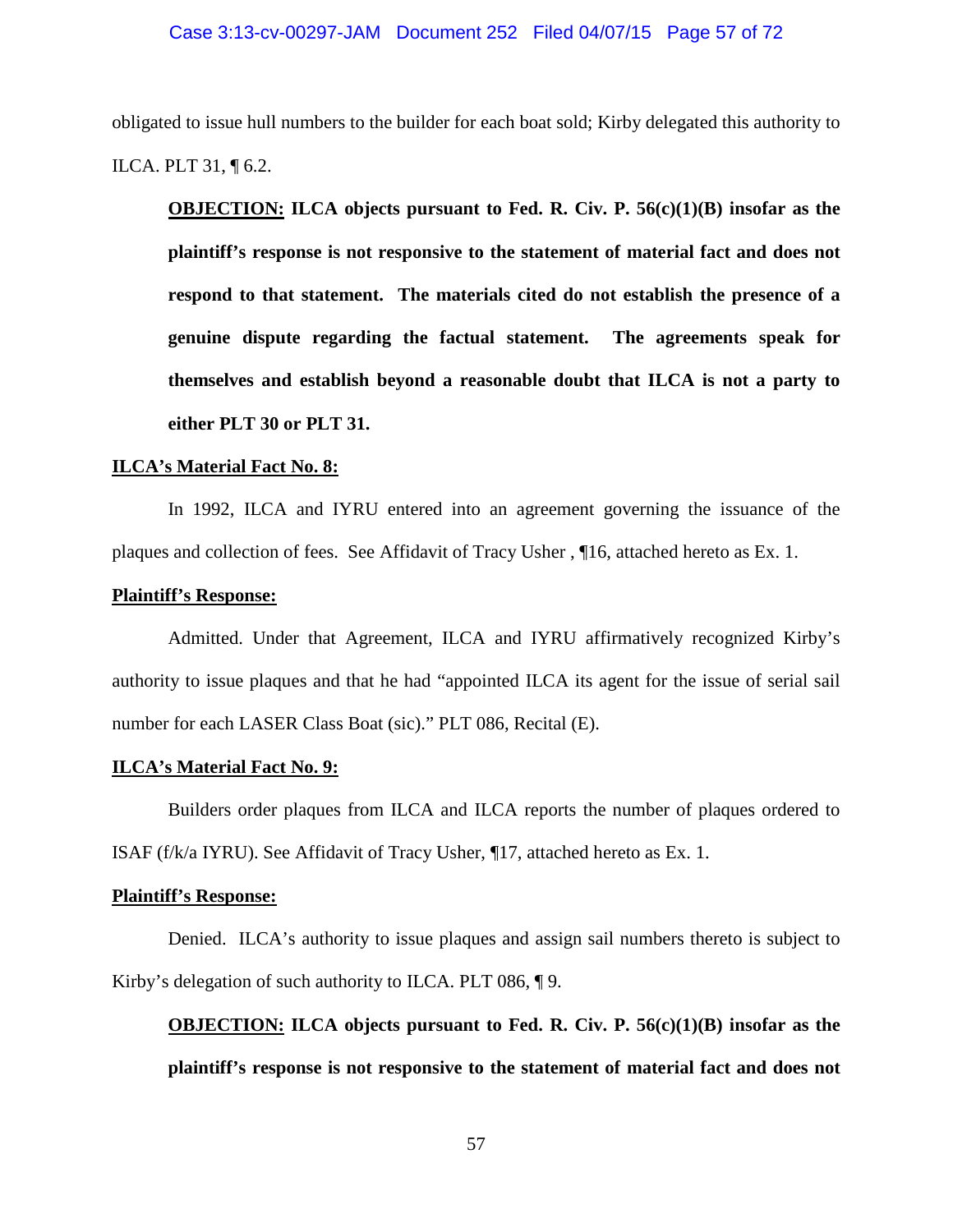#### Case 3:13-cv-00297-JAM Document 252 Filed 04/07/15 Page 58 of 72

**respond to that statement. The materials cited do not establish the presence of a genuine dispute regarding the factual statement.** 

#### **ILCA's Material Fact No. 10:**

ILCA collects fees from the builders and distributes an appropriate portion of such amounts to ISAF. See Affidavit of Tracy Usher, ¶20, attached hereto as Ex. 1.

#### **Plaintiff's Response:**

Denied. Under the 1992 Agreement, ISAF appointed ILCA as its agent for the collection of ISAF Fee from the builders. PLT 086.

**OBJECTION: ILCA objects pursuant to Fed. R. Civ. P. 56(c)(1)(B) insofar as the plaintiff's response is not responsive to the statement of material fact and does not respond to that statement. The materials cited do not establish the presence of a genuine dispute regarding the factual statement.** 

#### **ILCA's Material Fact No. 11:**

The plaques previously included a reference to Bruce Kirby. References to Bruce Kirby were removed after Kirby notified ILCA and ISAF that Kirby took the position that certain builders were no longer authorized to use the Kirby's name or trademark. See Affidavit of Tracy Usher, ¶25, attached hereto as Ex. 1.

### **Plaintiff's Response:**

Denied. Kirby terminated Defendants LPE and QMI for failure to pay royalties due under the Builder Agreements. PLT 030-031. At least as early as February 2011, Defendants QMI, LPE, and ILCA hatched and implemented a scheme to change the ILCA rules requiring Kirby's approval of builders and cut out Plaintiff's right to a royalty under the agreements. *See*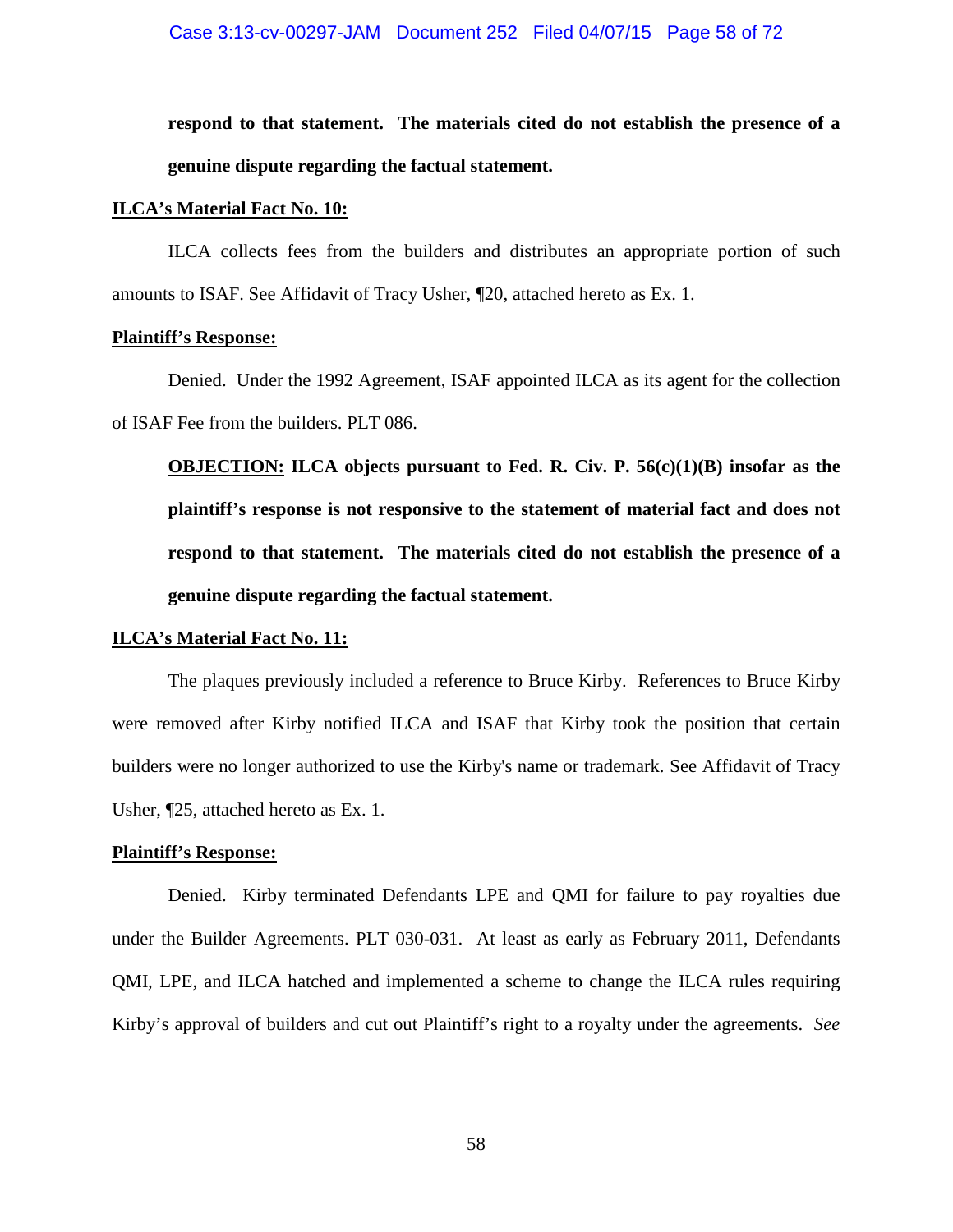*supra* KSMF ¶¶ 127-151. The relevant agreements required use of Kirby's names on the plaques. This changed on April 23, 2013 when ISAF ratified the illegal rule change.

**OBJECTION: ILCA objects pursuant to Fed. R. Civ. P. 56(c)(1)(B) insofar as the plaintiff's response is not responsive to the statement of material fact and does not respond to that statement. The materials cited do not establish the presence of a genuine dispute regarding the factual statement.** 

#### **ILCA's Material Fact No. 12:**

ILCA merely issues plaques for sailboats; it does not manufacture, advertise or sell any sailboats. See Plaintiff's First Amended Complaint, ¶12, attached hereto as Ex. 2.

#### **Plaintiff's Response:**

Plaintiff denies that "ILCA merely issues plaques for sailboats." ILCA, for example, is responsible, per authority of Kirby, for authorizing builders and ensuring that boats are manufactured in strict accordance with the construction manual as a precondition of issuing plaques. *See* PLT 087; PLT 088.

**OBJECTION: ILCA objects pursuant to Fed. R. Civ. P. 56(c)(1)(B) insofar as the plaintiff's response is not responsive to the statement of material fact and does not respond to that statement. The materials cited do not establish the presence of a genuine dispute regarding the factual statement that ILCA does not manufacture, advertise or sell any sailboats. These facts are not in dispute.** 

### **ILCA's Material Fact No. 13:**

Kirby alleges that he is the designer of a 13 foot 10 inch Laser Class sailboat, which he refers to as the "Kirby Sailboat." See Plaintiff's First Amended Complaint, ¶13, attached hereto as Ex. 2.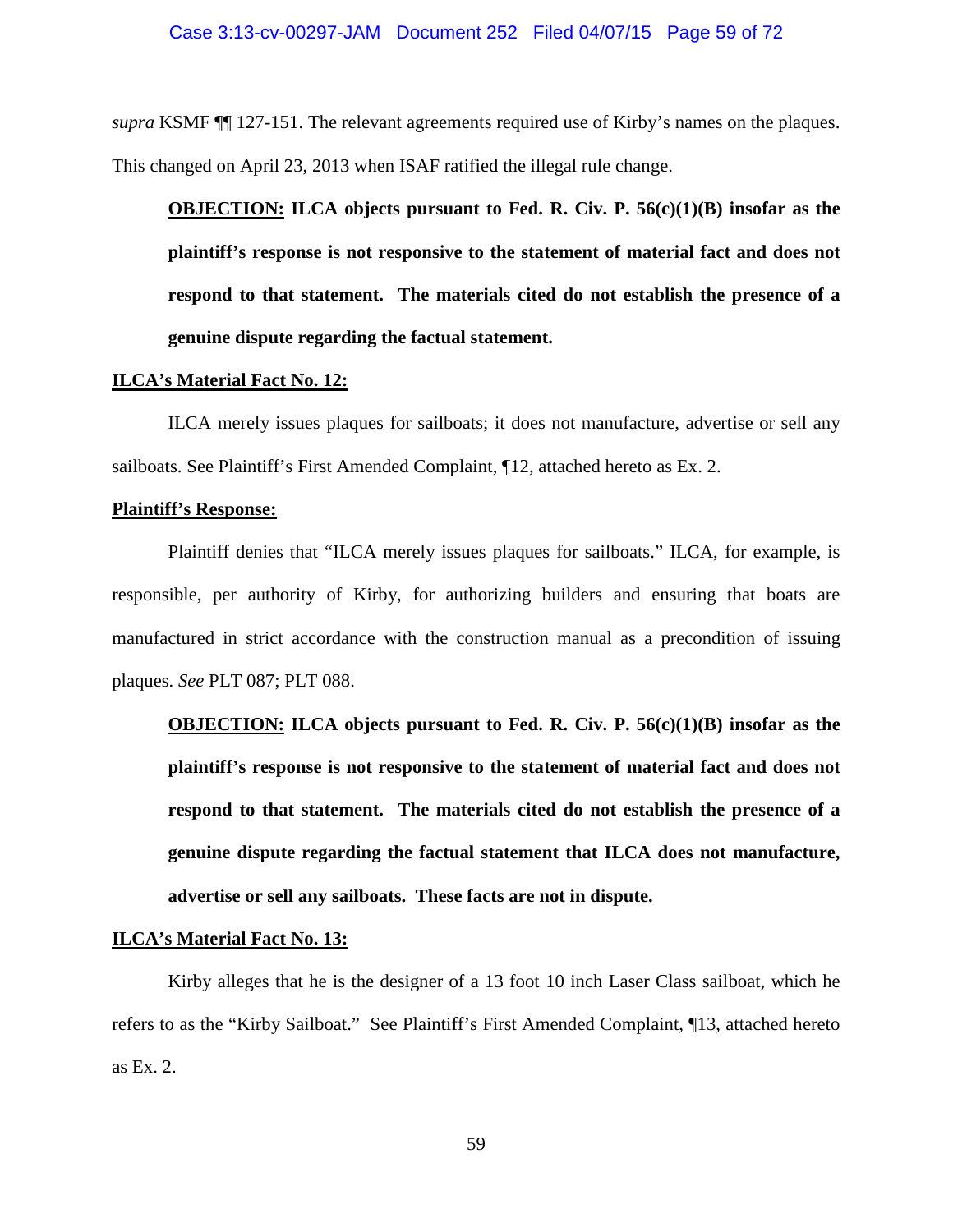#### **Plaintiff's Response:**

Plaintiff admits that Kirby designed the Kirby Sailboat, currently sold and sailed worldwide under the trademark LASER. PLT 078 23:17-19. This is an established fact and is accepted by ISAF.

#### **ILCA's Material Fact No. 14:**

On November 30, 1983, Kirby entered into an Agreement (the "ISAF Agreement") with Performance Sailcraft, Inc., Laser International Holdings Limited, ILCA, and the International Yacht Racing Union ("IYRU''). IYRU is the predecessor to ISAF. See Plaintiff's First Amended Complaint, ¶22, attached hereto as Ex. 2. The ISAF Agreement states that defendant International Laser Class Association was formed by owners of the sailboats designed by Kirby, which are denominated "Laser Class boat[s]" in the agreement (attached as Ex. 3 to Compl.). However, Kirby refers to them as the "Kirby Sailboat" in the Complaint. Compare ISAF Agreement Plaintiff's First Amended Complaint, ¶20, attached hereto as Ex. 2.

### **Plaintiff's Response:**

Admitted that Kirby is a party to the ISAF Agreement. Admitted that IYRU is the predecessor to ISAF and has succeeded to all of IYRU rights and obligations under the ISAF Agreement. Admitted that the ISAF Agreement refers to Laser Class Sailboats and that the Builder Agreements refer to Kirby Sailboats.

#### **ILCA's Material Fact No. 15:**

The ISAF Agreement states that ILCA and others applied to the IYRU for International Status for the Laser Class sailboats, and that such status was obtained in 1974. ISAF Agreement, Introduction ¶¶1-6. The ISAF Agreement defines "Builders" of Laser Class boats as any manufacturer approved by the IYRU, licensed by Kirby, and licensed by the owner of the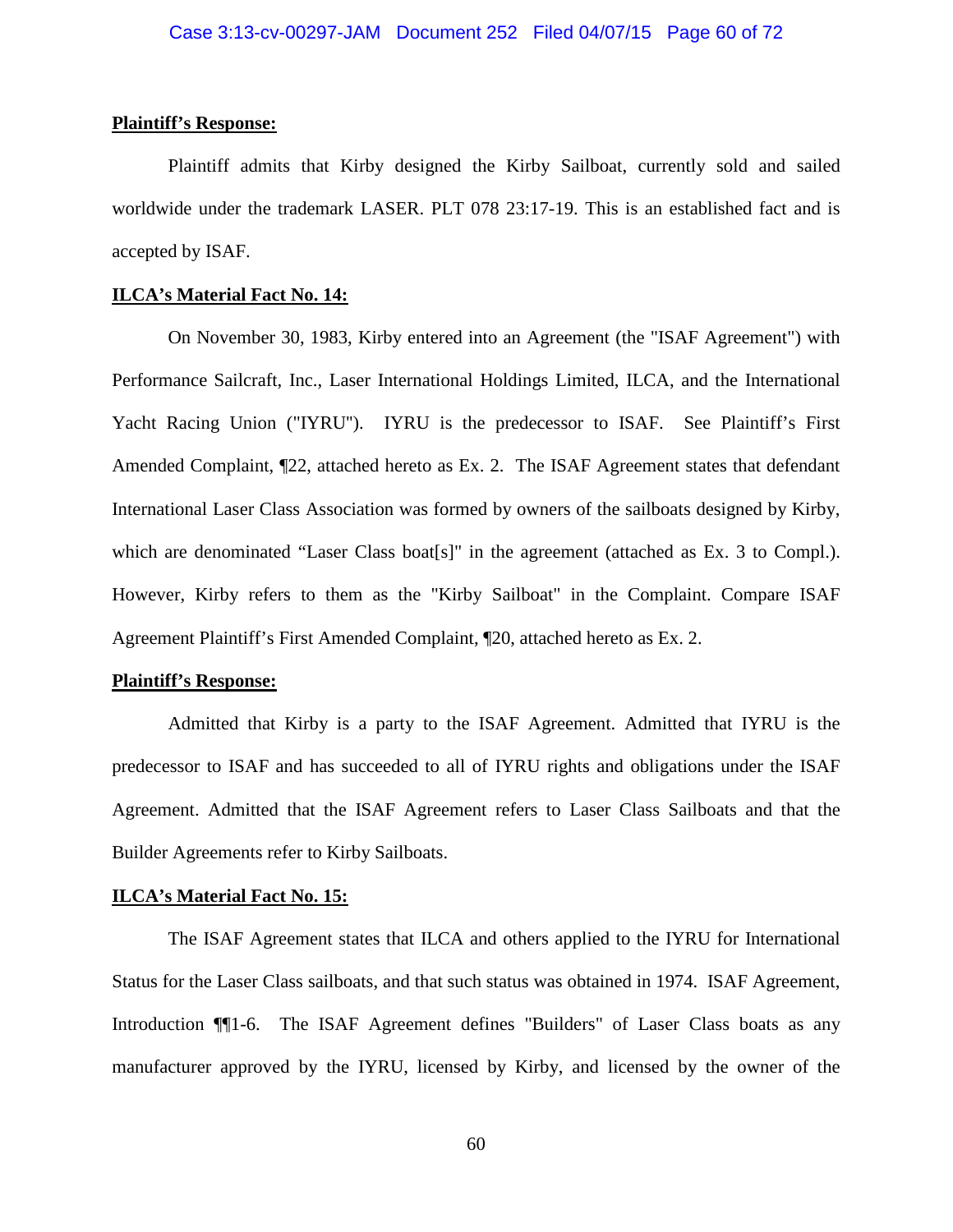## Case 3:13-cv-00297-JAM Document 252 Filed 04/07/15 Page 61 of 72

"LASER" trademark to use that trademark in association with the boats. See ISAF Agreement ¶1. The ISAF Agreement states that the builders identified in Schedule 2 to the ISAF Agreement are authorized to manufacture and distribute Laser Class boats within certain specified territories. ISAF Agreement  $\P{9.1}$  $\P{9.1}$  $\P{9.1}$ .<sup>1</sup> The ISAF Agreement also provides that each Builder would pay a small fee to an IYRU affiliate for each Laser Class boat manufactured by the Builder. ISAF Agreement ¶13.1. Kirby entered into a series of license agreements with manufacturers for the production of Laser Class boats (the "Builder Agreements"). See, e.g., Plaintiff's First Amended Complaint, ¶¶23-44, attached hereto as Ex. 2. Quarter Moon and LaserPerformance are successors to two Builder Agreements. Compl. ¶¶28, 37. Kirby alleges that ISAF, in connection with ILCA, is responsible for issuing plaques to builders of Laser Class boats. Compl. ¶¶70-77. As part of its responsibilities regulating sailing competitions, ISAF ensures that particular classes of sailboats granted ISAF status meet the required approved specifications for those classes. Declaration of Jason Edward Thomas Smithwick, dated July 18, 2013, attached to ISAF's Motion to Dismiss ("Smithwick Decl.") ¶5, attached hereto as Exhibit 4. ILCA oversees the manufacture and distribution of plaques that identify sailboats as conforming to the Laser Class rules issued by ILCA and approved by ISAF, and certify that a particular boat is "class legal." Usher Aff. ¶ 12, attached hereto as Ex. 1; Smithwick Decl. ¶7, attached hereto as Exhibit 4.

#### **Plaintiff's Response:**

*The ISAF Agreement states that ILCA and others applied to the IYRU for International Status for the Laser Class sailboats, and that such status was obtained in 1974. ISAF Agreement, Introduction ¶¶1-6.* 

• Admitted.

<span id="page-60-0"></span><sup>&</sup>lt;sup>1</sup> Kirby did not include Schedule 2 in the copy of the ISAF Agreement attached as Exhibit 3 to the Complaint.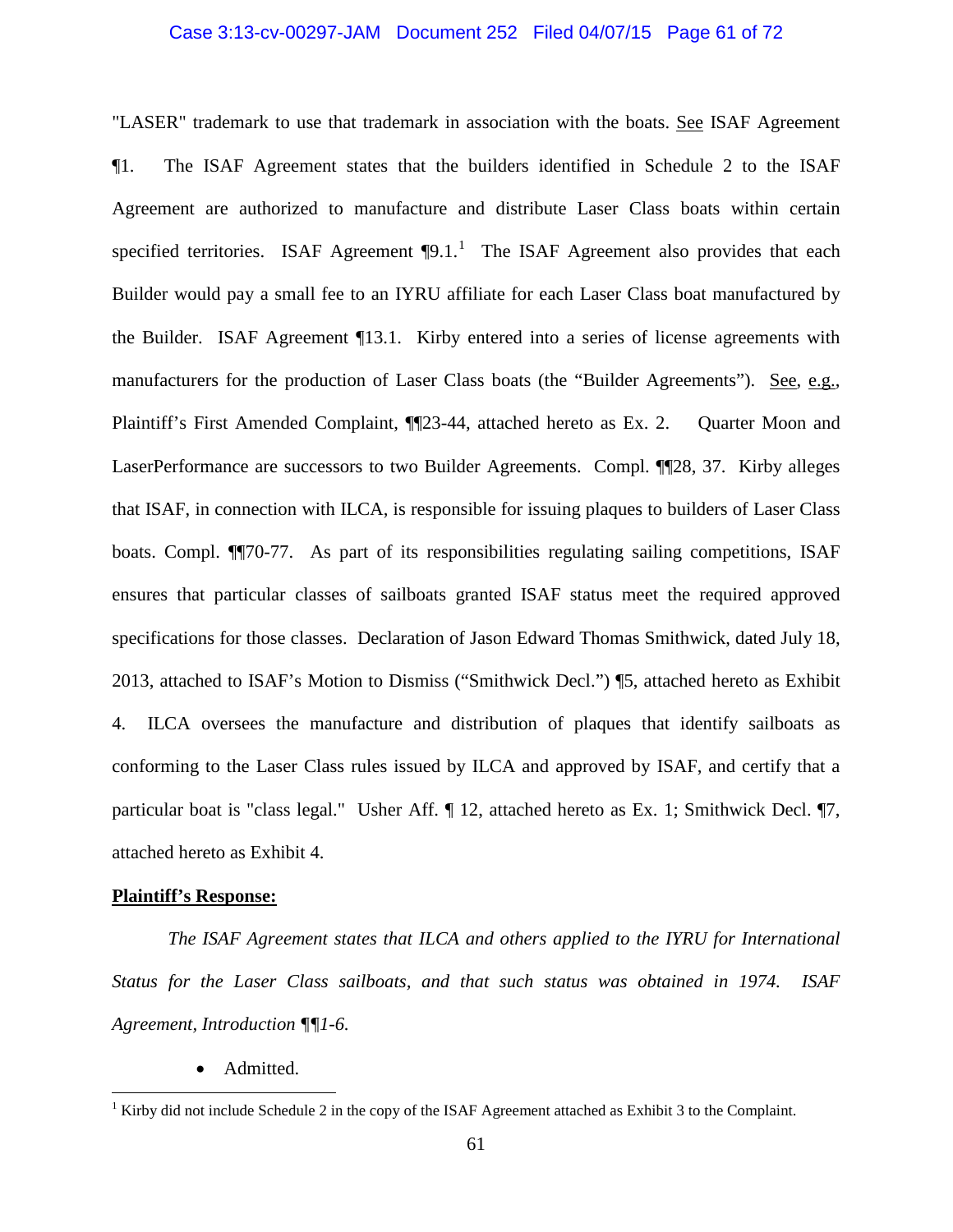*The ISAF Agreement defines "Builders" of Laser Class boats as any manufacturer approved by the IYRU, licensed by Kirby, and licensed by the owner of the "LASER" trademark to use that trademark in association with the boats. See ISAF Agreement ¶1.*

• Admitted. The ISAF Agreement defines Builder as follows:

"Builder" means any manufacturer::

- approved by the IYRU to manufacture the Laser class boat;  $(a)$
- licensed by Bruce Kirby and Kirby Inc. to manufacture,  $(b)$ sell and market Laser class boats in a specified territory; and
- licensed by Trade Mark Owner to use the trade mark  $(c)$ "LASER" in association with such boats in such specified territory.

For the purpose of this Agreement, Builder may include Trade Mark Owner.

PLT 32, ¶ 1.

*The ISAF Agreement states that the builders identified in Schedule 2 to the ISAF Agreement are authorized to manufacture and distribute Laser Class boats within certain specified territories. ISAF Agreement ¶9.1.*

• Admitted. The ISAF Agreement provides in relevant part that: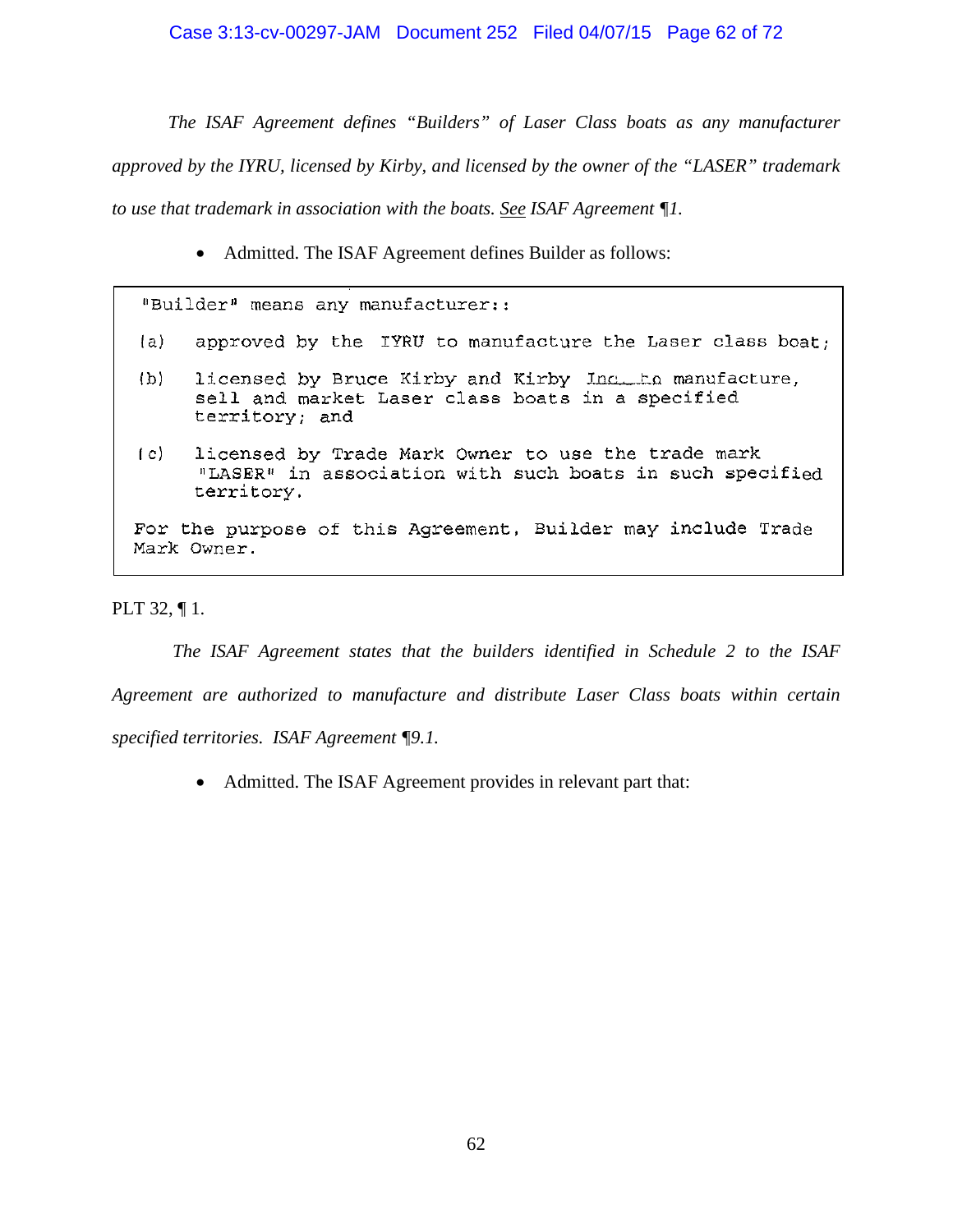It is understood and agreed by IYRU and Holdings that the  $9.1$ Builders set forth in Schedule 2 as amended from time to time are authorized to manufacture the Laser class boat and to distribute the same within a Licensed Territory and that further Builders may only be appointed with the prior written approval of Kirby Inc., Trade Mark Owner and the IYRU in accordance with the following principles, unless otherwise agreed: (a) the proposed marketing territory shall not at such time be adequately served by any Builder; (b) the market potential shall be sufficient to sustain minimum production of not less than 300 Laser class boats per year for a minimum of five years; (c) all contractual agreements are entered into as are necessary to permit the control of manufacture in accordance with Clauses 5, 6 and 7 hereof, the payment of all royalties and fees and the protection of the Licensed Territories of other Builders; (d) the proposed Builder has an established ability to manufacture, sell and market first quality watercraft; and (e) the proposed Builder has sufficient net worth, working capital and bank lines of credit to enable such Builder to manufacture Laser class boats.

*The ISAF Agreement also provides that each Builder would pay a small fee to an IYRU* 

*affiliate for each Laser Class boat manufactured by the Builder. ISAF Agreement ¶13.1.* 

• Denied. Paragraph 13.1 of the ISAF Agreement states that:

 $13.1$ In consideration of the services to be performed by the IYRU herein set forth, there shall be paid to Holdings by each builder<br>manufacturing the Laser class boat, a fee of such amount as is<br>established from time to time with the approval of all the parties hereto, such fee is presently \$e.00 Canadian for each Laser class boat manufactured by such Builder. Such payments shll be computed Payment of all sums due shall be made by the Builder monthly. within 30 days from the end of the month with respect to all Laser class boats sold or otherwise disposed of during such month.

PLT 32, ¶ 13.1.

*Kirby entered into a series of license agreements with manufacturers for the production* 

*of Laser Class boats (the "Builder Agreements").* See, e.g., Plaintiff's First Amended

Complaint, ¶¶23-44, attached hereto as Ex. 2.

• Admitted.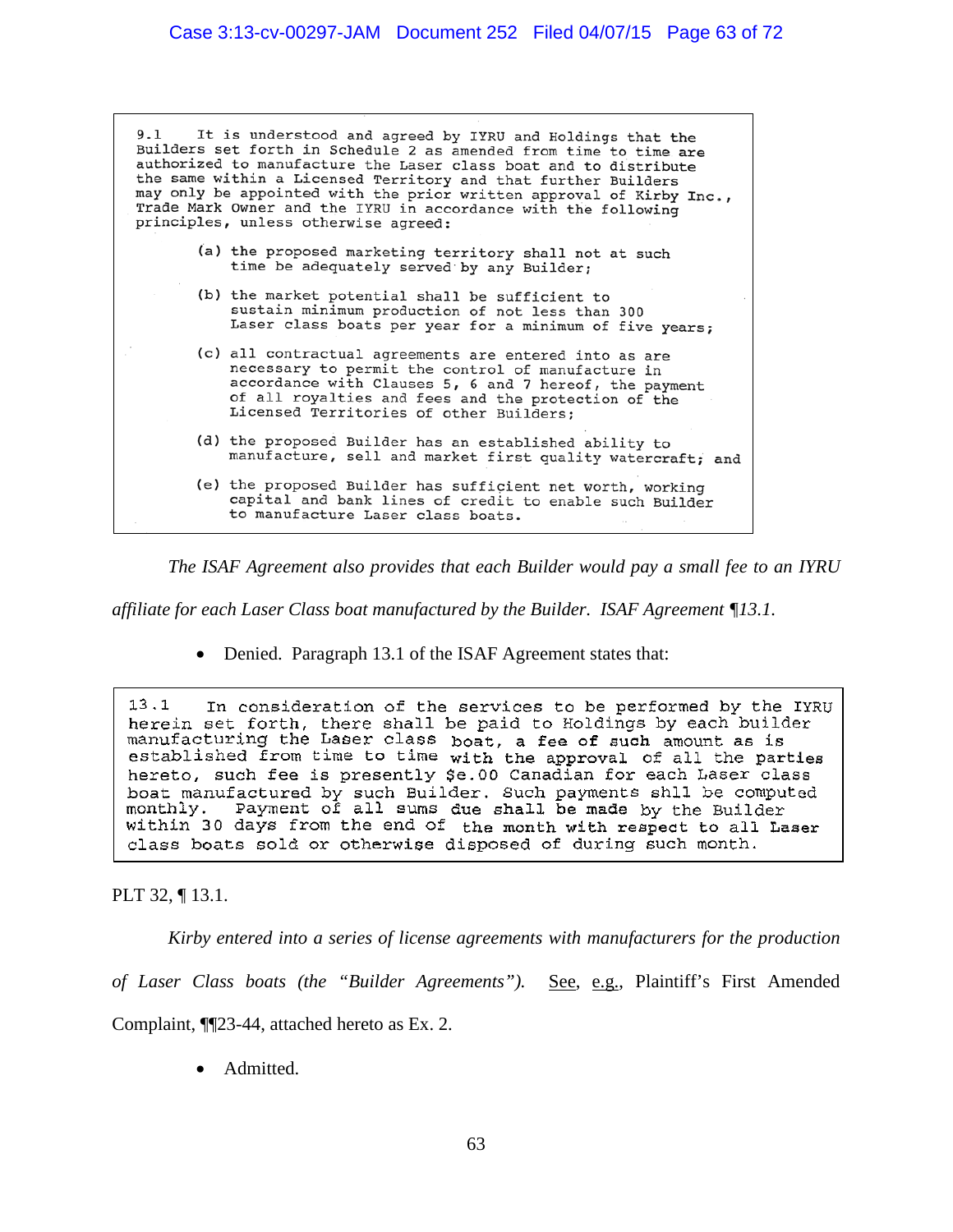#### Case 3:13-cv-00297-JAM Document 252 Filed 04/07/15 Page 64 of 72

*Quarter Moon and LaserPerformance are successors to two Builder Agreements. Compl. ¶¶28, 37.* 

> • Admitted that LPE is the successor to the rights and obligations of Brook Shaw Motor Services Ltd. under the 1983 Builder Agreement. Admitted that QMI is the successor to the rights and obligations of PY Small Boats, Inc. under the 1989 Builder Agreement. Otherwise, Kirby denies the statements of this subsection.

*As part of its responsibilities regulating sailing competitions, ISAF ensures that particular classes of sailboats granted ISAF status meet the required approved specifications for those classes. Declaration of Jason Edward Thomas Smithwick, dated July 18, 2013, attached to ISAF's Motion to Dismiss ("Smithwick Decl.") ¶5, attached hereto as Exhibit 4.* 

> • Admitted. However, ISAF has delegated the control and exercise of this authority to ILCA with respect to the Kirby Sailboat, currently sold and sailed worldwide under the trademark LASER.

*ILCA oversees the manufacture and distribution of plaques that identify sailboats as conforming to the Laser Class rules issued by ILCA and approved by ISAF, and certify that a particular boat is "class legal." Usher Aff. ¶ 12, attached hereto as Ex. 1; Smithwick Decl. ¶7, attached hereto as Exhibit 4.* 

- Admitted to the extent that ILCA has usurped Kirby's contractual rights via the illegal rule change. Noted that ILCA does a lot more than just run sailing events per the testimony of William Crane cited by LP above.
- **OBJECTION: ILCA objects pursuant to Fed. R. Civ. P. 56(c)(1)(B) insofar as the plaintiff's lone denial in this response is not responsive to the statement of material fact and does not respond to that statement. The**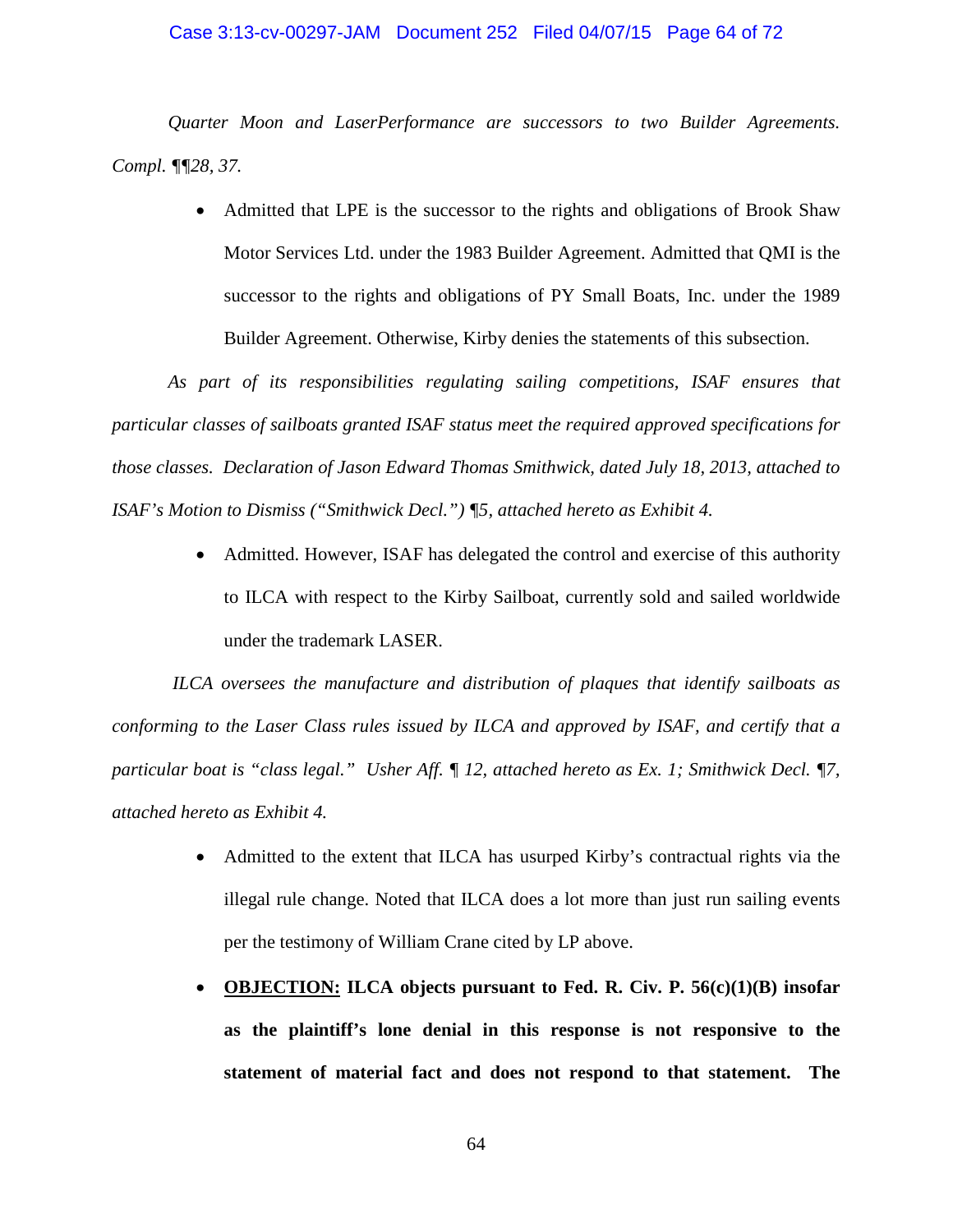**materials cited do not establish the presence of a genuine dispute regarding the factual statement and no explanation is given for the denial beyond a citation to the ISAF agreement, the terms of which are not in dispute.** 

#### **ILCA's Material Fact No. 16:**

In 1992, ILCA and IYRU entered into an agreement governing the issuance of the plaques and collection of fees. See Agreement Relating to the Collection of IYRU Fees in Respect of the Laser Class Boat and the Issue of Plaques, dated Nov. 5, 1992 (attached as Ex. A to Smithwick Decl.) ("1992 Agreement"). Pursuant to the ISAF Agreement and the 1992 Agreement, ILCA collects fees from the builders and shares a portion of those fees with ISAF. ISAF Agreement ¶¶13.1, 13.2; 1992 Agreement ¶3.1.1. The plaques are not to be issued to any Builder until the Builder pays the full amount of the fee. 1992 Agreement ¶6.1.

#### **Plaintiff's Response:**

Denied. The 1992 Agreement related to the collection of ISAF Fees in respect to the Laser Class Boat and the Issue of Plaques. PLT 086. ISAF delegates responsibility to issue plaques, subject to approval of Kirby, to ILCA and further delegates the responsibility to collect ISAF's fees from the builder. PLT 086. The issuance of plaques and collections of fees is governed by the 1983 ISAF Agreement. PLT 032; PLT 086.

Denied that ILCA collects fees from the builders and shares a portion of those fees with ISAF. Under the 1992 Agreement, ISAF appointed ILCA as its agent for the collection of ISAF Fees from the builders. PLT 086, 1 3.1.1.

Plaintiff admits that Paragraph 6.1 of the Builder Agreement is reproduced below, otherwise, Plaintiff denies the remaining ILCA's statement thereon.

65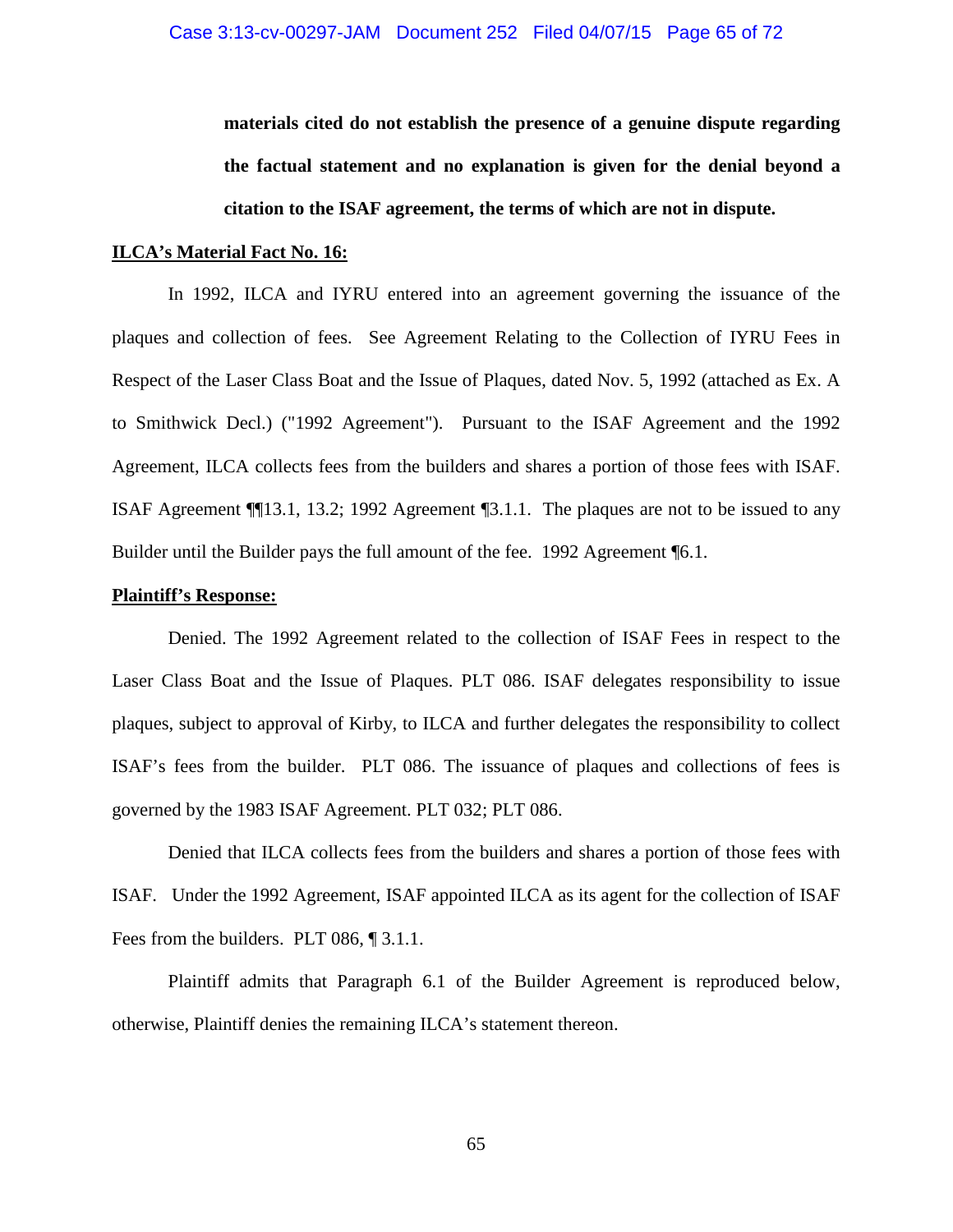$6.1$ ILCA shall not issue any Plaque to any Builder whose name is set out or is deemed to be set out in Schedule 2 until such time as ILCA has received from such Builder the full amount of the IYRU Fee.

### PLT 86, ¶ 6.1.

**OBJECTION: ILCA objects pursuant to Fed. R. Civ. P. 56(c)(1)(B) insofar as the plaintiff's response is not responsive to the statement of material fact and does not respond to that statement. The materials cited do not establish the presence of a genuine dispute regarding the factual statement. ILCA and the plaintiffs agree to the contents of the 1992 ISAF Agreement.** 

#### **ILCA's Material Fact No. 17:**

When builders order plaques, ILCA reports the number of plaques ordered to ISAF. See Usher Aff. ¶17, attached hereto as Ex. 1; 1992 Agreement ¶7.3. The reports are delivered to ISAF's United Kingdom subsidiary company in England or the Isle of Man. See Usher Aff. ¶18, attached hereto as Ex. 1; Smithwick Decl. ¶9, attached hereto as Exhibit 4. The reports from ILCA identify the Builder ordering the plaques, but not specifically where any particular boats will be sold or used. See Usher Aff. [19, attached hereto as Ex. 1; 1992 Agreement [7.3. ISAF sends invoices to ILCA for the appropriate fees based on this report. Smithwick Decl. **[9,** attached hereto as Exhibit 4. ILCA collects the fees from the builders and distributes the appropriate amount to ISAF. See Usher Aff. ¶20, attached hereto as Ex. 1; Smithwick Decl. ¶10, attached hereto as Exhibit 4.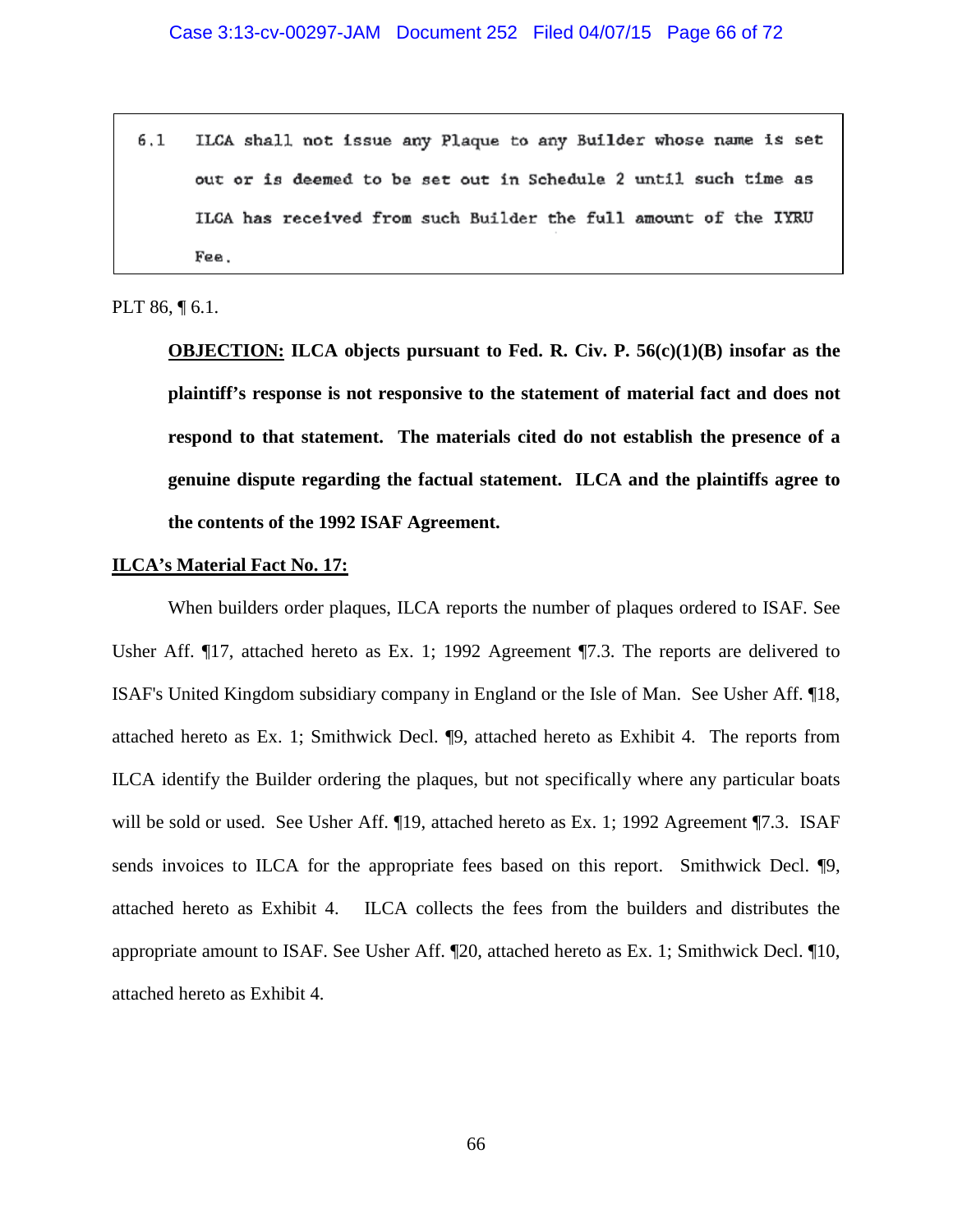#### **Plaintiff's Response:**

Plaintiff denies ILCA's statements in paragraph 17 to the extent they indicate ILCA was unaware that Defendant QMI was ordering plaques and sending them to LPE after LPE had been allegedly terminated, as ILCA not only knew but actually suggested it. PLT 099.

**OBJECTION: ILCA objects pursuant to Fed. R. Civ. P. 56(c)(1)(B) insofar as the plaintiff's response is not responsive to the statement of material fact and does not respond to that statement. The materials cited do not establish the presence of a genuine dispute regarding the factual statement.** 

#### **ILCA's Material Fact No. 18:**

Builders place orders for plaques with the ILCA international office. See Usher Aff. ¶21, attached hereto as Ex. 1. The plaques themselves are manufactured in Europe. Plaques previously included a reference to Bruce Kirby. See Usher Aff. ¶25, attached hereto as Ex. 1. References to Bruce Kirby were removed after Kirby notified ILCA and ISAF that Kirby took the position that certain builders were no longer authorized to use the Kirby's name or trademark. See Usher Aff. ¶25, attached hereto as Ex. 1.

#### **Plaintiff's Response:**

Denied. All plaques issued by ILCA and or ISAF prior to April 23, 2013 included the BRUCE KIRBY trademark. ILCA removed the BRUCE KIRBY trademark from the plaques only after ISAF approved the illegal rule change in April of 2013. *See supra* KSMF ¶¶ 162-168. Moreover, Defendants QMI, LPE and ILCA hatched and implemented their scheme to remove Kirby's royalty right and reference from the plaques at least as early as February of 2011. *See supra* KSMF ¶¶ 127-151.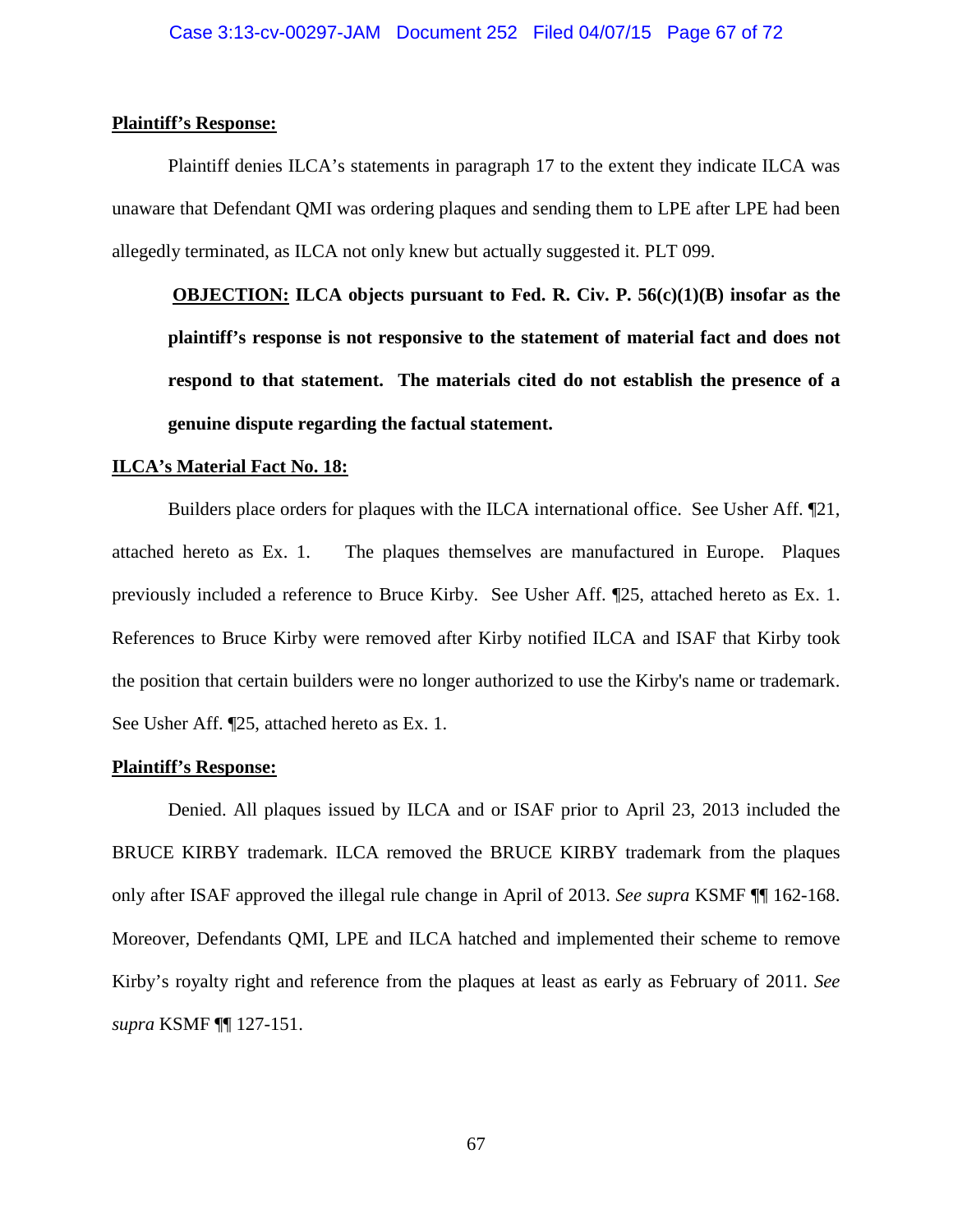**OBJECTION: ILCA objects pursuant to Fed. R. Civ. P. 56(c)(1)(B) insofar as the plaintiff's response is not responsive to the statement of material fact and does not respond to that statement. The materials cited do not establish the presence of a genuine dispute regarding the factual statement.** 

### **ILCA's Material Fact No. 19:**

Originally, the plaques issued to builders included text that indicated that a Laser Class boat was authorized "by Bruce Kirby Inc." See Ex. 16 to Plaintiff's First Amended Complaint, attached hereto as Ex. 2. The Complaint defines these as "ISAF Plaques." Plaintiff's First Amended Complaint, ¶72, attached hereto as Ex. 2. However, references to Bruce Kirby were removed from the plaques after Kirby notified ISAF that Kirby took the position that certain builders were no longer authorized to use the Kirby name or trademark. See Usher Aff. ¶25; Smithwick Decl. ¶11, attached hereto as Exhibit 4. The Complaint defines plaques without Kirby's name as ''New ISAF Plaques." Plaintiff's First Amended Complaint, ¶78, attached hereto as Ex. 2.

#### **Plaintiff's Response:**

The Complaint speaks for itself. Kirby denies the remaining allegation of Statement 19. *See* Kirby Response to ILCA's Statement 18.

**OBJECTION: ILCA objects pursuant to Fed. R. Civ. P. 56(c)(1)(B) insofar as the plaintiff's response is not responsive to the statement of material fact and does not respond to that statement. The materials cited do not establish the presence of a genuine dispute regarding the factual statement.**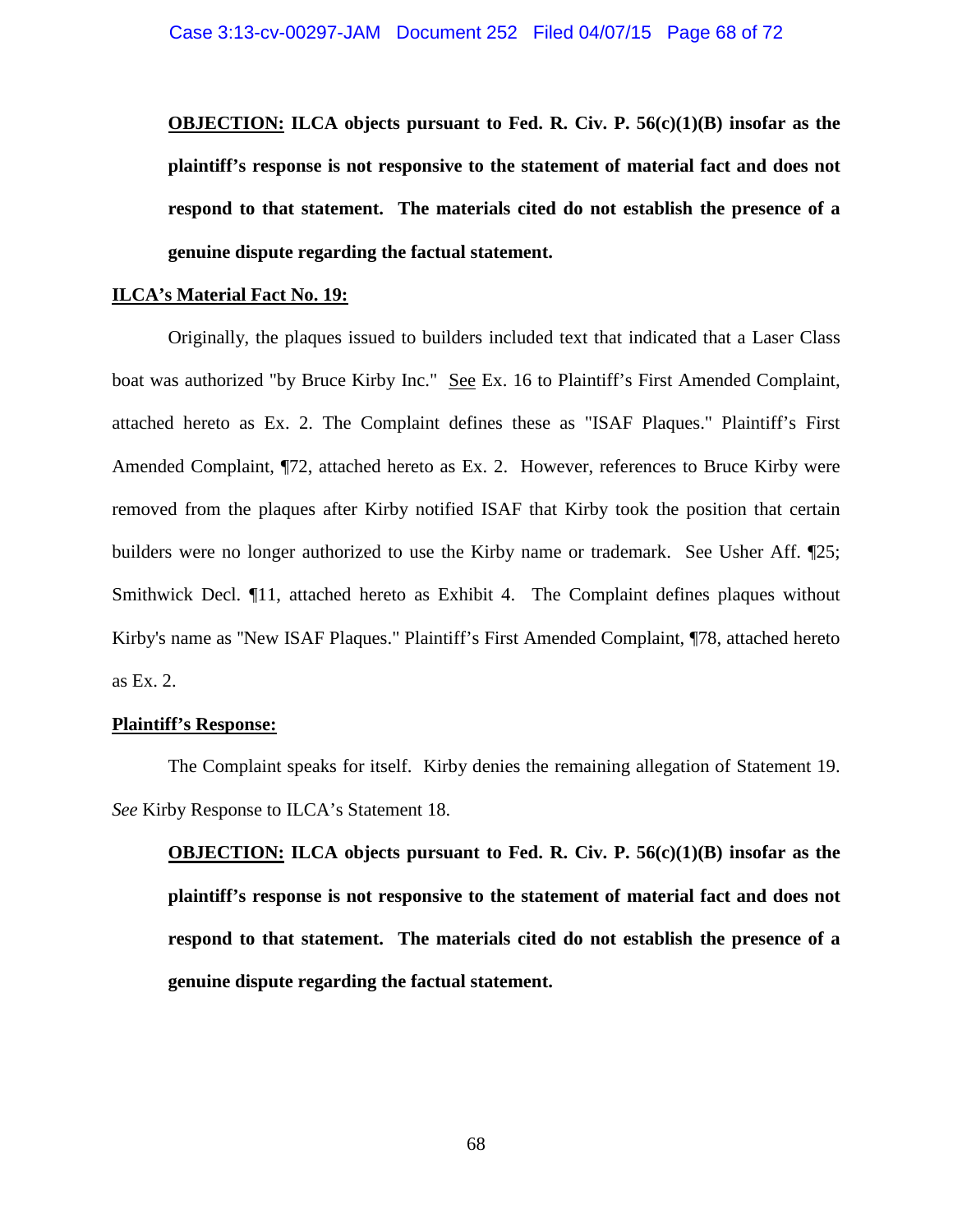#### **ILCA's Material Fact No. 20:**

The decision of defendant sailboat builders, LaserPerformance Europe Limited, and Quarter Moon, Inc., with whom Kirby reach Builders Agreements, to stop paying royalties to Kirby had nothing to do with ILCA. See deposition of William S. Crane, as  $30(b)(6)$  designee for LaserPerformance Europe Limited, and Quarter Moon, Inc., p 192, attached hereto as Ex. 3.

#### **Plaintiff's Response:**

Denied. The decision of defendant sailboat builders, LaserPerformance Europe Limited, and Quarter Moon, Inc., to stop paying royalties to Kirby was the direct result of ILCA's express agreement to continue issuing plaques to the builders in willful violation of the ISAF Agreement, and further based on ILCA's express agreement to rewrite the ILCA rules to remove the requirement of Kirby's approval, also a willful violation of the ISAF Agreement. Defendants ILCA, LPE, and QMI hatched and implemented their scheme at least as early as February of 2011. *See supra* KSMF ¶¶ 127-151.

**OBJECTION: ILCA objects pursuant to Fed. R. Civ. P. 56(c)(1)(B) insofar as the plaintiff's response is not responsive to the statement of material fact and does not respond to that statement. The materials cited do not establish the presence of a genuine dispute regarding the factual statement.** 

#### **ILCA's Material Fact No. 21:**

ILCA did not instruct LaserPerformance Europe Limited, and Quarter Moon, Inc. to stop paying royalties. See deposition of William S. Crane, as 30(b)(6) designee for LaserPerformance Europe Limited, and Quarter Moon, Inc., pp. 192-193, attached hereto as Ex. 3.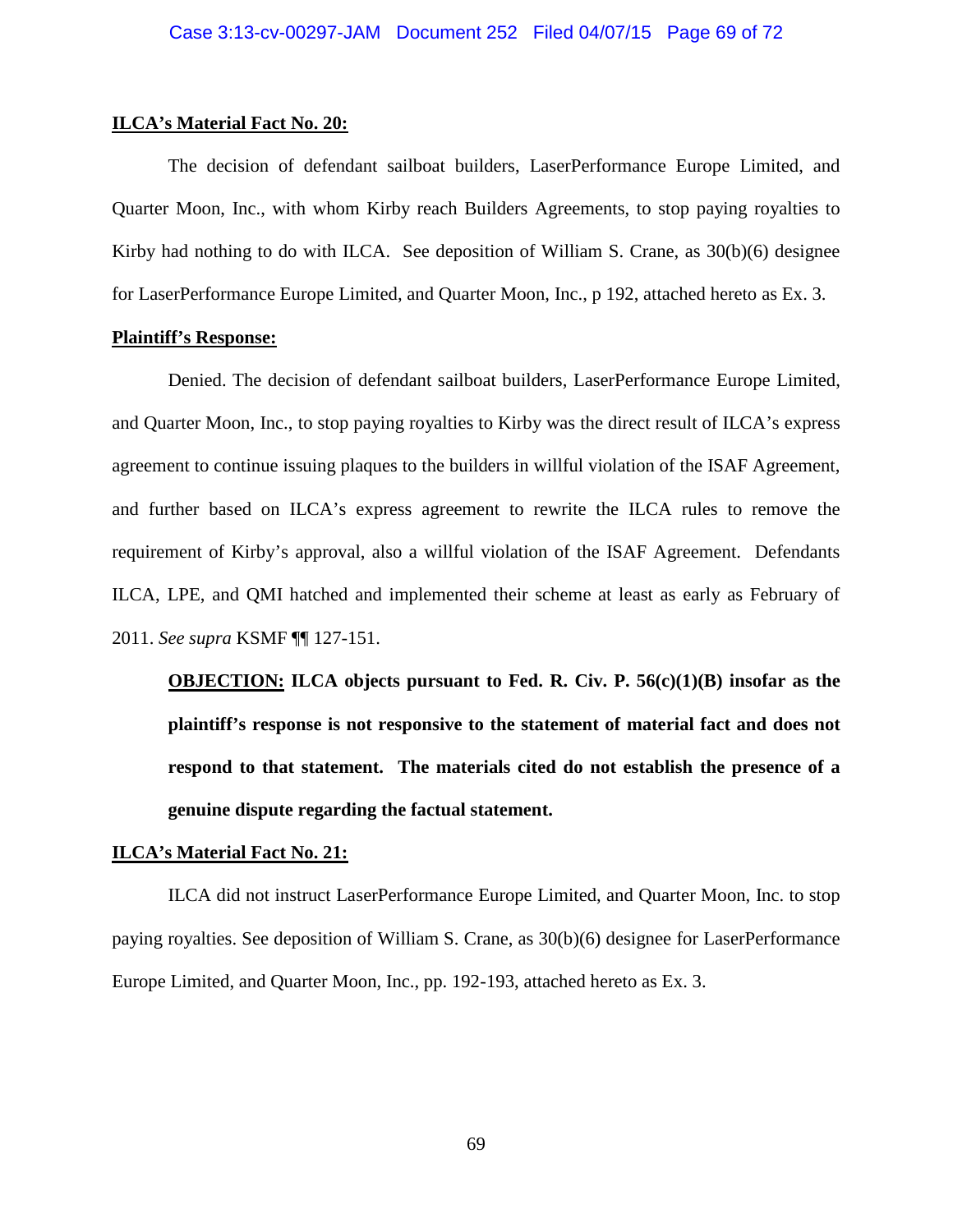#### **Plaintiff's Response:**

Denied. The decision of defendant sailboat builders, LaserPerformance Europe Limited, and Quarter Moon, Inc., to stop paying royalties to Kirby was the direct result of ILCA's express agreement to continue issuing plaques to the builders in willful violation of the ISAF Agreement, and further based on ILCA's express agreement to rewrite the ILCA rules to remove the requirement of Kirby's approval, also a willful violation of the ISAF Agreement. Defendants ILCA, LPE, and QMI hatched and implemented their scheme at least as early as February of 2011. *See supra* KSMF ¶¶ 127-151.

**OBJECTION: ILCA objects pursuant to Fed. R. Civ. P. 56(c)(1)(B) insofar as the plaintiff's response is not responsive to the statement of material fact and does not respond to that statement. The materials cited do not establish the presence of a genuine dispute regarding the factual statement.** 

#### **ILCA's Material Fact No. 22:**

ILCA did not threaten LaserPerformance Europe Limited, and Quarter Moon, Inc. in any way to induce either of the builders to default on any Builders Agreements. See deposition of William S. Crane, as 30(b)(6) designee for LaserPerformance Europe Limited, and Quarter Moon, Inc., p 193, attached hereto as Ex. 3.

#### **Plaintiff's Response:**

Denied. The decision of defendant sailboat builders, LaserPerformance Europe Limited, and Quarter Moon, Inc., to stop paying royalties to Kirby was the direct result of ILCA's express agreement to continue issuing plaques to the builders in willful violation of the ISAF Agreement, and further based on ILCA's express agreement to rewrite the ILCA rules to remove the requirement of Kirby's approval, also a willful violation of the ISAF Agreement. Defendants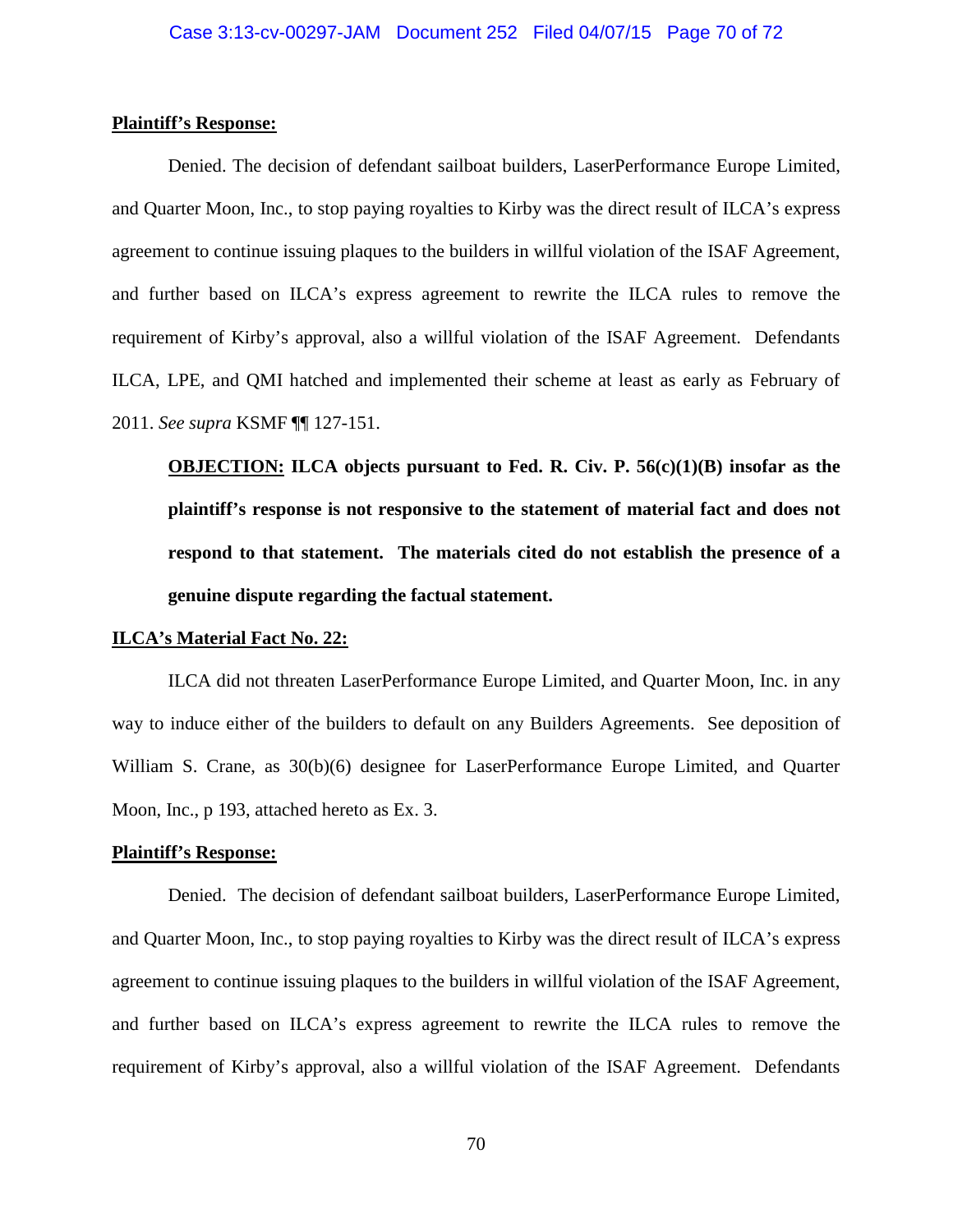#### Case 3:13-cv-00297-JAM Document 252 Filed 04/07/15 Page 71 of 72

ILCA, LPE, and QMI hatched and implemented their scheme at least as early as February of 2011. *See supra* KSMF ¶¶ 127-151.

**OBJECTION: ILCA objects pursuant to Fed. R. Civ. P. 56(c)(1)(B) insofar as the plaintiff's response is not responsive to the statement of material fact and does not respond to that statement. The materials cited do not establish the presence of a genuine dispute regarding the factual statement.** 

#### **ILCA's Material Fact No. 23:**

ILCA did not make any promises to LaserPerformance Europe Limited, and Quarter Moon, Inc. in return for either company's promise to default on any Builders Agreements. See deposition of William S. Crane, as 30(b)(6) designee for LaserPerformance Europe Limited, and Quarter Moon, Inc., p. 193, attached hereto as Ex. 3.

#### **Plaintiff's Response:**

Denied. The decision of defendant sailboat builders, LaserPerformance Europe Limited, and Quarter Moon, Inc., to stop paying royalties to Kirby was the direct result of ILCA's express agreement to continue issuing plaques to the builders in willful violation of the ISAF Agreement, and further based on ILCA's express agreement to rewrite the ILCA rules to remove the requirement of Kirby's approval, also a willful violation of the ISAF Agreement. Defendants ILCA, LPE, and QMI hatched and implemented their scheme at least as early as February of 2011. *See supra* KSMF ¶¶ 127-151.

**OBJECTION: ILCA objects pursuant to Fed. R. Civ. P. 56(c)(1)(B) insofar as the plaintiff's response is not responsive to the statement of material fact and does not respond to that statement. The materials cited do not establish the presence of a genuine dispute regarding the factual statement.** 

71